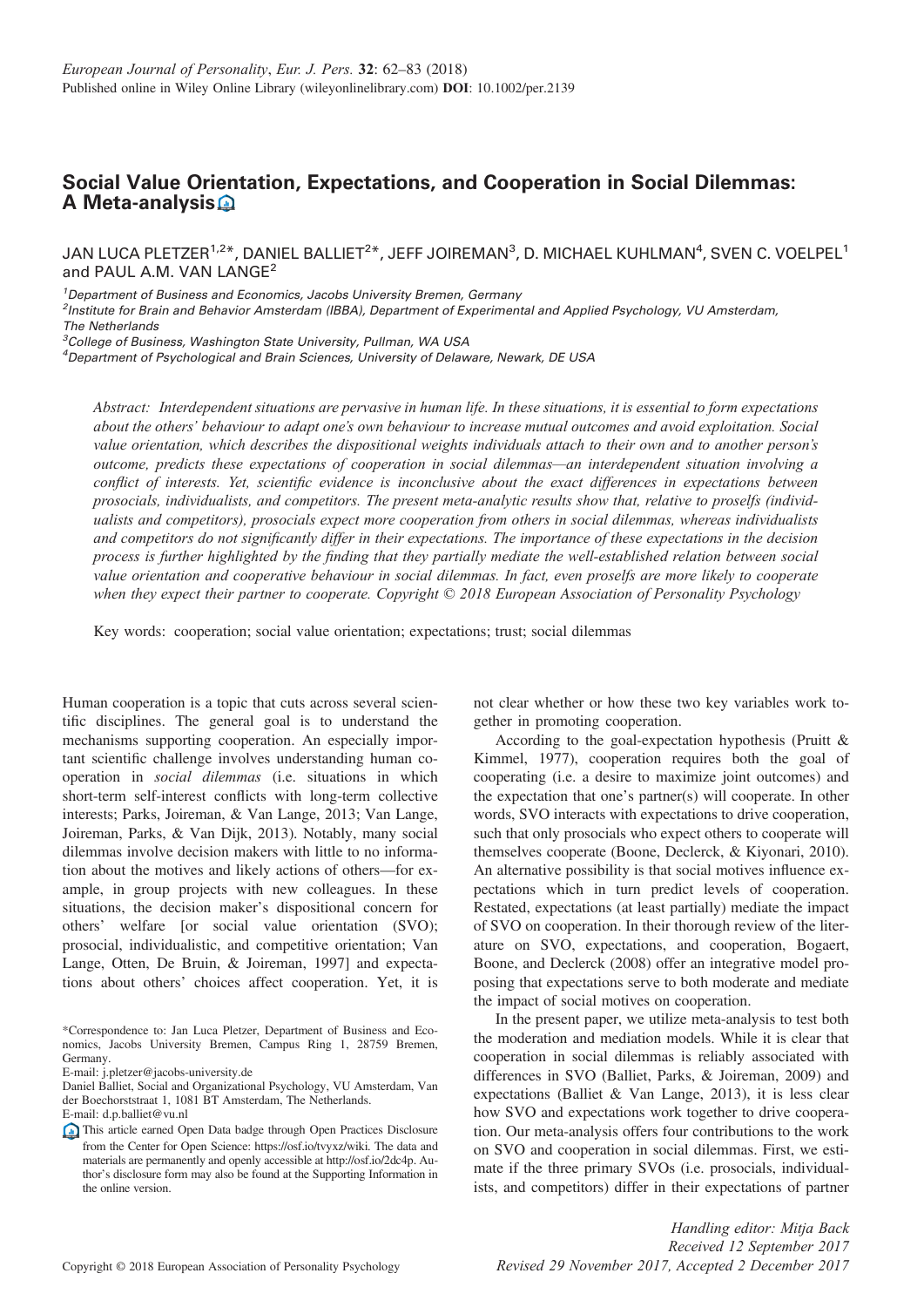cooperation. Previous research has been inconclusive regarding the exact magnitude of differences in expectations, especially when comparing individualists and competitors (e.g. Kuhlman & Wimberley, 1976; Van Lange, 1992). Moreover, studies always contain very few individuals who dispositionally pursue relative gains over others (i.e. competitors, about 12% of the population; Au & Kwong, 2004; Van Lange et al., 1997), and a meta-analysis can provide a relatively high-powered test whether competitors differ from the more common prosocials and individualists in their expectations of others' cooperation. Second, we examine how variability across the studies affects the relation between SVO and expectations of others' cooperation, such as group size, participant payment, and one-shot versus repeated interactions. Third, we harness recent developments in metaanalysis to provide the first meta-analytic test of the indirect effect of expectations on the relation between SVO and cooperation in social dilemmas. Fourth, we test the assertion that prosocials condition their cooperation on expected partner cooperation, but that individualists' and competitors' decisions to cooperate are independent of expected partner cooperation.

# SOCIAL VALUE ORIENTATION AND COOPERATION IN SOCIAL DILEMMAS

A long history of theoretical development and experimental research in the social and biological sciences has focused on understanding human cooperation in a situation when cooperation is difficult to achieve—social dilemmas (Van Lange et al., 2013). A social dilemma is an interdependent social interaction that contains a conflict between individual and collective interests (Dawes, 1980). In social dilemmas, individuals can achieve the best outcome by deciding not to cooperate while the partner does cooperate [temptation outcome (T)]. However, mutual cooperation [reward outcome (R)] always yields a larger outcome than mutual defection [punishment outcome (P)]. The worst possible outcome occurs by cooperating with a partner who does not cooperate [sucker outcome (S)]. The payoffs in all social dilemmas follow the same basic structure:  $T > R > P > S$ , and all social dilemmas contain a clear structural incentive to defect.

The most widely studied personality construct in relation to cooperation in social dilemmas is SVO—defined in terms of the dispositional weights individuals assign to their own and to others' outcomes in interdependent situations (Kuhlman, Camac, & Cunha, 1986; McClintock, 1972). The SVO construct is derived from research on behaviour in experimental games. Traditional game theory assumes that the decisions of individuals in interdependent situations are governed by a motivation to maximize own outcomes (e.g. Luce & Raiffa, 1957), and this assumption of 'rational self-interest' has dominated much subsequent theory and research in various disciplines. Because research uncovered considerable individual variation in behaviour in various economic games, researchers started to examine motives that transcend (short-term) self-interest. In particular, a guiding assumption underlying research on SVO has been that some individuals consider not only their own outcome in interdependent situations but also the outcomes of other individuals (Messick & McClintock, 1968) and value equality in outcomes (Van Lange, 1999). As such, SVO reflects stable individual differences in an inherent sense of fairness and equality in outcomes.<sup>1</sup>

Three SVOs are frequently distinguished in the population: (i) prosocials aim to equalize and/or maximize joint outcomes; (ii) *individualists* aim to maximize their own outcomes, regardless of the others' outcomes; and (iii) competitors aim to maximize the relative difference between their own and the others' outcome. Individualists and competitors are often combined in a proself category (Liebrand, 1984; Van Lange & Kuhlman, 1994). Over the past decades, SVO has usually been assessed with (i) the Triple Dominance Measure (TDM; Van Lange et al., 1997), (ii) the Ring Measure (Liebrand, 1984; Liebrand & McClintock, 1988), and (iii) the Slider Measure (Murphy, Ackermann, & Handgraaf, 2010). Table 1 displays an example item from each of these SVO measures. Each measure has participants allocate points between themselves and another hypothetical individual. Furthermore, participants are told that the other individual is making the same set of choices that affect the participant's outcomes. For example, in the TDM, participants choose between three options: (i) 500 points to the self, 500 points to the other (i.e. cooperative choice), (ii) 560 points to the self, 300 points to the other (i.e. individualistic choice), or (iii) 490 points to the self and 90 points to the other (i.e. competitive choice). In the TDM, participants are classified as either prosocials, individualists, or competitors if they make enough choices (six out of nine) consistent with one of the three SVOs. The Ring Measure, in turn, allows for a continuous and for a categorical assessment of SVO, but shows lower test–retest reliability compared with other measures (Liebrand, 1984). Finally, the recently developed SVO Slider Measure overcomes the limitations of the TDM and the Ring Measure because it is efficient and easy to implement and shows good internal consistency while measuring SVO as a continuous construct, with higher scores indicating a more prosocial SVO (Murphy et al., 2010). In this six-item measure, participants are asked to choose between several self-other payoff combinations. Based on their decisions, an SVO angle on a twodimensional space consisting of own payoff and others' payoff can be computed. The Slider Measure has good convergent validity with both the TDM and the Ring Measure (Murphy et al.,  $2010$ ).<sup>2</sup>

SVO is a feature of personality as evidenced by its temporal stability (e.g. Van Lange, Bekkers, Chirumbolo, & Leone, 2012) and its relation to several other relevant

<sup>&</sup>lt;sup>1</sup>Although most research treats SVO as a stable dispositional personality construct, recent research has also considered how situations can activate state motives that are part of the SVO framework (e.g. Kelley et al., 2003; for a recent discussion on the state versus trait approach of SVO, see Ackermann, Fleiß, & Murphy, 2016; Pulford, Krockow, Colman, & Lawrence, 2016).

<sup>&</sup>lt;sup>2</sup>Research in economics has developed and studied a related constructconditional cooperation (Kocher, Cherry, Kroll, Netzer, & Sutter, 2008; Vollan & Ostrom, 2010).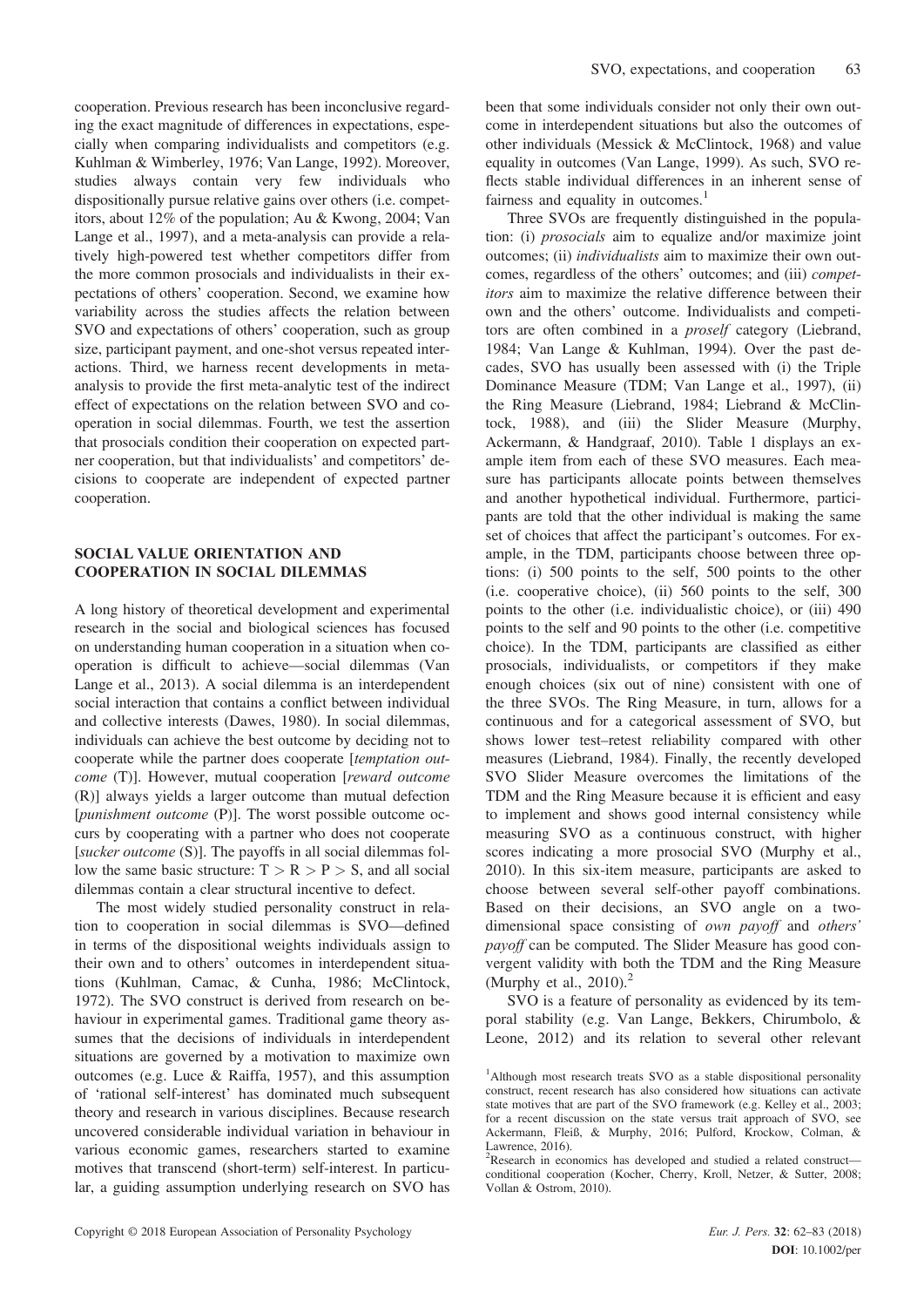### 64 J. L. Pletzer et al.

| Table 1. Overview of three measures of social value orientation |
|-----------------------------------------------------------------|
|-----------------------------------------------------------------|

|            | Number<br>of items |                       |           |                 |                | Example<br>item |                 |                         |          |                            |          | Reference                                                                                                                                                                                                                                                                                           |
|------------|--------------------|-----------------------|-----------|-----------------|----------------|-----------------|-----------------|-------------------------|----------|----------------------------|----------|-----------------------------------------------------------------------------------------------------------------------------------------------------------------------------------------------------------------------------------------------------------------------------------------------------|
| <b>TDM</b> | 9                  | You Get<br>Other Gets |           | A<br>500<br>500 |                |                 | B<br>560<br>300 |                         |          | $\mathcal{C}$<br>490<br>90 |          | Van Lange, P. A. M., Otten, W.,<br>De Bruin, E. M., & Joireman, J. A.<br>(1997). Development of prosocial,<br>individualistic, and competitive<br>orientations: Theory and preliminary<br>evidence. Journal of Personality<br>and Social Psychology, 73, 733-746.<br>doi:10.1037/0022-3514.73.4.733 |
| Ring       | 24                 | You Get<br>Other Gets |           |                 | A<br>100<br>80 |                 |                 | B<br>60<br>$\mathbf{0}$ |          |                            |          | Liebrand, W. B. G. (1984). The effect<br>of social motives, communication and<br>group size on behaviour in an<br>N-person multi-stage mixed-motive<br>game. European Journal of Social<br>Psychology, 14, 239-264.<br>doi:10.1002/ejsp.2420140302                                                  |
| Slider     | $6^{\dagger}$      | Self<br>Other         | 100<br>50 | 98<br>54        | 96<br>59       | 94<br>63        | 93<br>68        | 91<br>72                | 89<br>76 | 87<br>81                   | 85<br>85 | Murphy, R. O., Ackermann, K. A.,<br>& Handgraaf, M. J. J. (2010).<br>Measuring social value orientation.<br>Judgment and Decision Making,<br>$6,771-781.$<br>doi:10.2139/ssrn.1804189                                                                                                               |

 $Note. TDM = Triple Dominance Measure; Ring = Ring Measure; Silder = Slider Measure.$ 

The Slider Measure also has nine secondary items that allow to distinguish between prosocials who want to maximize equality or who want to maximize mutual outcomes.

personality constructs. In fact, SVO shares significant overlap with HEXACO Honesty-Humility (and with Big Five Agreeableness; Hilbig, Glöckner, & Zettler, 2014). Honesty-Humility describes the tendency to be fair and honest (Ashton & Lee, 2007) and is associated with various socially desirable behaviours, such as a lower likelihood to sexually harass someone (Lee, Gizzarone, & Ashton, 2003) or to be delinquent and criminal (De Vries & Van Gelder, 2013, 2015), and with increased interpersonal cooperation (Thielmann & Hilbig, 2014). Similarly, decades of research have shown that SVO reliably predicts cooperation not only in social dilemmas (Balliet et al., 2009) but also across a broad range of natural settings (e.g. Van Lange, 2000; Van Lange, Van Vugt, Meertens, & Ruiter, 1998). For example, relative to individualists and competitors, prosocials tend to donate more to a variety of noble causes (e.g. Mc-Clintock & Allison, 1989; Van Andel, Tybur, & Van Lange, 2016), are more strongly involved in volunteering (e.g. Van Lange, Schippers, & Balliet, 2011b), are more prone to exhibit citizenship behaviour in organizations (e.g. Nauta, De Dreu, & Van Der Vaart, 2002), and engage more often in pro-environmental behaviour (e.g. Cameron, Brown, & Chapman, 1998; Joireman, Lasane, Bennett, Richards, & Solaimani, 2001).

# SOCIAL VALUE ORIENTATION AND EXPECTATIONS OF OTHERS' COOPERATION

In social dilemmas, one's own choice and predispositions are often the basis of beliefs about the others' behaviour,

especially in situations that lack information about the other individuals (Holmes, 2002; Krueger & Acevedo, 2007). The most widely studied personality characteristic used to predict expectations of others' behaviour in social dilemmas is SVO. Beginning with the classic work of Kelley and Stahelski (1970a, 1970b), research focused on individual differences in cooperative behaviour has shown that prosocials expect more cooperation from others in social dilemmas than proselfs (e.g. Messé & Sivacek, 1979; Van Lange, 1999). Three models have been offered to explain how these dispositional preferences for cooperation influence expectations of others' cooperative preferences. First, the triangle hypothesis proposes that previous experiences and self-fulfilling prophecies lead prosocials to expect heterogeneous behaviour from others, whereas proselfs, through their own competitive behaviour, elicit only competitive behaviour in others and therefore expect only competitive behaviour from others (Kelley & Stahelski, 1970a; Kelley & Stahelski, 1970b; Van Lange, 1992). Second, the Structural Assumed Similarity Bias (SASB) proposes that individuals with all SVOs project their own dispositions onto others and expect others to be similar to themselves (Kuhlman et al., 1986; Kuhlman & Wimberley, 1976; Ross, Greene, & House, 1977). Finally, the Cone Model only slightly differs from the SASB as it suggests that this false consensus effect is larger for individualists than for prosocials or competitors (Iedema & Poppe, 1994b, 1999), possibly due to the overestimation of self-interest as a dominant motive underlying social behaviour (Miller & Ratner, 1998; Vuolevi & Van Lange, 2010, 2012).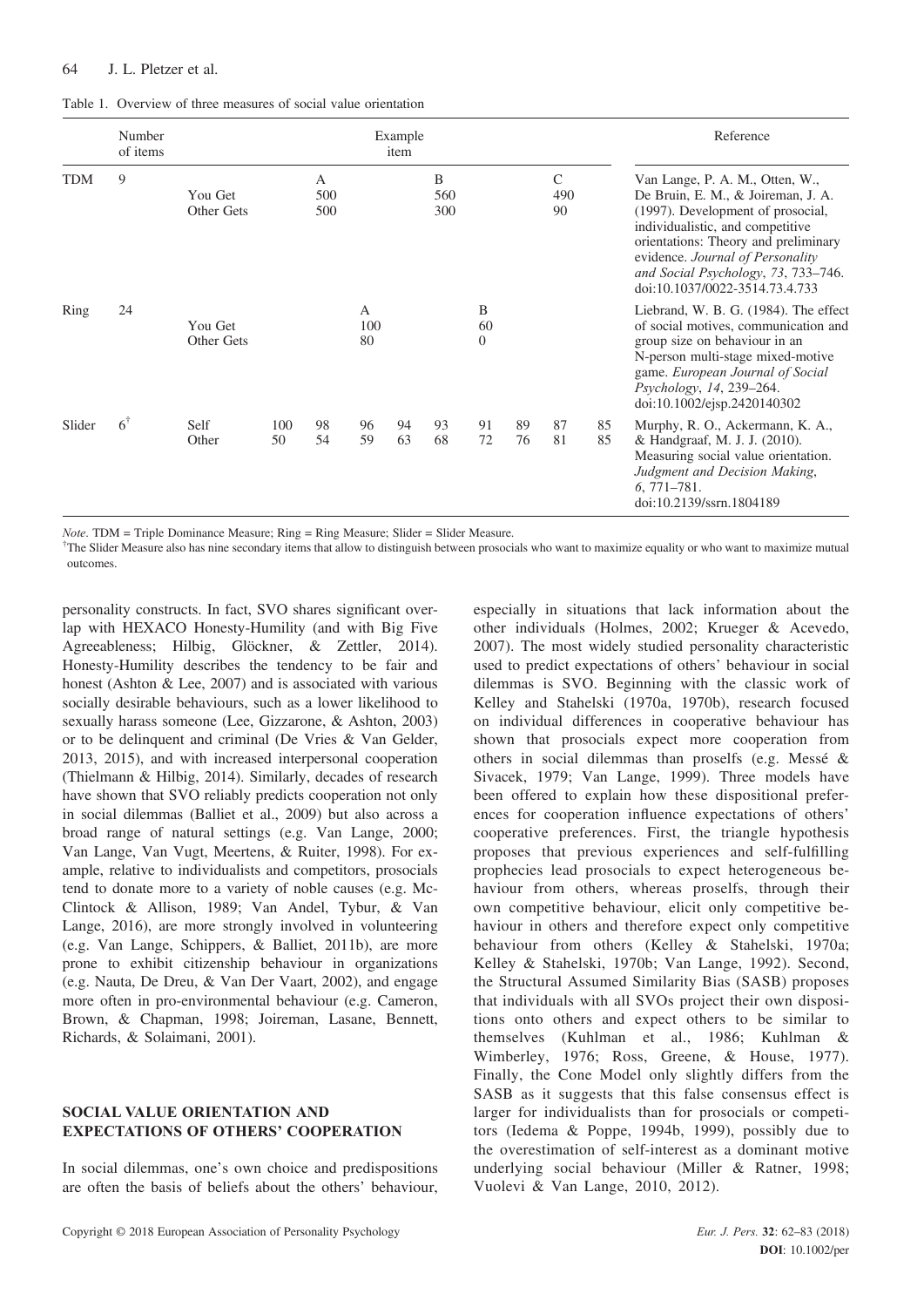It is important to note that the current meta-analysis cannot test the three models against each other because the models make predictions about the social dynamics and psychological processes that give rise to the social projection of SVO, and not directly about expected cooperation in social  $d$ ilemmas.<sup>3</sup> However, it can be assumed that expectations about the distribution of SVO in the population correlate quite highly with expectations of others' cooperation in social dilemmas. Hence, the underlying mechanism of self-fulfilling prophecies or social projection might drive differences in expectations, and subsequently cooperation, as well. Importantly, it needs to be stressed that all three accounts propose that expectations precede and determine cooperative behaviour, which is supported by findings showing that dispositional, manipulated, and situationspecific trust all facilitate cooperative behaviour (Boone et al., 2010; Kuhlman & Marshello, 1975). While these models diverge on the underlying mechanisms linking different SVOs to expectations in social dilemmas, they all also concur that SVO strongly determines expectations of cooperation, such that more prosocially-minded individuals should also expect more cooperation from others. Despite this long-standing assumption, existing evidence is inconclusive about the exact magnitude of these differences in expected cooperation between prosocials, individualists, and competitors, pointing to the value of meta-analytically estimating these effects.

# SOCIAL VALUE ORIENTATION, EXPECTATIONS, AND COOPERATION: A MEDIATION MODEL

In addition to meta-analysing the effect of SVO on expectations, we were interested in determining whether expectations mediate the influence of SVO on cooperation. In fact, two prior meta-analyses point to that possibility, as cooperation in social dilemmas has been reliably linked with SVO (Balliet et al., 2009; Renkewitz, Fuchs, & Fiedler, 2011) and expectations (or trust) (Balliet & Van Lange, 2013), providing two pieces of evidence consistent with the mediation model. Also consistent with the mediation model, it has long been assumed that personality exerts its influence on behaviour by affecting how people construe situations (e.g. Funder, 2009). This is especially true in situations where decision makers lack information about their interaction partners (e.g. Holmes, 2002).

It is important to note that the expectation-cooperation link can be explained in two ways: (i) individuals who exhibit cooperative behaviour might justify their own behaviour by expecting cooperation from others (self-justification; Dawes, McTavish, & Shaklee, 1977) or (ii) individuals assume that others are similar to themselves and therefore expect cooperation, which leads them to cooperate (assumed similarity; Messé & Sivacek, 1979). However, scientific evidence and the three theoretical accounts mentioned before suggest that expectations precede and determine cooperative behaviour (Boone et al., 2010; Kelley & Stahelski, 1970a, 1970b; Kuhlman et al., 1986; Kuhlman & Marshello, 1975; Kuhlman & Wimberley, 1976; Van Lange, 1992). In addition, if cooperative behaviour would determine expectations (and not vice versa), the correlation between expectations and cooperation should be stronger when expectations are assessed after cooperation. However, a recent meta-analysis including 104 studies that measured expectations either before or after decisions of cooperation found that expectations had the same correlation with cooperation, regardless of when expectations were measured (Balliet & Van Lange, 2013).

Altogether, this evidence does not support an alternative model that cooperation mediates the relation between SVO and expectations. Instead, these prior research findings provide strong reasons to believe that expected cooperation mediates the relationship between SVO and cooperation in social dilemmas. A more prosocial SVO leads individuals to expect more cooperation from others, which subsequently makes them more likely to cooperate themselves. Even though both psychologists and economists have prioritized both SVO (i.e. social preferences; Murphy et al., 2010) and expectations about others' behaviour in predicting behaviour in interdependent situations (e.g. Fischbacher & Gächter, 2010; Kuhlman & Wimberley, 1976), very few studies (e.g. Sheldon, 1999) have directly tested the proposed mediation model (Bogaert et al. 2008). Hence, existing evidence is inconclusive about how strongly SVO corresponds to beliefs about others' cooperation, and about the role that expectations play in understanding how SVO relates to cooperative behaviour. Here, we aim to meta-analytically test this mediation model and to provide an estimate of the magnitude of the indirect effect.

## Do proselfs cooperate when they expect their partner to cooperate?

Beyond testing the proposed mediation model, we were also interested in evaluating the possibility that the mediation model applies to prosocials, but not to proselfs. Prosocials are predicted to increase their cooperation when they expect their partner to cooperate (Boone, Declerck, & Suetens, 2008). However, proselfs may prefer to exploit a partner who is expected to cooperate and would also most certainly defect with an uncooperative partner. This reasoning suggests a positive relation between partner expected cooperation and own cooperation among prosocials, but a null relation among proselfs (especially in a one-shot interaction). Supporting this hypothesis, Boone et al. (2010) found that

<sup>&</sup>lt;sup>3</sup>The three models make predictions about how specific social dynamics and psychological processes affect how an individual's own SVO relates to beliefs about the distribution of others' SVO in a population. In the present meta-analysis, we examine how SVO relates to beliefs about others' cooperation in a social dilemma. Because both individualists and competitors tend to defect in social dilemmas, we cannot use these data to test how individualists and competitors differentially project their own SVO on others. For this reason, we cannot use these data to test different predictions from each of these three models. Instead, we examine the more general assertion that SVO should predict expectations of others' cooperation in social dilemmas and that these expectations can mediate the relation between SVO and cooperation.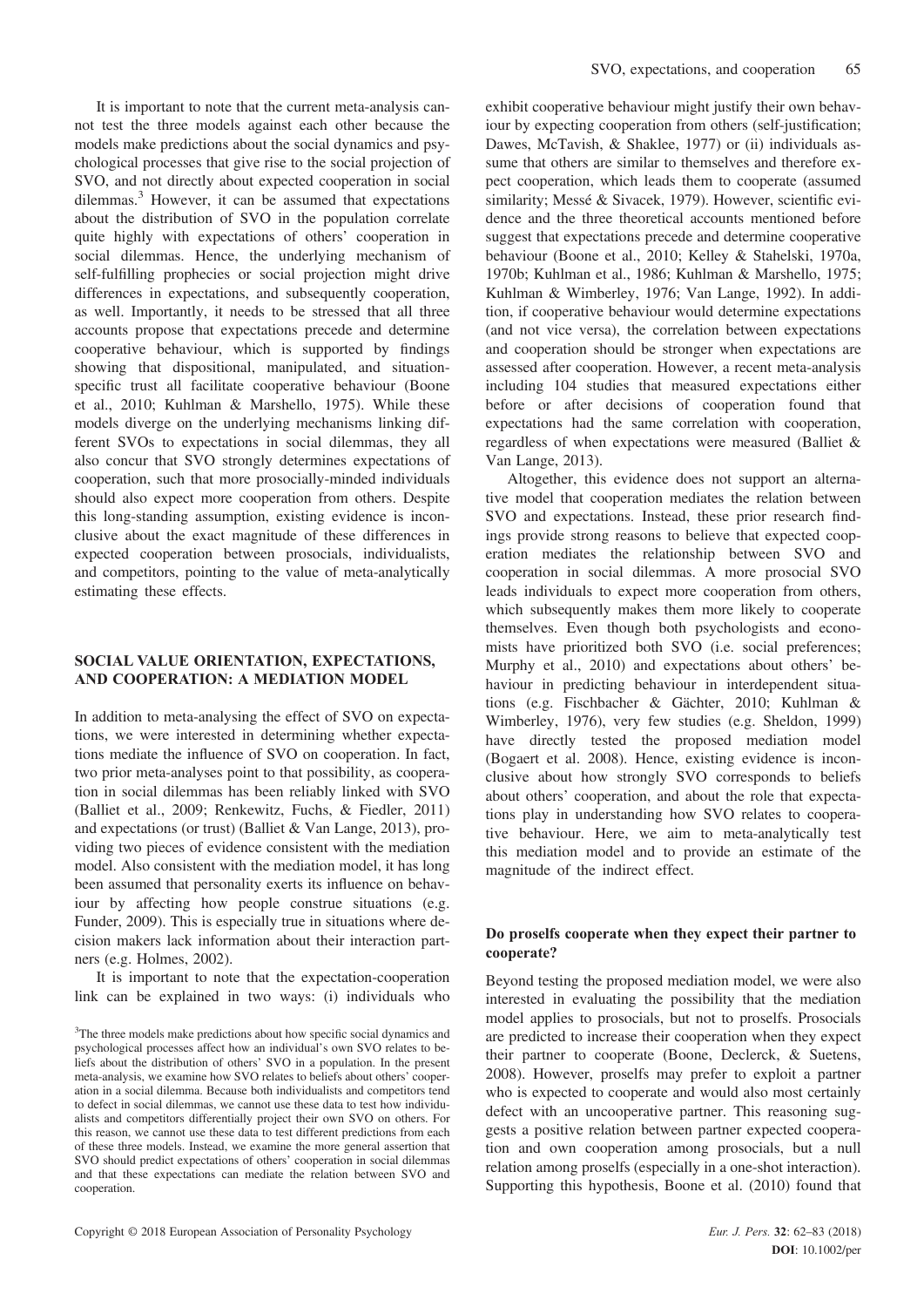expectations increase cooperative behaviour among prosocials, but not among proselfs.

## OVERVIEW OF THE META-ANALYSIS

In summary, we aim to achieve four goals with this metaanalysis. First, we estimate the magnitude of difference between each category of SVO in their expectations of others cooperation: (i) prosocials versus individualists, (ii) prosocials versus competitors; (iii) individualists versus competitors; and (iv) prosocials versus proselfs. Second, we test several study characteristics as possible moderators of the relation between SVO and expected partner cooperation, such as the type of participant payment, the number of iterations, or the group size in a social dilemma. Third, we utilize recent developments in meta-analysis to estimate the magnitude of the indirect effect of expectations in explaining the link between SVO and cooperation. This approach will illuminate the degree of importance of expectations as a psychological process explaining how individual differences in SVO relate to cooperation. Fourth, we investigate if cooperation is conditional upon expectations for prosocials, but not for proselfs. To do so, we test the relation between expectations and cooperation separately for prosocials and proselfs.

### **METHOD**

## Literature search and inclusion criteria

We systematically searched several scientific databases (Academic Search Premier, Business Source Premier, EconLit, PsycInfo, PsycARTICLES, SocINDEX) for relevant Englishwritten articles with the following search terms in the entire text of the article: ('social value orientation' OR 'social motive') AND ('expectation of cooperation' OR 'expectations of cooperation' OR 'expected cooperation'). This search returned 795 articles after duplicates were removed, and we inspected all abstracts. If SVO was mentioned in the abstract, then we searched the entire article for the inclusion of SVO, expectations of others' cooperation, and cooperation in a social dilemma. This way, we included eight articles with 10 studies. In addition, we searched *GoogleScholar* and found six additional articles with six effect sizes. When an article was published within the last 10 years, but did not include all necessary statistical information to calculate effect sizes, we contacted the authors and requested additional information. This way, we received data for one additional article with two studies. Lastly, we contacted authors who had published on the topic of interest in the past and received two additional published articles with four studies and four unpublished articles with 11 studies. We also searched the reference lists of all articles deemed relevant in this search for other relevant articles. Finally, we searched all articles included in prior metaanalyses on SVO and cooperation (Balliet et al., 2009) and expectations and cooperation (Balliet & Van Lange, 2013). Overall, we included 21 articles with 33 studies for the comparison between prosocials and proselfs in expected partner cooperation (see [Data S1](http://osf.io/2dc4p) for a flowchart detailing the

literature search). The earliest included article was from 1976, and our search was conducted through October 2015.

There were several criteria for inclusion. First, studies had to measure participants' SVO (e.g. with the TDM, Ring Measure, or Slider Measure). Second, studies had to include a measure of participants' expectations of others' cooperation in a social dilemma (e.g. prisoner's dilemma, public goods dilemma, and resource dilemma).4 Lastly, studies had to involve adult participants (age 18 and above). We excluded studies that classified participants as prosocials or proselfs based on a goal choice in a social dilemma task (e.g. Bixenstine, Lowenfeld, & Englehart, 1981; Kelley & Stahelski, 1970a, 1970b; Miller & Holmes, 1975). This is a rare measure of social motives, which shares extensive overlap with decisions in social dilemmas and which has not been validated against existing measures of SVO. We also excluded studies using economic games that are not social dilemmas (e.g. ultimatum or dictator games).

# Coding of effect sizes

Two individuals coded all effect sizes and study characteristics: the first author and a trained research assistant. There was high agreement between coders (96%). All disagreements were resolved through discussion. Each study contained at least one coded effect size, and when possible, we coded several different effect sizes from each study (described below). We used the standardized mean difference as the measure of effect size (Cohen's  $d$ ). Cohen's  $d$  is calculated by dividing the difference between two means by the pooled standard deviation and correcting for sample size (Hedges & Olkin, 1985). We calculated the  $d$  value by using the mean and standard deviation of expectations of cooperation for different types of SVOs. When the descriptive statistics were unavailable, we calculated  $d$  by using either the t statistic, the  $F$  statistic, the chi-square value, the proportion of participants expecting cooperation, or the correlation coefficient (r) between SVO and expectations of cooperation. When a manipulated variable was included in a study, we coded the main effect of SVO on expectations of cooperation across conditions. A positive  $d$  value indicates that the more prosocial comparison group expects more cooperation than the more proself group (i.e. prosocials  $>$  proselfs; prosocials > individualists; prosocials > competitors; individualists > competitors).

We coded four comparisons on the relation between SVO and expectations of cooperation: (i) prosocials versus individualists ( $k = 20$ ,  $n = 2686$ ), (ii) prosocials versus competitors  $(k = 13, n = 1362)$ , (iii) individualists versus competitors  $(k = 13, n = 726)$ , and (iv) prosocials versus proselfs  $(k = 33, n = 4793)$ . We use all comparisons to gain a comprehensive understanding of the relationship between SVO and expectations and to test for potential moderators. The fourth comparison is also used to test the

<sup>4</sup> A few studies (e.g. Haselhuhn, Wong, & Ormiston, 2013; Iedema & Poppe, 1995) assessed expectations of others' behaviours in the same task used to measure SVO. These were excluded, because they increase the chance of common-method bias and because the SVO measures are not social dilemmas.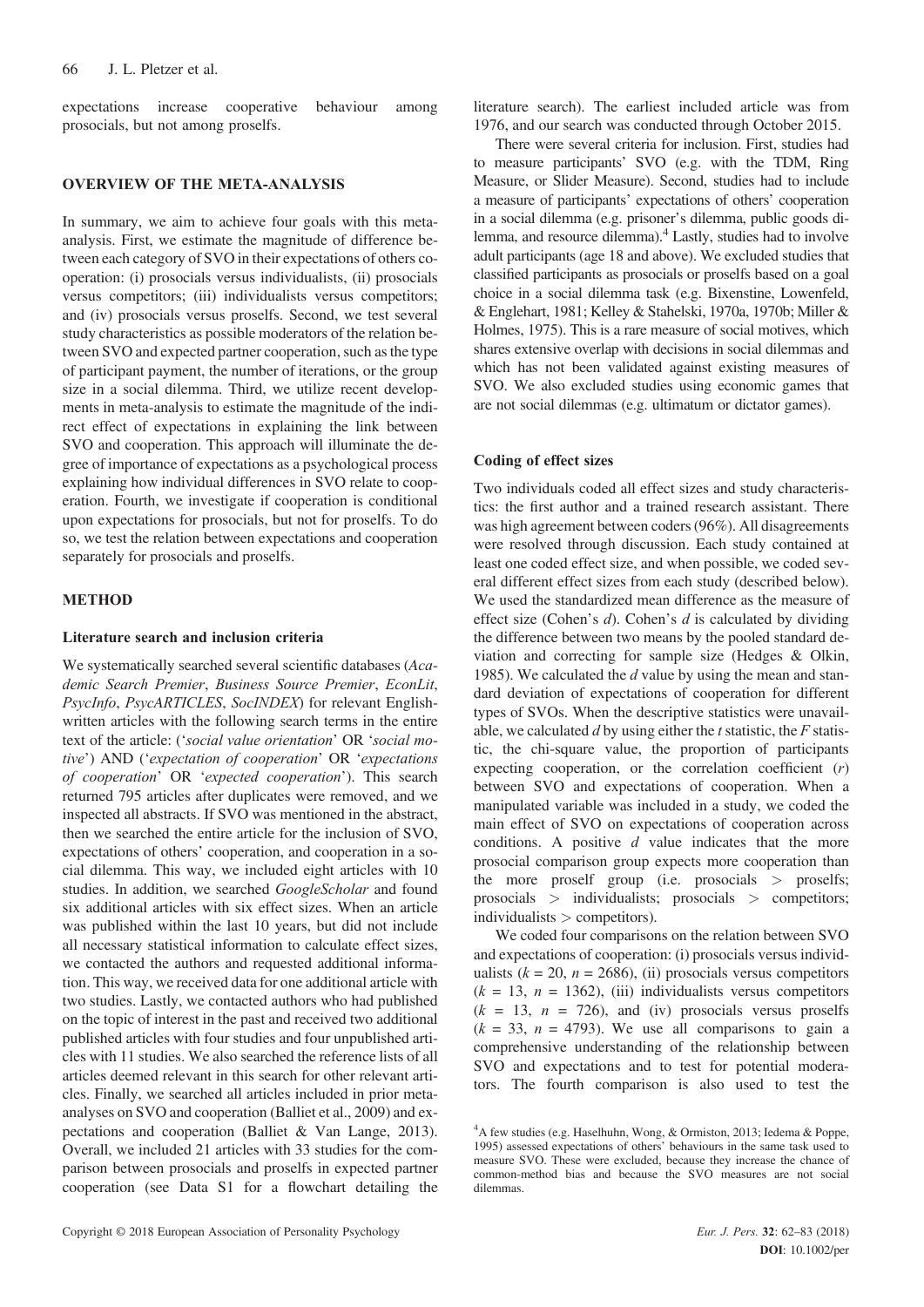Table 2. Studies included in the meta-analysis

| Study                                                                   | Total $N$ (prosocial $N$ ) CO DL |                 |                          | K                        |                   |                   | $P/UP/L$ O/TY OS/IT $(\#)$                    | SVO GS     |                | <b>PS</b>   | d     | LL/UL                 |
|-------------------------------------------------------------------------|----------------------------------|-----------------|--------------------------|--------------------------|-------------------|-------------------|-----------------------------------------------|------------|----------------|-------------|-------|-----------------------|
|                                                                         |                                  |                 |                          |                          |                   |                   | Prosocials versus Proselfs                    |            |                |             |       |                       |
| Balliet, Li, and Joireman (2011) Study 2                                | 85 (49)                          | SG              | PD                       | .200 P                   |                   | $\mathbf{O}$      | IT $(2)$                                      | <b>TDM</b> | 2              | <b>PUB</b>  | 0.704 | 0.245/1.163           |
| Study 3                                                                 | 47 (28)                          | SG              | PGD                      | .250 P                   |                   | $\mathbf{O}$      | IT $(2)$                                      | <b>TDM</b> | $\sqrt{2}$     | <b>PUB</b>  | 0.127 | $-0.456/0.710$        |
| Balliet, Tybur, Wu, Antonellis, and Van Lange (2016)                    | 680 (508)                        | US.             | <b>PD</b>                | .333 UP                  |                   | $\Omega$          | <b>OS</b>                                     | <b>TDM</b> | $\overline{2}$ | <b>PUB</b>  | 0.264 | 0.090/0.437           |
| Balliet (2012)                                                          | 404 (242)                        | US.             | PD                       | .333 L                   |                   | $\Omega$          | <b>OS</b>                                     | Slider     | 2              | <b>UPUB</b> | 0.066 | $-0.130/0.262$        |
| Study 2                                                                 | 111(81)                          | NL PD           |                          | .333 L                   |                   | $\mathcal{O}$     | <b>OS</b>                                     | Slider     | 2              | <b>UPUB</b> |       | $0.199 - 0.180/0.578$ |
| Study 3                                                                 | 341 (170)                        | US <sub>1</sub> | PD                       | .333 L                   |                   | $\Omega$          | <b>OS</b>                                     | Slider     | 2              | <b>UPUB</b> | 0.802 | 0.572/1.031           |
| Boone et al. (2008)                                                     | 73 (42)                          |                 | DK PGD                   | .922 P                   |                   | $\mathbf{O}$      | IT $(15)$                                     | <b>TDM</b> | 2              | <b>PUB</b>  | 0.602 | 0.128/1.077           |
| De Bruin and Van Lange (1999)                                           | 144 (77)                         |                 | NL PGD                   | .333 UP                  |                   | $\Omega$          | <b>OS</b>                                     | <b>TDM</b> | $\sqrt{2}$     | <b>PUB</b>  | 0.429 | 0.098/0.760           |
| De Cremer, Van Knippenberg, Van Dijk, and Van Leeuwen (2008)            | 88 (46)                          | NL              | PGD                      | .357 P                   |                   | $\mathcal{O}$     | IT $(-)$                                      | <b>TDM</b> | 5              | <b>PUB</b>  | 0.466 | 0.042/0.890           |
| Eek and Gärling (2006)                                                  | 54 (34)                          | <b>SE</b>       | PD                       | .286 UP                  |                   | $\Omega$          | <b>OS</b>                                     | <b>TDM</b> | $\overline{2}$ | <b>PUB</b>  | 0.961 | 0.249/1.673           |
| Kiyonari (2011)                                                         | 130(62)                          | JP              | ${\rm PD}$               | .333 P                   |                   | $\Omega$          | <b>OS</b>                                     | <b>TDM</b> | $\sqrt{2}$     | <b>UPUB</b> | 0.492 | 0.143/0.842           |
| Study 2                                                                 | 149(75)                          | JP              | PD                       | .333 P                   |                   | $\mathcal{O}$     | <b>OS</b>                                     | <b>TDM</b> | $\overline{2}$ | <b>UPUB</b> | 0.438 | 0.113/0.763           |
| Study 3                                                                 | 54(26)                           | $\rm JP$        | PD                       | .333 P                   |                   | $\Omega$          | <b>OS</b>                                     | <b>TDM</b> | 2              | <b>UPUB</b> | 0.939 | 0.376/1.501           |
| Kiyonari and Barclay (2008)                                             | 87 (64)                          | CA              | PGD                      | .444 P                   |                   | $\Omega$          | <b>OS</b>                                     | <b>TDM</b> | $\overline{4}$ | <b>PUB</b>  | 0.273 | $-0.205/0.752$        |
| Study 2                                                                 | 73 (54)                          | CA              | PGD                      | .444 P                   |                   | $\Omega$          | <b>OS</b>                                     | <b>TDM</b> | $\overline{4}$ | <b>PUB</b>  | 0.634 | 0.101/1.167           |
| Study 3                                                                 | 108 (78)                         |                 | CA PGD                   | .444 P                   |                   | $\Omega$          | <b>OS</b>                                     | <b>TDM</b> | $\overline{4}$ | <b>PUB</b>  | 0.189 | $-0.233/0.610$        |
|                                                                         | 119 (86)                         | BE              | <b>RD</b>                | .444 P                   |                   | $\mathbf{O}$      | <b>OS</b>                                     | <b>TDM</b> | $\overline{4}$ | <b>UPUB</b> | 0.588 | 0.179/0.996           |
| Kiyonari, Declerck, Boone, and Pollet (2008)<br>Study 2                 | 113(85)                          | BE              | PGD                      | .444 P                   |                   | $\Omega$          | <b>OS</b>                                     | <b>TDM</b> | $\overline{4}$ | <b>UPUB</b> | 0.257 | $-0.171/0.685$        |
| Kramer, McClintock, and Messick (1986)                                  | 53 (26)                          | US              | <b>RD</b>                | $\overline{\phantom{a}}$ | P                 | $\mathbf{O}$      |                                               | DG         | 6              | <b>PUB</b>  |       | $0.446 - 0.100/0.991$ |
| Kuhlman and Wimberley (1976)                                            |                                  | <b>US</b>       | <b>PD</b>                | .200 P                   |                   | TY                | IT $(12)$<br>IT $(30)$                        | DG         | 2              | <b>PUB</b>  | 0.423 | 0.030/0.816           |
|                                                                         | 128 (59)                         |                 |                          |                          |                   |                   |                                               |            |                |             |       |                       |
| Liebrand, Wilke, Vogel, and Wolters (1986)                              | 126(58)                          | NL              | PD                       | $\overline{\phantom{0}}$ | P                 | $\Omega$          | IT $(8)$                                      | Ring       | $\,8$          | <b>PUB</b>  | 0.411 | 0.057/0.765           |
| Smeesters, Warlop, Van Avermaet, Corneille, and Yzerbyt (2003a) Study 2 | 186 (95)                         | BE              | PGD                      | .400 UP                  |                   | $\mathcal{O}$     | OS.                                           | Ring       | $\overline{c}$ | <b>PUB</b>  | 0.325 | 0.035/0.614           |
| Study 3                                                                 | 128(62)                          | BE              | PGD                      | .370 UP                  |                   | $\Omega$          | <b>OS</b>                                     | Ring       | 2              | <b>PUB</b>  | 0.349 | 0.000/0.699           |
| Study 4                                                                 | 155(81)                          | BE              | PGD                      | .370 UP                  |                   | $\Omega$          | <b>OS</b>                                     | Ring       | $\sqrt{2}$     | <b>PUB</b>  | 0.376 | 0.058/0.694           |
| Smeesters, Warlop, Yzerbyt, Corneille, and van Avermaet (2003b)         | 140(70)                          | NL              | PGD                      | .400 UP                  |                   | $\Omega$          | <b>OS</b>                                     | Ring       | $\overline{2}$ | <b>UPUB</b> | 0.223 | $-0.109/0.555$        |
| Van Lange (1992)                                                        | 123(52)                          | NL PD           |                          | .333 UP                  |                   | $\Omega$          | IT $(4)$                                      | DG         | $\sqrt{2}$     | <b>PUB</b>  | 0.738 | 0.293/1.183           |
| Van Lange (1999)                                                        | 164(93)                          | NL              | PGD                      | .333 P                   |                   | $\mathbf{O}$      | <b>OS</b>                                     | Ring       | $\sqrt{2}$     | <b>PUB</b>  | 0.593 | 0.278/0.909           |
| Van Lange and Liebrand (1989)                                           | 78 (45)                          | <b>US</b>       | PGD                      | .333 P                   |                   | $\Omega$          | <b>OS</b>                                     | Ring       | $\sqrt{2}$     | <b>PUB</b>  |       | $0.136 -0.314/0.585$  |
| Van Lange and Liebrand (1991b)                                          | 59 (38)                          |                 | NL PGD                   | .333 P                   |                   | $\Omega$          | <b>OS</b>                                     | Ring       | $\sqrt{2}$     | <b>PUB</b>  | 0.469 | $-0.071/1.008$        |
| Wu, Balliet, and Kou (2013)                                             | 119 (97)                         |                 | CN PGD                   | .333 P                   |                   | TY                | <b>OS</b>                                     | Slider     | 2              | <b>UPUB</b> | 0.374 | 0.004/0.745           |
| Study 2                                                                 | 195 (173)                        | CN PD           |                          | .500 UP                  |                   | TY                | IT $(4)$                                      | Slider     | 2              | <b>UPUB</b> | 0.381 | 0.093/0.669           |
| Study 3                                                                 | 186 (151)                        | CN PD           |                          | .500 UP                  |                   | TY                | IT $(4)$                                      | Slider     | 2              | <b>UPUB</b> | 0.289 | $-0.004/0.582$        |
| Yamagishi et al. (2013)                                                 | 93 (70)                          | JP              | PD                       | .333 P                   |                   | $\Omega$          | <b>OS</b>                                     | <b>TDM</b> | 2              | <b>PUB</b>  |       | $0.410 -0.061/0.881$  |
|                                                                         |                                  |                 |                          |                          |                   |                   | Prosocials versus Proselfs (with Goal Choice) |            |                |             |       |                       |
| Bixenstine et al. (1981)                                                | 64 (32)                          | US PD           |                          | .500 P                   |                   | TY                | IT $(40)$                                     | Choice 2   |                | PUB         | 2.301 | 0.716/3.887           |
| Study 2                                                                 | 96 (48)                          | US              | PD                       | .500 P                   |                   | TY                | IT $(20)$                                     | Choice 2   |                | <b>PUB</b>  | 1.867 | 1.026/2.709           |
| Centers and Kelley (1969)                                               | 289 (225)                        | <b>US</b>       | PD                       |                          | UP                | $\hspace{0.05cm}$ | $\qquad \qquad$                               | $Choice -$ |                | <b>UPUB</b> | 1.522 | 1.100/1.943           |
| Study 2                                                                 | 238 (181)                        | US <sub>1</sub> | PD                       |                          | UP                | $\hspace{0.05cm}$ | $\hspace{0.05cm}$                             | $Choice -$ |                | <b>UPUB</b> | 1.852 | 1.320/2.385           |
| Dorris (1969)                                                           | 40(16)                           |                 | $\overline{\phantom{0}}$ |                          | $\hspace{0.05cm}$ | <b>TY</b>         | $\hspace{0.05cm}$                             | $Choice -$ |                | <b>UPUB</b> | 1.077 | 0.091/2.062           |
| Kanouse and Wiest (1967)                                                | 187(101)                         | US.             | PD                       | .400 UP                  |                   | $\overline{O}$    | <b>OS</b>                                     | Choice 2   |                | <b>PUB</b>  | 1.863 | 1.427/2.300           |
| Kelley et al. (1970)                                                    | 550 (203)                        | <b>US</b>       | DM                       | $\overline{\phantom{m}}$ | UP/P              | TY                | IT $(-)$                                      | Choice 2   |                | <b>PUB</b>  | 1.203 | 0.928/1.478           |
| Kelley and Stahelski (1970a)                                            | 219 (129)                        | US              | PD                       | 1.00                     | P                 | TY                | IT $(10)$                                     | Choice 2   |                | <b>PUB</b>  | 0.988 | 0.643/1.333           |

 $SVO$ , expectations, and cooperation 67 (Continues)  $\mathcal{L}9$ 

SVO, expectations, and cooperation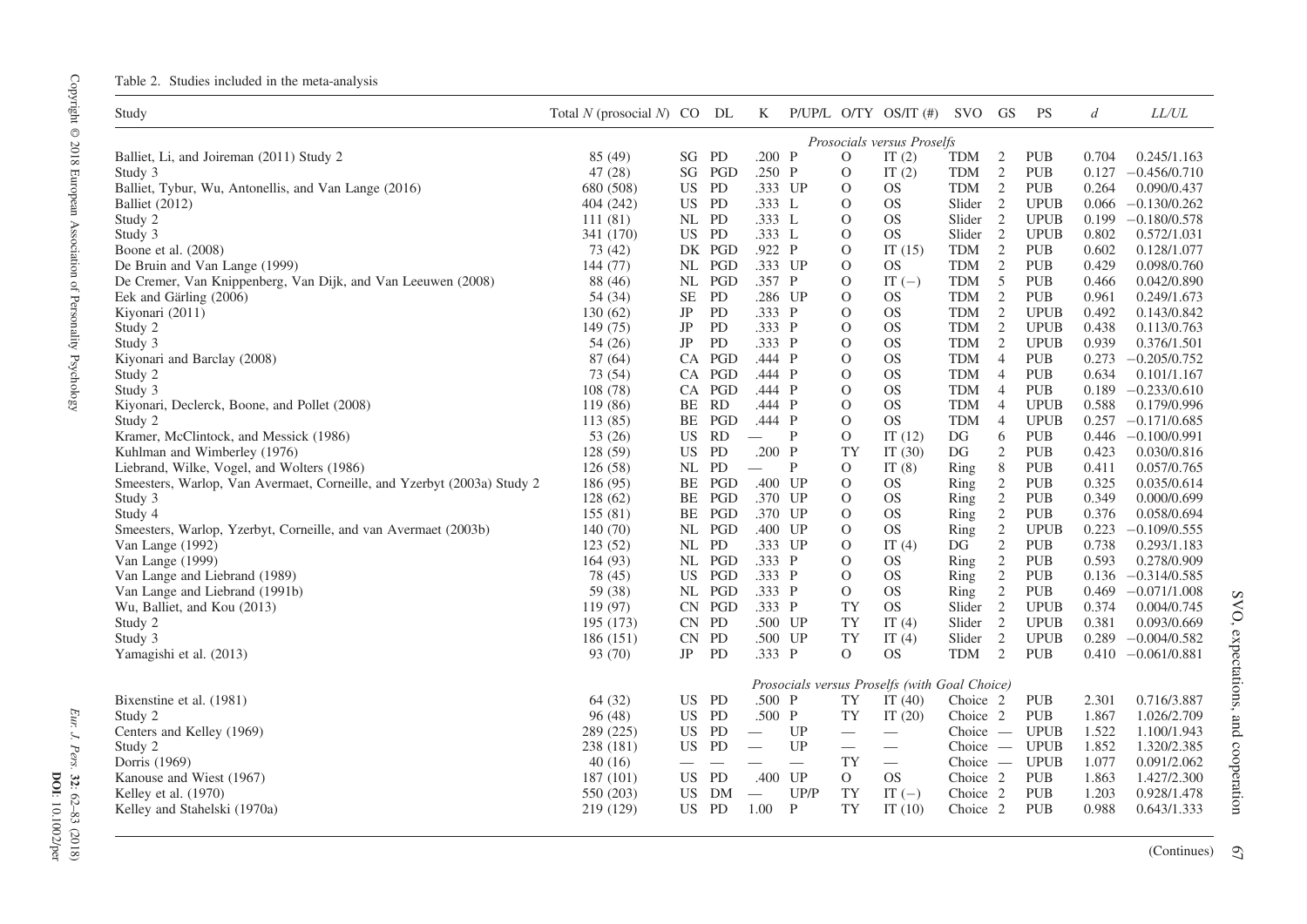| Study                               | Total $N$ (prosocial $N$ ) CO DL |                          |           | K        |                          |                | $P/UP/L$ $O/TY$ $OS/IT$ $(#)$    | SVO GS            |                | PS                           | $\overline{d}$ | LL/UL                 |
|-------------------------------------|----------------------------------|--------------------------|-----------|----------|--------------------------|----------------|----------------------------------|-------------------|----------------|------------------------------|----------------|-----------------------|
| Kelley and Stahelski (1970b)        | 101(52)                          |                          | US PD     | 1.00     | $\overline{\phantom{a}}$ | <b>TY</b>      | IT $(30)$                        | Choice 2          |                | <b>PUB</b>                   | 0.389          | $-0.085/0.863$        |
| Loomis (1959)                       | 198 (111)                        | <b>US</b>                | PD        | .500 UP  |                          | $\mathcal{O}$  | IT $(5)$                         | Choice 2          |                | <b>PUB</b>                   | 1.452          | 1.066/1.839           |
| Messé and Sivacek (1979)            | 172 (73)                         | <b>US</b>                | PD        | .467 P   |                          | $\mathcal{O}$  | <b>OS</b>                        | Choice 2          |                | <b>PUB</b>                   | 1.156          | 0.774/1.539           |
| Miller and Holmes (1975)            | 36(28)                           |                          | CA PD     | .500 UP  |                          | <b>TY</b>      | IT $(30)$                        | Choice 2          |                | <b>PUB</b>                   | 1.435          | 0.095/2.775           |
| Study 2                             | 34(26)                           | <b>CA</b>                | PD        | .500 UP  |                          | <b>TY</b>      | IT $(30)$                        | Choice 2          |                | <b>PUB</b>                   | 0.757          | $-0.175/1.689$        |
| Misra and Kalro (1979)              | 249 (70)                         | $\ensuremath{\text{IN}}$ | PD        | .900 UP  |                          | <b>TY</b>      | <b>OS</b>                        | Choice 2          |                | <b>PUB</b>                   | 1.168          | 0.820/1.516           |
| Schlenker and Goldman (1978)        | 158 (83)                         | US.                      | PD        | $.800 -$ |                          | <b>TY</b>      | IT $(30)$                        | Choice 2          |                | <b>PUB</b>                   | 0.463          | 0.048/0.878           |
|                                     |                                  |                          |           |          |                          |                | Prosocials versus Individualists |                   |                |                              |                |                       |
| Balliet, Li, et al. (2011) Study 2  | 75 (49)                          | $SG$                     | PD        | .200 $P$ |                          | $\mathcal{O}$  | IT $(2)$                         | <b>TDM</b>        | 2              | <b>PUB</b>                   | 0.555          | 0.010/1.101           |
| Study 3                             | 45(28)                           | SG                       | PGD       | .250 P   |                          | $\mathcal{O}$  | IT $(2)$                         | <b>TDM</b>        | 2              | <b>PUB</b>                   | 0.280          | $-0.326/0.885$        |
| Balliet et al. (2016)               | 666 (508)                        | <b>US</b>                | <b>PD</b> | .333 P   |                          | $\overline{O}$ | <b>OS</b>                        | <b>TDM</b>        | 2              | <b>PUB</b>                   | 0.278          | 0.099/0.457           |
| Boone et al. (2008)                 | 71(42)                           |                          | DK PGD    | .922 P   |                          | $\mathcal{O}$  | IT $(15)$                        | <b>TDM</b>        | $\overline{c}$ | <b>PUB</b>                   | 0.695          | 0.208/1.182           |
| De Cremer et al. (2008)             | 88 (46)                          | NL                       | PGD       | .357 P   |                          | $\mathcal{O}$  | IT $(-)$                         | <b>TDM</b>        | $\sqrt{5}$     | PUB                          | 0.466          | 0.042/0.890           |
| Kiyonari (2011)                     | 123(62)                          | $\rm JP$                 | PD        | .333 P   |                          | $\mathcal{O}$  | <b>OS</b>                        | <b>TDM</b>        | 2              | <b>UPUB</b>                  | 0.616          | 0.254/0.977           |
| Study 2                             | 144 (75)                         | $\rm{JP}$                | PD        | .333 P   |                          | $\mathcal{O}$  | <b>OS</b>                        | <b>TDM</b>        | 2              | <b>UPUB</b>                  | 0.431          | 0.101/0.762           |
| Study 3                             | 51 (26)                          | $\rm JP$                 | PD        | .333 P   |                          | $\mathcal{O}$  | <b>OS</b>                        | <b>TDM</b>        | $\overline{2}$ | <b>UPUB</b>                  | 0.877          | 0.302/1.451           |
| Kiyonari and Barclay (2008)         | 86 (64)                          |                          | CA PGD    | .444 P   |                          | $\Omega$       | <b>OS</b>                        | <b>TDM</b>        | $\overline{4}$ | <b>PUB</b>                   | 0.241          | $-0.245/0.727$        |
| Study 2                             | 72 (54)                          | CA                       | PGD       | .444 P   |                          | $\mathcal{O}$  | <b>OS</b>                        | <b>TDM</b>        | $\overline{4}$ | <b>PUB</b>                   | 0.562          | 0.021/1.103           |
| Study 3                             | 106 (78)                         | CA                       | PGD       | .444 P   |                          | $\mathcal{O}$  | <b>OS</b>                        | <b>TDM</b>        | $\overline{4}$ | <b>PUB</b>                   | 0.108          | $-0.324/0.540$        |
| Kiyonari et al. (2008)              | 117 (86)                         | $\rm BE$                 | <b>RD</b> | .444 P   |                          | $\mathcal{O}$  | <b>OS</b>                        | <b>TDM</b>        | $\overline{4}$ | <b>UPUB</b>                  | 0.583          | 0.166/1.001           |
| Study 2                             | 112(85)                          | $\rm BE$                 | PGD       | .444 P   |                          | $\circ$        | <b>OS</b>                        | <b>TDM</b>        | $\overline{4}$ | <b>UPUB</b>                  |                | $0.231 -0.203/0.665$  |
| Kuhlman and Wimberley (1976)        | 98 (59)                          | <b>US</b>                | PD        | .200 P   |                          | <b>TY</b>      | IT $(30)$                        | DG                | $\sqrt{2}$     | <b>PUB</b>                   |                | $0.327 -0.127/0.780$  |
| Van Lange (1992)                    | 85 (52)                          | NL                       | PD        | .333 UP  |                          | $\mathcal{O}$  | IT $(4)$                         | DG                | $\sqrt{2}$     | <b>PUB</b>                   | 0.762          | 0.305/1.219           |
| Van Lange (1999)                    | 153 (93)                         | NL                       | PGD       | .333 P   |                          | $\overline{O}$ | <b>OS</b>                        | Ring              | $\overline{c}$ | PUB                          | 0.576          | 0.245/0.907           |
| Wu et al. (2013)                    | 119 (97)                         |                          | CN PGD    | .333 P   |                          | <b>TY</b>      | <b>OS</b>                        | Slider            | $\overline{2}$ | <b>UPUB</b>                  | 0.374          | 0.004/0.745           |
| Study 2                             | 195 (173)                        |                          | CN PD     | .500 UP  |                          | <b>TY</b>      | IT $(4)$                         | Slider            | 2              | <b>UPUB</b>                  | 0.381          | 0.093/0.669           |
| Study 3                             | 186 (151)                        | CN                       | PD        | .500 UP  |                          | <b>TY</b>      | IT $(4)$                         | Slider            | 2              | <b>UPUB</b>                  | 0.289          | $-0.004/0.582$        |
| Yamagishi et al. (2013)             | 93 (74)                          | JP                       | PD        | .333 P   |                          | $\overline{O}$ | <b>OS</b>                        | <b>TDM</b>        | $\overline{2}$ | <b>PUB</b>                   | 0.191          | $-0.314/0.696$        |
|                                     |                                  |                          |           |          |                          |                | Prosocials versus Competitors    |                   |                |                              |                |                       |
| Balliet, Li, et al. (2011) Study 2  | 56 (49)                          | SG                       | PD        | .200 $P$ |                          | $\mathcal{O}$  | IT $(2)$                         | <b>TDM</b>        | 2              | <b>PUB</b>                   | 1.694          | 0.085/3.302           |
| Study 3                             | 30(28)                           | SG                       | PGD       | .250 P   |                          | $\mathcal{O}$  | IT $(2)$                         | <b>TDM</b>        | $\overline{2}$ | <b>PUB</b>                   |                | $-0.373 -1.811/1.065$ |
| Balliet et al. (2016)               | 522 (508)                        | <b>US</b>                | <b>PD</b> | .333 UP  |                          | $\mathcal{O}$  | OS.                              | <b>TDM</b>        | 2              | <b>PUB</b>                   |                | $0.107 -0.424/0.638$  |
| Boone et al. (2008)                 | 44 (42)                          | DK                       | PGD       | .922 P   |                          | $\Omega$       | IT(15)                           | <b>TDM</b>        | 2              | <b>PUB</b>                   |                | $-0.731 -2.158/0.696$ |
| Kiyonari (2011)                     | 69(62)                           | JP                       | PD        | .333 P   |                          | $\mathcal{O}$  | <b>OS</b>                        | <b>TDM</b>        | 2              | $\ensuremath{\mathrm{UPUB}}$ |                | $-0.325 -1.108/0.459$ |
| Study 2                             | 80 (75)                          | $\rm{JP}$                | PD        | .333 P   |                          | $\mathcal{O}$  | <b>OS</b>                        | <b>TDM</b>        | $\overline{2}$ | <b>UPUB</b>                  |                | $0.452 -0.456/1.359$  |
| Study 3                             | 29(26)                           | JP                       | PD        | .333 P   |                          | $\mathcal{O}$  | <b>OS</b>                        | <b>TDM</b>        | 2              | <b>UPUB</b>                  |                | $1.448 - 3.169/6.065$ |
| Kiyonari and Barclay (2008) Study 3 | 80 (78)                          | CA                       | PGD       | .444 P   |                          | $\mathcal{O}$  | <b>OS</b>                        | <b>TDM</b>        | $\overline{4}$ | <b>PUB</b>                   |                | $1.377 -0.042/2.797$  |
| Kiyonari et al. (2008)              | 88 (86)                          | BE                       | <b>RD</b> | .444 P   |                          | $\mathbf{O}$   | <b>OS</b>                        | <b>TDM</b>        | $\overline{4}$ | <b>UPUB</b>                  | 0.610          | $-0.794/2.015$        |
| Kuhlman and Wimberley (1976)        | 89 (59)                          | <b>US</b>                | PD        | .200 P   |                          | <b>TY</b>      | IT $(30)$                        | $\mathop{\rm DG}$ | 2              | PUB                          | 0.556          | 0.039/1.073           |
| Van Lange (1992)                    | 90 (52)                          | NL                       | PD        | .333 UP  |                          | $\mathbf{O}$   | IT $(4)$                         | DG                | $\sqrt{2}$     | <b>PUB</b>                   | 0.717          | 0.281/1.153           |
| Van Lange (1999)                    | 104 (93)                         | NL                       | PGD       | .333 P   |                          | $\Omega$       | <b>OS</b>                        | Ring              | $\sqrt{2}$     | <b>PUB</b>                   | 0.759          | 0.126/1.393           |
| Yamagishi et al. (2013)             | 81 (74)                          | JP                       | PD        | .333 P   |                          | $\Omega$       | OS                               | <b>TDM</b>        | $\overline{2}$ | <b>PUB</b>                   | 0.944          | 0.155/1.732           |

Table 2. (Continued)

(Continues)

68 J. L. Pletzer et al.

J. L. Pletzer et al.

89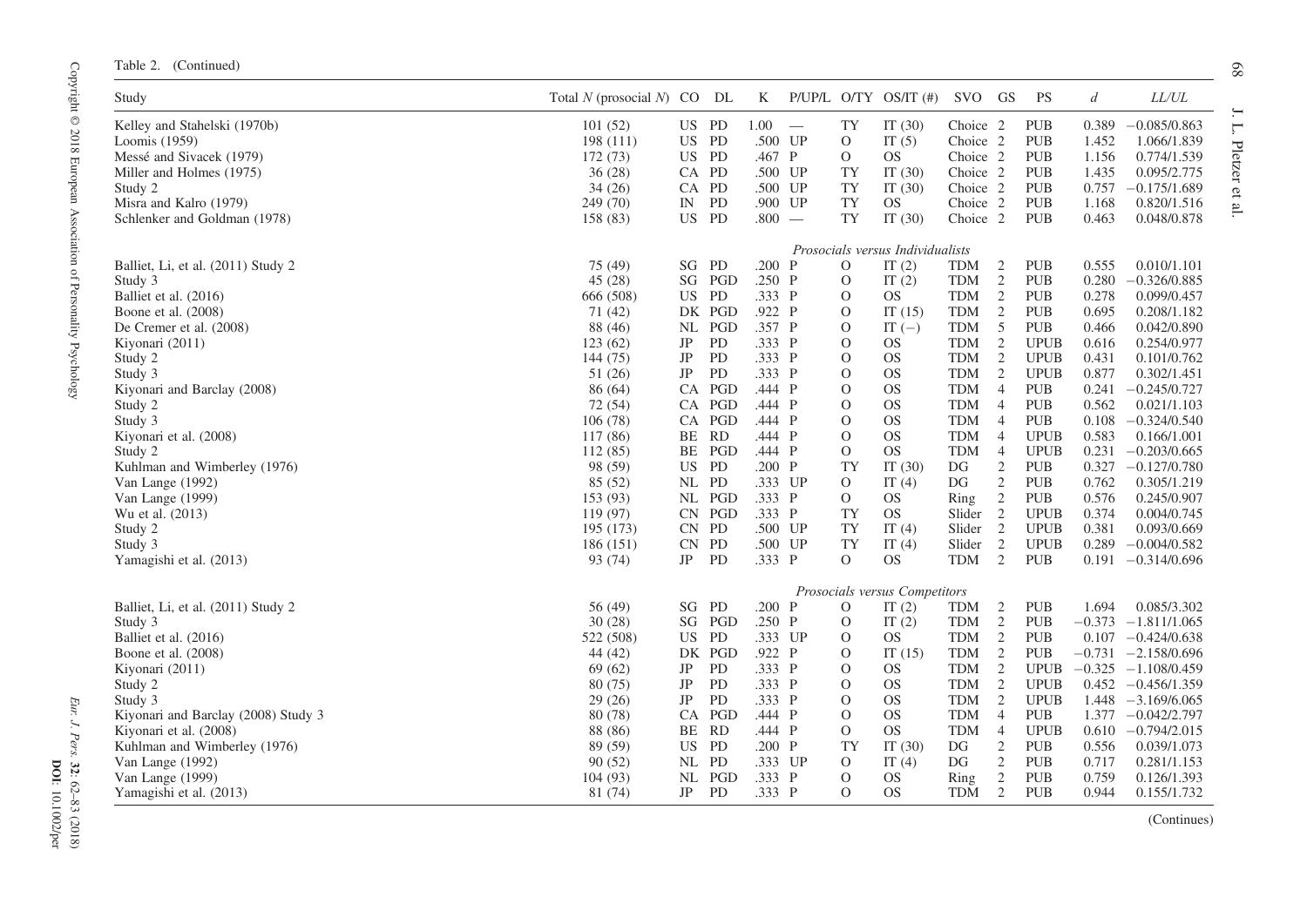| Table 2. (Continued)                                   |                            |
|--------------------------------------------------------|----------------------------|
| Study                                                  | Total N (prosocial N)      |
|                                                        |                            |
| Balliet, Li, et al. (2011) Study 2                     |                            |
| Study 3                                                | (17)<br>33 (26)<br>19 (17) |
| Balliet et al. (2016)                                  | 172 (158)                  |
| Boone et al. (2008)                                    |                            |
| Kiyonari (2011)                                        |                            |
|                                                        |                            |
| Study 2<br>Study 3                                     |                            |
| Kiyonari and Barclay (2008) Study 3                    |                            |
|                                                        |                            |
| Kiyonari et al. (2008)<br>Kuhlman and Wimberley (1976) |                            |
| Van Lange (1992)                                       |                            |
| Van Lange $(1999)$                                     |                            |
|                                                        |                            |

N) CO DL K P/UP/L O/TY OS/IT (#) SVO GS PS d d LL/UL

**OS/IT** 

**OTY** 

P/UP/L

 $\overline{\mathbf{z}}$ 

**DL** 

 $\overline{C}$ 

versus Competitors  $($ # $)$ 

**LL/UL** 

 $\overline{d}$ 

 $PS$ 

 $\tilde{S}$ 

SVO

|                                                                                                                                                                                                                                                                                                                                                                                                                                                                                       |                                                                                                                                                                                                                                                                                                                                                                  |               |           |     |         | Individualists versus Competitors |                           |     |                                                       |                |
|---------------------------------------------------------------------------------------------------------------------------------------------------------------------------------------------------------------------------------------------------------------------------------------------------------------------------------------------------------------------------------------------------------------------------------------------------------------------------------------|------------------------------------------------------------------------------------------------------------------------------------------------------------------------------------------------------------------------------------------------------------------------------------------------------------------------------------------------------------------|---------------|-----------|-----|---------|-----------------------------------|---------------------------|-----|-------------------------------------------------------|----------------|
| Balliet, Li, et al. (2011) Study 2                                                                                                                                                                                                                                                                                                                                                                                                                                                    |                                                                                                                                                                                                                                                                                                                                                                  |               |           |     |         | IT(2)                             |                           |     | 1.156                                                 | $-0.481/2.793$ |
| Study 3                                                                                                                                                                                                                                                                                                                                                                                                                                                                               |                                                                                                                                                                                                                                                                                                                                                                  | $\rm{SG}$     | PСI       |     |         | $\Gamma$ (2)                      | ĔΩ                        |     | 0.679                                                 | $-2.160/0.802$ |
| Balliet et al. (2016)                                                                                                                                                                                                                                                                                                                                                                                                                                                                 | 38 <sup>1</sup>                                                                                                                                                                                                                                                                                                                                                  | $^{20}$       | <b>Qd</b> |     |         |                                   | Ř                         |     | $-0.165$                                              | $-0.71200.381$ |
| Boone et al. (2008)                                                                                                                                                                                                                                                                                                                                                                                                                                                                   | (29)                                                                                                                                                                                                                                                                                                                                                             | ĎК            | PGI       |     |         |                                   | Ř                         |     | $-1.164$                                              | $-2.625/0.297$ |
| Kiyonari (2011)                                                                                                                                                                                                                                                                                                                                                                                                                                                                       |                                                                                                                                                                                                                                                                                                                                                                  | $\triangle$   |           |     |         | ⊕ງ<br>⊏88888                      |                           |     |                                                       | $-2.079/-0.45$ |
| Study 2                                                                                                                                                                                                                                                                                                                                                                                                                                                                               | $\overline{7}$                                                                                                                                                                                                                                                                                                                                                   | $\triangle$   | 日日日       |     |         |                                   | NGLI<br>NGLI              |     |                                                       | $-0.857/0.958$ |
| Study 3                                                                                                                                                                                                                                                                                                                                                                                                                                                                               | ම්ම් විශ්ව<br>28                                                                                                                                                                                                                                                                                                                                                 | $\triangle$   |           |     | $\circ$ |                                   | NATE<br>NGC<br>NGC<br>NGC |     | $-1.268$<br>0.050<br>0.681<br>1.174<br>1.174<br>1.025 | $-2.495/3.856$ |
| Kiyonari and Barclay (2008) Study 3                                                                                                                                                                                                                                                                                                                                                                                                                                                   | $\overline{\omega}$                                                                                                                                                                                                                                                                                                                                              | $\mathcal{L}$ |           |     | $\circ$ |                                   |                           |     |                                                       | $-0.291/2.639$ |
| Kiyonari et al. (2008)                                                                                                                                                                                                                                                                                                                                                                                                                                                                | 33                                                                                                                                                                                                                                                                                                                                                               | BE            |           |     |         |                                   |                           |     |                                                       | $-1.405/1.455$ |
| Kuhlman and Wimberley (1976)                                                                                                                                                                                                                                                                                                                                                                                                                                                          | (39)                                                                                                                                                                                                                                                                                                                                                             | CS            | ដ្ឋទទ     | 200 | N       |                                   |                           | PUB | 0.230                                                 | $-0.331/0.790$ |
| Van Lange (1992)                                                                                                                                                                                                                                                                                                                                                                                                                                                                      | (33)                                                                                                                                                                                                                                                                                                                                                             | ž             | <b>Qd</b> | 333 |         | $\frac{(30)}{\Gamma(4)}$          | <b>NOC SE</b><br>NOC SE   | EUB | 0.045                                                 | $-0.518/0.428$ |
| Van Lange (1999)                                                                                                                                                                                                                                                                                                                                                                                                                                                                      | 60                                                                                                                                                                                                                                                                                                                                                               | ž             | PGI       | 333 |         |                                   |                           | ΒΩc | 0.133                                                 |                |
| Yamagishi et al. (2013)                                                                                                                                                                                                                                                                                                                                                                                                                                                               | ĝ                                                                                                                                                                                                                                                                                                                                                                |               |           | 333 |         |                                   |                           | ЯŨк | 0.654                                                 | 0.231/1.539    |
| Note. Total N, Number of participants in study, Prosocial N, Number of prosocial participants in study, CO, country, SG, Singapore; US, United States; NL, the Netherlands; DK, Denmark; SE, Sweden; JP, Japan; CA, Canada<br>BE, Belgium; CN, China; DL, Social dilemma in which expectations were assessed<br>expectations; O, other; TY, typical; OS, one-shot; IT(##), iterated (number of iteral<br>measure of SVO; GS, Group size; PS, Publication status; PUB, Published; UPUB | t; PD, Prisoner's Dilemma; PGD, Public Goods Dilemma; RD, Resource Dilemma; K, K Index; P, paid; UP, unpaid; L, Lottery; T, Target o<br>ions); SVO, Measure of SVO; TDM, Triple Dominance Measure; DG, decomposed game measure; Slider, SVO slider measure; Ring, 1<br>Umpublished: $d$ , Cohen's $d$ ; LL/UL, 95% confidence interval with lower and upper limi |               |           |     |         |                                   |                           |     |                                                       |                |

mediation model. Table 2 shows the included studies and their corresponding coded effect sizes and study characteristics.

# Coding of study characteristics

We coded several study characteristics that vary across the studies included in the meta-analysis. Below, we describe each study characteristic we coded and the number of studies with coded effect sizes at each level of the coded variable. Table 2 reports the coding for each study.

# Social value orientation

SVO was measured by using the TDM  $(k = 16;$  Van Lange et al., 1997), the Ring Measure ( $k = 8$ ; Liebrand & McClintock, 1988), the Slider Measure ( $k = 6$ ; Murphy et al., 2010), or with decomposed games  $(k = 3)$ ; Messick & McClintock, 1968). Whenever the Slider Measure was used, we coded the results based on the continuous measurement of SVO (i.e. we converted the correlation coefficient  $r$  to Cohen's d). A few older studies asked participants to indicate their SVO by choosing between a cooperative or a competitive orientation ( $k = 15$ ; e.g. Bixenstine et al., 1981; Miller & Holmes, 1975). These studies were excluded from the main analysis because the decisions of participants to cooperate or to compete share extensive overlap with the decisions in the social dilemma, but we also report the results including these studies to provide a comprehensive overview of the literature.

# Type of dilemma

We coded the type of social dilemma in the study, including the prisoner's dilemma (PD;  $k = 15$ ), public goods dilemma  $(k = 16)$ , and resource dilemma (RD;  $k = 2$ ). In the PD and public goods dilemma, individuals decide how much to contribute to a common shared pool, which subsequently accumulates interest (e.g. is doubled) and is then evenly distributed among all participants. Thus, individuals face the temptation to benefit from others' contributions while not contributing themselves. In the RD, individuals decide how much to take from a common shared resource, which is depleted if a certain threshold is reached. In this situation, participants are tempted to take as much as possible, while taking too much can deplete the resource. We reverse coded effect sizes with the RD, so that higher scores indicate greater cooperation.

The social dilemmas vary on how much conflict they contain between individual and collective interests. Therefore, we coded the index of cooperation (K index), which can range from 0 to 1 and is calculated by  $(R - P)$ /  $(T - S)$ . A lower value indicates a higher degree of conflict between individual and collective interests. We coded 31 studies, for which the K index ranged between 0.20 and  $0.92$  ( $M = 0.38$ ,  $SD = 0.13$ ).

# Target of expectations

Participants were asked how much cooperation they expected from the other individual(s) in the social dilemma. Most studies assessed expectations about the specific other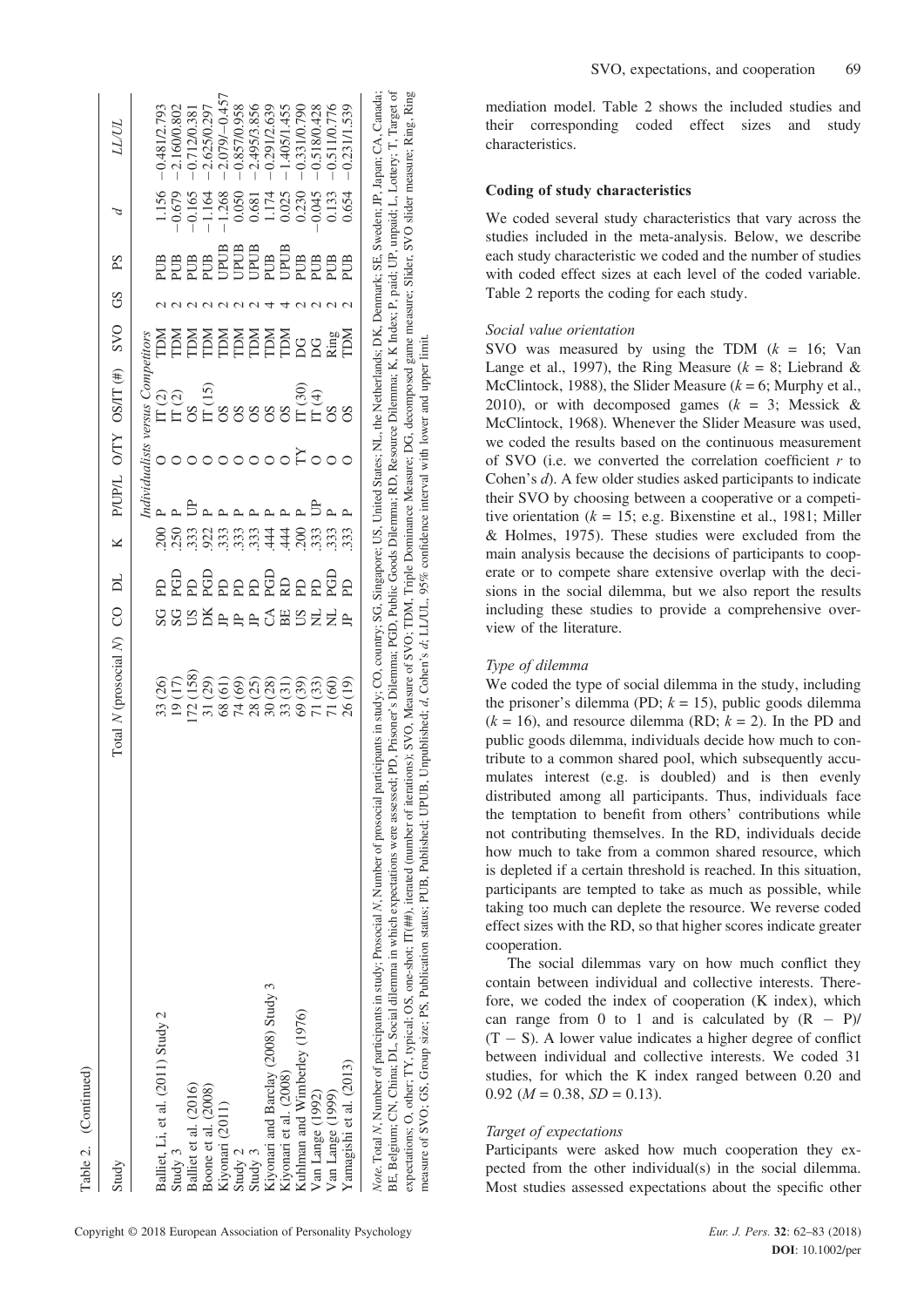person in the social dilemma ( $k = 29$ ), but a few other studies measured expectations about a typical other person (e.g. the typical student;  $k = 4$ ).

#### Additional codings

We coded whether participants were paid for the outcomes in the social dilemma ( $k = 20$ ), received lottery tickets ( $k = 3$ ), or were asked to imagine that they were playing for something valuable (i.e. hypothetical outcomes;  $k = 10$ ). Participants either interacted in a one-shot  $(k = 23)$  or in an iterated social dilemma ( $k = 10$ ). We also coded the number of iterations as a continuous variable ranging from 1 to 30 (Median = 1; Mode = 1;  $M = 3.06$ ,  $SD = 5.04$ ). We coded whether participants interacted in a dyad  $(k = 25)$  or in a group of three or more individuals  $(k = 8)$ . Group size was also coded as a continuous variable, ranging from 2 to 8 (Median = 2,  $M = 2.70$ ,  $SD = 1.42$ ). We included both published ( $k = 21$ ) and unpublished studies ( $k = 12$ ). Most studies were conducted in the Netherlands  $(k = 9)$  and in the USA  $(k = 6)$ . Other countries represented in the sample include Belgium, Canada, China, Denmark, Japan, Singapore, and Sweden. Studies were published (or conducted, for unpublished studies) between 1976 and 2016 (Median = 2008).

#### Overview of analysis

#### Overall estimated effect sizes

We use Cohen's d as a measure of effect size and conduct the meta-analysis in Comprehensive Meta-Analysis software using inverse variance weights (Borenstein, Higgins, & Rothstein, 2009). The overall analyses are conducted using a random effects model because we did not assume to have sampled all studies out of the population of studies and because we assumed that the effect size differs between studies due to differences in study characteristics. In addition to the mean weighted overall effect size, we report the 95% confidence interval and the 90% prediction interval (Hedges & Olkin, 1985). Next, we examine the variation in the overall effect size using indicators of heterogeneity of variance  $(T,$  $T^2$ , and  $\hat{I}^2$ ).  $\hat{T}^2$  is an index of between-study variance (DerSimonian & Laird, 1986). The  $I^2$  index measures variability in effect sizes due to real (as opposed to chance) differences between studies ( $25\% = \text{low}$ ,  $50\% = \text{moderate}$ , 75% = high; Higgins, Thompson, Deeks, & Altman, 2003).

We then use multiple indices to test for the possibility of publication bias in our sample. First, we report the distribution of studies in a funnel plot (in which all studies are plotted according to their sample size and standard error). We use Duval and Tweedie's (2000) trim-and-fill method to assess the symmetry of the effect size distribution in the funnel plot. This method removes small studies at the extremes, while the effect size is recalculated at each iteration until symmetry is achieved. Publication bias is present if the interpretation of the newly estimated effect size differs from the interpretation of the observed effect size. However, readers should interpret results from the trim-and-fill method with caution: this method might underestimate the effect size because it corrects for publication bias that does not exist (Terrin, Schmid, Lau, & Olkin, 2003) or overestimate the

effect size because it does not adequately correct for publication bias that does exist (Carter, Hilgard, Schönbrodt, & Gervais, 2017). Second, we report Begg and Mazumdar's rank correlation (Begg & Mazumdar, 1994), which provides a correlation between the ranks of effect sizes and the ranks of their variances, and Egger's regression intercept (Egger, Davey Smith, Schneider, & Minder, 1997), which regresses the standard normal deviate on the study's precision. Statistically significant results indicate possible publication bias in the data. These analyses were conducted with Comprehensive Meta-Analysis software. Third, we examine if published studies show larger effect sizes than unpublished studies, which would indicate publication bias. In addition, it is possible that the selective reporting of statistically significant results within primary studies influenced our meta-analytic results. While this possibility cannot be ruled out, we believe that it is not very likely that it influenced the results of the current meta-analysis because the relation between SVO and expectations was often not the main focus of published studies and because we included several unpublished studies.

#### Moderation analyses

We test for possible moderators of the relation between SVO and expectations of others' cooperation. For these moderation analyses, we employ Robust Variance Estimation (RVE), a random-effects meta-regression that can account for dependent effect sizes (Hedges, Tipton, & Johnson, 2010), even when only a small number of studies are included (Tipton, 2015). This method allows us to conduct moderator analyses simultaneously on all included effect sizes as opposed to conducting them on only one comparison (i.e. prosocials versus proselfs), and therefore increases the power of the moderator analyses. Because the effect sizes are nested within studies, we use correlated effects RVE with random-effect weights, and report robust *t*-tests (results are only trustworthy if  $df > 4$ ). We conduct these analyses using the robumeta package in R and set rho at the recommended .80 (Tanner-Smith & Tipton, 2014). Whenever a moderator was categorical with three levels (e.g. SVO measure: TDM, Ring, Slider), we created dummy variables and compared each moderator level against all others (e.g.  $1 =$  Slider,  $0 =$  Other).

#### Meta-analytic mediation model

We test the hypothesis that expectations of others' cooperation mediate the relation between SVO and own cooperation in social dilemmas. To conduct the meta-analytic mediation test, we coded two additional effect sizes: (i) SVO predicting own cooperation and (ii) expectations of others' cooperation predicting own cooperation. We used recent meta-analyses (Balliet et al., 2009; Balliet & Van Lange, 2013) and examined all studies measuring the relationship between SVO and expectations to obtain these effect sizes. Studies had to report at least two of the three effect sizes of interest to be included in the meta-analysis.<sup>5</sup> In a few cases, the sample sizes

<sup>5</sup> Professor Mike Cheung recommended in a personal consultation that all included studies should measure at least two of the three effect sizes of interest to ensure the validity of the MASEM approach used to examine this mediation.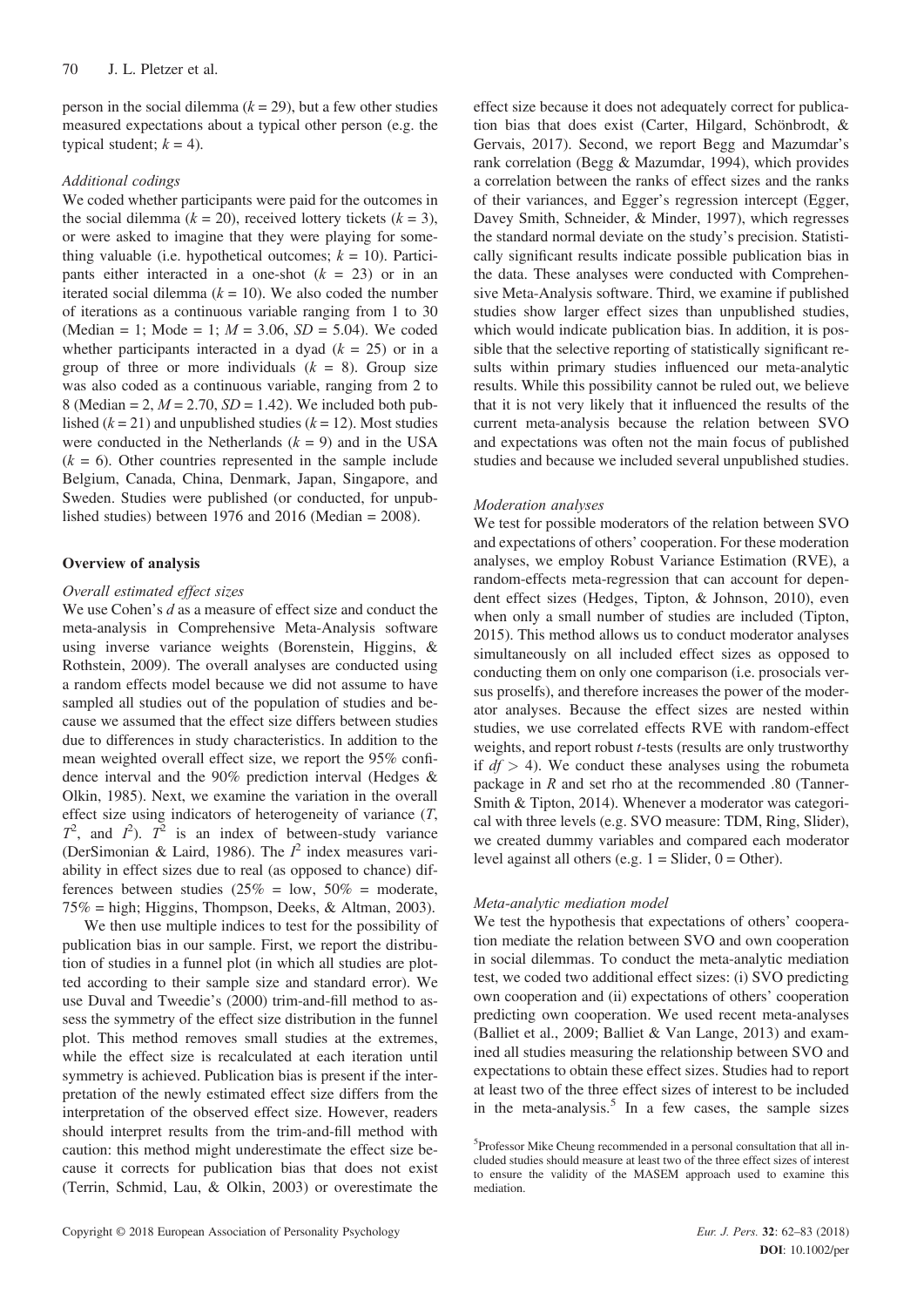differed between those three coded effect sizes per study, in which we coded the average sample size across the three effect sizes. Table 3 reports the studies and their corresponding coded effect sizes for all studies included to test the mediation model.

To test the mediation model, we used the correlation coefficient  $(r)$  as the measure of effect size. When the correlation was not reported in the article, we used the same statistics mentioned above to calculate the correlation coefficient (r). For the correlation between SVO and expectations, a positive correlation indicates that the more prosocial participants expect more cooperation from others than more proself participants ( $k = 32$ ,  $n = 4689$ ). The same holds for the correlation between SVO and cooperation: a positive correlation indicates that the more prosocial participants cooperate more than the more proself participants ( $k = 39$ ,  $n = 5521$ ). A positive correlation between expectations and cooperation indicates that higher levels of expected cooperation are

Table 3. Studies included in the meta-analytic test of mediation

associated with higher levels of cooperation  $(k = 34,$  $n = 4932$ ).

We adopted a two-stage random-effects meta-analytic structural equation modelling (MASEM) approach to examine the hypothesized mediation effect (Cheung, 2015). This approach combines meta-analysis with structural equation modelling. In the first stage, the correlations between all variables (i.e. SVO, expectations, cooperation) from all primary studies are synthesized into one pooled correlation matrix. In the second stage, this meta-analytic correlation matrix is treated as an observed correlation matrix and subjected to a structural equation model to test the hypothesized mediation effect. A mediation effect of expected cooperation on the relation between SVO and cooperation would be present if the indirect effect is significant, while the direct effect decreases in magnitude or becomes nonsignificant. The MASEM analyses were conducted using default values in R with the metaSEM package (Cheung, 2014).

|                                         |                          | SVO-EXP          |                  | SVO-COOP |                          | EXP-COOP       |         |
|-----------------------------------------|--------------------------|------------------|------------------|----------|--------------------------|----------------|---------|
| Study                                   | $\mathcal N$             | $\boldsymbol{r}$ | $\boldsymbol{N}$ | r        | $\boldsymbol{N}$         | $\mathfrak{r}$ | Coded N |
| Balliet, Li, et al. (2011) Study 2      | 85                       | .332             | 84               | .370     | 93                       | .402           | 87      |
| Study 3                                 | 47                       | .062             | 49               | .220     | 59                       | .443           | 51      |
| Balliet et al. (2016)                   | 680                      | .114             | 682              | .310     | 726                      | .707           | 696     |
| Balliet (2012)                          | 404                      | .033             | 404              | .210     | 404                      | .517           | 404     |
| Study 2                                 | 111                      | .099             | 111              | .160     | 111                      | .690           | 111     |
| Study 3                                 | 341                      | .372             | 341              | .160     | 341                      | .751           | 341     |
| Boone et al. (2008)                     | 73                       | .285             | 73               | .251     | 73                       | .645           | 73      |
| De Bruin and Van Lange (1999)           | 144                      | .209             | 144              | .324     |                          |                | 144     |
| De Cremer et al. (2008)                 | 88                       | .227             | 88               | .205     |                          |                | 88      |
| De Dreu and McCusker (1997)             | $\overline{\phantom{0}}$ |                  | 74               | .520     | 83                       | .420           | 78      |
| Eek and Gärling (2006)                  | 54                       | .421             | 54               | .460     | 54                       | .853           | 54      |
| Kiyonari (2011)                         | 130                      | .239             | 131              | .391     | 130                      | .811           | 130     |
| Study 2                                 | 149                      | .214             | 150              | .377     | 149                      | .539           | 149     |
| Study 3                                 | 54                       | .425             | 54               | .477     | 54                       | .589           | 54      |
| Kiyonari and Barclay (2008)             | 87                       | .120             | 87               | .182     | 87                       | .539           | 87      |
| Study 2                                 | 73                       | .268             | 73               | .378     | 73                       | .487           | 73      |
| Study 3                                 | 108                      | .084             | 108              | .220     | 108                      | .503           | 108     |
| Kiyonari et al. (2008)                  | 119                      | .254             | 119              | .285     | 119                      | .419           | 119     |
| Study 2                                 | 113                      | .110             | 113              | .387     | 113                      | .294           | 113     |
| Kramer et al. (1986)                    | 53                       | .217             | 53               | .370     |                          |                | 53      |
| Liebrand et al. (1986)                  | 126                      | .201             | 126              | .310     | 48                       | .810           | 100     |
| Smeesters et al. (2003a)                | $\overline{\phantom{0}}$ |                  | 102              | .330     | 203                      | .590           | 152     |
| Study 2                                 | 186                      | .160             | 192              | .400     | 193                      | .590           | 190     |
| Study 3                                 | 128                      | .172             | 132              | .420     | 140                      | .850           | 133     |
| Study 4                                 | 155                      | .184             | 167              | .490     | 167                      | .590           | 163     |
| Smeesters et al. (2003b)                | 140                      | .111             | 140              | .323     | $\qquad \qquad$          |                | 140     |
| Stouten, De Cremer, and Van Dijk (2005) |                          |                  | 79               | .290     | 108                      | .410           | 93      |
| Van Lange (1992)                        | 123                      | .342             | 123              | .340     | 144                      | .800           | 130     |
| Van Lange (1999)                        | 164                      | .282             | 164              | .320     | $\overline{\phantom{0}}$ |                | 164     |
| Van Lange and Kuhlman (1994)            | $\overline{\phantom{0}}$ |                  | 334              | .270     | 334                      | .670           | 334     |
| Van Lange and Liebrand (1989)           | 78                       | .067             | 78               | .340     | 87                       | .610           | 81      |
| Van Lange and Liebrand (1991a)          | $\overline{\phantom{0}}$ |                  | 59               | .390     | 59                       | .750           | 59      |
| Study 2                                 | $\overline{\phantom{0}}$ |                  | 56               | .340     | 56                       | .530           | 56      |
| Van Lange and Liebrand (1991b)          | 59                       | .219             | 55               | .360     | 55                       | .380           | 56      |
| Study 2                                 |                          |                  | 60               | .420     | 60                       | .570           | 60      |
| Wu et al. (2013)                        | 119                      | .184             | 119              | .299     | 119                      | .724           | 119     |
| Study 2                                 | 195                      | .187             | 198              | .238     | 195                      | .680           | 196     |
| Study 3                                 | 186                      | .143             | 197              | .176     | 186                      | .693           | 189     |
| Yamagishi et al. (2013)                 | 93                       | .172             | 93               | .201     | 93                       | .812           | 93      |

Note. N, Number of participants in study; Coded N, average number of participants across all three effect sizes coded for the meta-analytic structural equation modelling.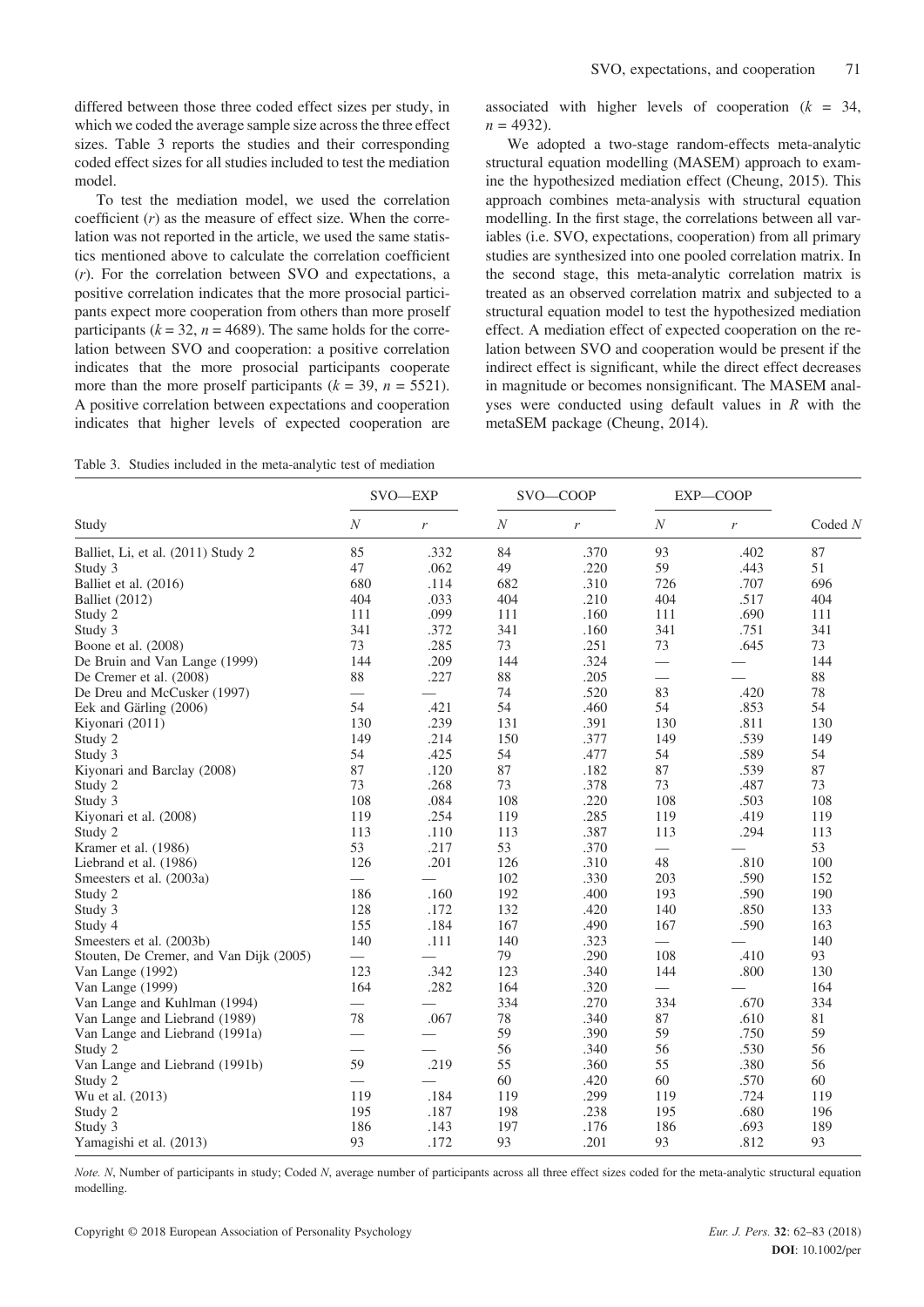### 72 J. L. Pletzer et al.

Expectations and cooperation: prosocials versus proselfs To examine if expectations and cooperation are positively related among prosocials, but not among proselfs, whenever possible, we coded the correlation coefficient  $(r)$  between expectations and cooperation and the sample size N, separately for prosocials and proselfs (Table 4). Then, we applied the same meta-analytic techniques outlined above that were used to examine the relation between SVO and expectations.

The Open Science Framework webpage for this article is <http://osf.io/2dc4p>. This webpage contains the dataset and R script for all analyses conducted using  $R$ .

## **RESULTS**

## Social value orientation and expectations: overall estimated effect sizes

We begin by first reporting the estimated average population effect size for each comparison for SVO and expectations of cooperation. For each comparison, we report the overall weighted effect size (with a corresponding confidence interval and prediction interval), estimates of heterogeneity in the effect size distribution, and three estimates of the presence of publication bias (Table 5).

### Prosocials versus individualists

Prosocials expected significantly more cooperation from others than individualists,  $d = 0.402$ , 95% CI [0.319, 0.485], 90% prediction interval [0.330, 0.474],  $p < .001$ . There was no variance in the true effect size distribution ( $T = 0.000$ ,

 $T^2 = 0.000$ ,  $T^2 = 0.00$ ). We used Duval and Tweedie's (2000) trim-and-fill method to examine publication bias. No effect sizes were imputed above the overall effect size, but four were imputed below the overall effect size, which did not change the overall effect size substantially,  $d = 0.359, 95\%$  CI [0.270, 0.449]. Begg and Mazumdar's rank correlation  $(p = .284)$  as well as Egger's regression intercept  $(p = .090)$ were nonsignificant, suggesting that publication bias did not significantly influence these results.

#### Prosocials versus competitors

Prosocials expected significantly more cooperation from others than competitors  $(d = 0.481, 95\% \text{ CI} [0.197, 0.764].$ 90% prediction interval  $[-0.057, 1.019]$ ,  $p < .01$ ). There was substantial variation in the true effect size distribution  $(T = 0.270, T^2 = 0.073)$ , and some of this variation could be explained by systematic differences between studies  $(I^2 = 30.52)$ . The trim-and-fill method (Duval & Tweedie, 2000) imputed only two effect sizes below the overall weighted effect size, which did not substantially change the interpretation of the effect size,  $d = 0.440, 95\%$  CI [0.156, 0.724],  $p < 0.01$ . Begg and Mazumdar's rank correlation  $(p = .760)$  as well as Egger's regression intercept  $(p = .989)$ were nonsignificant, indicating that publication bias did not significantly influence the results of this analysis.

#### Individualists versus competitors

Individualists and competitors did not significantly differ in their expectations of cooperation,  $d = -0.022$ , 95% CI  $[-0.349, 0.306]$ , 90% prediction interval  $[-0.716, 0.672]$ ,

| Table 4. Studies included in the meta-analyses on expectations and cooperation separately for prosocials and proselfs |  |  |  |  |  |
|-----------------------------------------------------------------------------------------------------------------------|--|--|--|--|--|
|                                                                                                                       |  |  |  |  |  |

|                                    |     | Prosocials |                  | Proselfs |     | Overall |
|------------------------------------|-----|------------|------------------|----------|-----|---------|
| Study                              | N   | r          | $\boldsymbol{N}$ |          | N   |         |
| Balliet, Li, et al. (2011) Study 2 | 48  | .393       | 35               | .252     | 93  | .402    |
| Study 3                            | 30  | .638       | 19               | .085     | 59  | .443    |
| Balliet et al. (2016)              | 508 | .701       | 172              | .721     | 726 | .707    |
| Balliet (2012)                     | 249 | .511       | 155              | .550     | 404 | .517    |
| Study 2                            | 81  | .796       | 30               | .655     | 111 | .690    |
| Study 3                            | 170 | .770       | 171              | .614     | 341 | .751    |
| Boone et al. $(2008)$              | 42  | .774       | 31               | .472     | 73  | .645    |
| Wu et al. (2013)                   | 97  | .699       | 22               | .779     | 119 | .724    |
| Study 2                            | 173 | .693       | 22               | .531     | 195 | .680    |
| Study 3                            | 151 | .691       | 35               | .674     | 186 | .693    |

Note. N, Number of participants in study.

|  |  |  |  |  | Table 5. Overall average effect sizes, heterogeneity and publication bias |  |  |  |
|--|--|--|--|--|---------------------------------------------------------------------------|--|--|--|
|--|--|--|--|--|---------------------------------------------------------------------------|--|--|--|

|                                   |    |      |          | Overall effect size |                   |       | Heterogeneity |       | Publication bias |      |
|-----------------------------------|----|------|----------|---------------------|-------------------|-------|---------------|-------|------------------|------|
| Type of Effect Size               |    | N    |          | 95% CI              | $90\%$ PI         |       |               |       | $B\&Mp$          | ERp  |
| Prosocials versus Proselfs        | 33 | 4793 | 0.405    | [0.329, 0.481]      | [0.194, 0.616]    | 0.118 | 0.014         | 30.62 | .086             | .050 |
| With Goal Choice                  | 48 | 7414 | 0.644    | [0.516, 0.771]      | $[-0.018, 1.306]$ | 0.386 | 0.149         | 80.36 | .007             | .009 |
| Prosocials versus Individualists  | 20 | 2686 | 0.402    | [0.319, 0.485]      | [0.330, 0.474]    | 0.000 | 0.000         | 0.00  | .284             | .090 |
| Prosocials versus Competitors     | 13 | 1362 | 0.481    | [0.197, 0.764]      | $[-0.057, 1.019]$ | 0.270 | 0.073         | 30.52 | .760             | .989 |
| Individualists versus Competitors | 13 | 726  | $-0.022$ | $[-0.349, 0.306]$   | $[-0.716, 0.672]$ | 0.359 | 0.129         | 41.33 | .669             | .775 |

Note. k, number of included effect sizes; d, Cohen's d; CI, confidence interval; PI, prediction interval; B&Mp, two-sided p value for Begg & Mazumdar's rank correlation; ER $p$ , two-sided  $p$  value for Egger's Regression Intercept.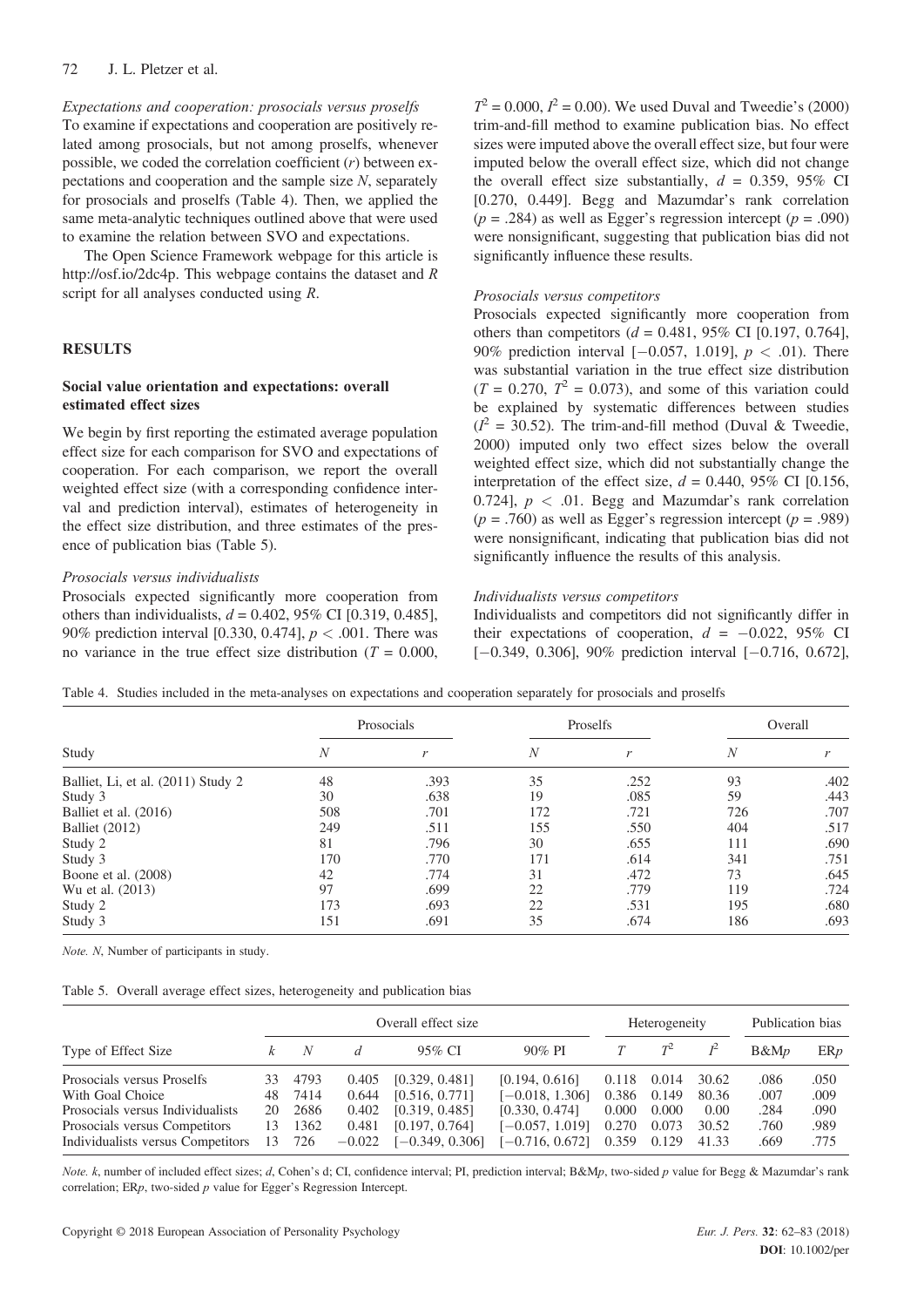

*Note.* The x-axis displays the studies' effect size (Cohen's  $d$  values). The y-axis shows the studies' precision (standard error of Cohen's d). Circles indicate individual studies. The vertical line shows the overall weighted effect size.

Figure 1. Funnel plot for the comparison between prosocials and proselfs on expected cooperation in social dilemmas.

 $p = .896$ . There was variation in the true effect size distribution  $(T = 0.359, T^2 = 0.129)$ , and part of that variation could be explained by between-study differences  $(l^2 = 41.33)$ . Using Duval and Tweedie's (2000) trim-and-fill method, three studies were imputed below the estimated effect size, but the interpretation of the overall estimated effect size did not change ( $d = -0.131$ , 95% CI [-0.465, 0.203]). Begg and Mazumdar's rank correlation ( $p = .669$ ) and Egger's Regression intercept ( $p = .775$ ) were nonsignificant, suggesting an absence of publication bias for this comparison.

#### Prosocials versus proselfs

Overall, prosocials expected greater cooperation than proselfs (d = 0.405, 95% CI [0.329, 0.481], 90% prediction interval [0.194, 0.616],  $p < .001$ .<sup>6</sup> There was variation in the true effect size distribution ( $T = 0.118$ ,  $T^2 = 0.014$ ), which can be explained in part by differences between studies  $(I^2 = 30.62)$ . Figure 1 displays the funnel plot for this comparison. Using the trim-and-fill method (Duval & Tweedie, 2000), 11 studies were inserted below the estimated effect size. The re-estimated effect size  $(d = 0.300, 95\%$  CI [0.213, 0.388]) differed from the original effect size

Copyright © 2018 European Association of Personality Psychology Eur. J. Pers. 32: 62-83 (2018)

estimate  $(d = 0.405)$ , but the confidence intervals still overlap. Begg and Mazumdar's rank correlation ( $p = .086$ ) was nonsignificant, whereas Egger's regression intercept  $(p = .050)$  was significant. However, published studies did not show a larger effect size ( $d = 0.395$ ,  $k = 21$ ) than unpublished studies ( $d = 0.402$ ,  $k = 12$ ),  $O(1) = 0.005$ ,  $p = .945$ . The publication status also did not moderate the relation between SVO and expectations when testing it on the entire sample of studies using RVE moderator analyses (Table 6). Overall, we find mixed evidence that publication bias could have influenced the results of this analysis.

## Moderators of the social value orientation-expectation relation

We conducted several univariate moderator analyses to test whether specific study characteristics moderate the relation between SVO and expectations.

Table 6 shows the results of the univariate categorical and continuous moderator analyses using RVE for meta-analyses (Hedges et al., 2010; Tipton, 2015). Whenever the degrees of freedom of a moderation analysis were smaller than four, the results should not be trusted, and we therefore omitted them from Table 6 (Tipton, 2015). This holds for the following moderators: payment  $(1 =$  lottery,  $0 =$  other), the classification of SVO  $(1 =$  decomposed games,  $0 =$  other), the continuous codings of group size, and the social dilemma  $(1 =$  resource dilemma,  $0 =$  other). The overall conclusion from these analyses is that none of the coded study characteristics

<sup>&</sup>lt;sup>6</sup>The effect size substantially increased after including studies that classified participants as prosocial or proselfs based on a goal choice in a social dilemma task,  $d = 0.644, 95\%$  CI [0.516, 0.771], 90% prediction interval  $[-0.018, 1.306], p < .001$ .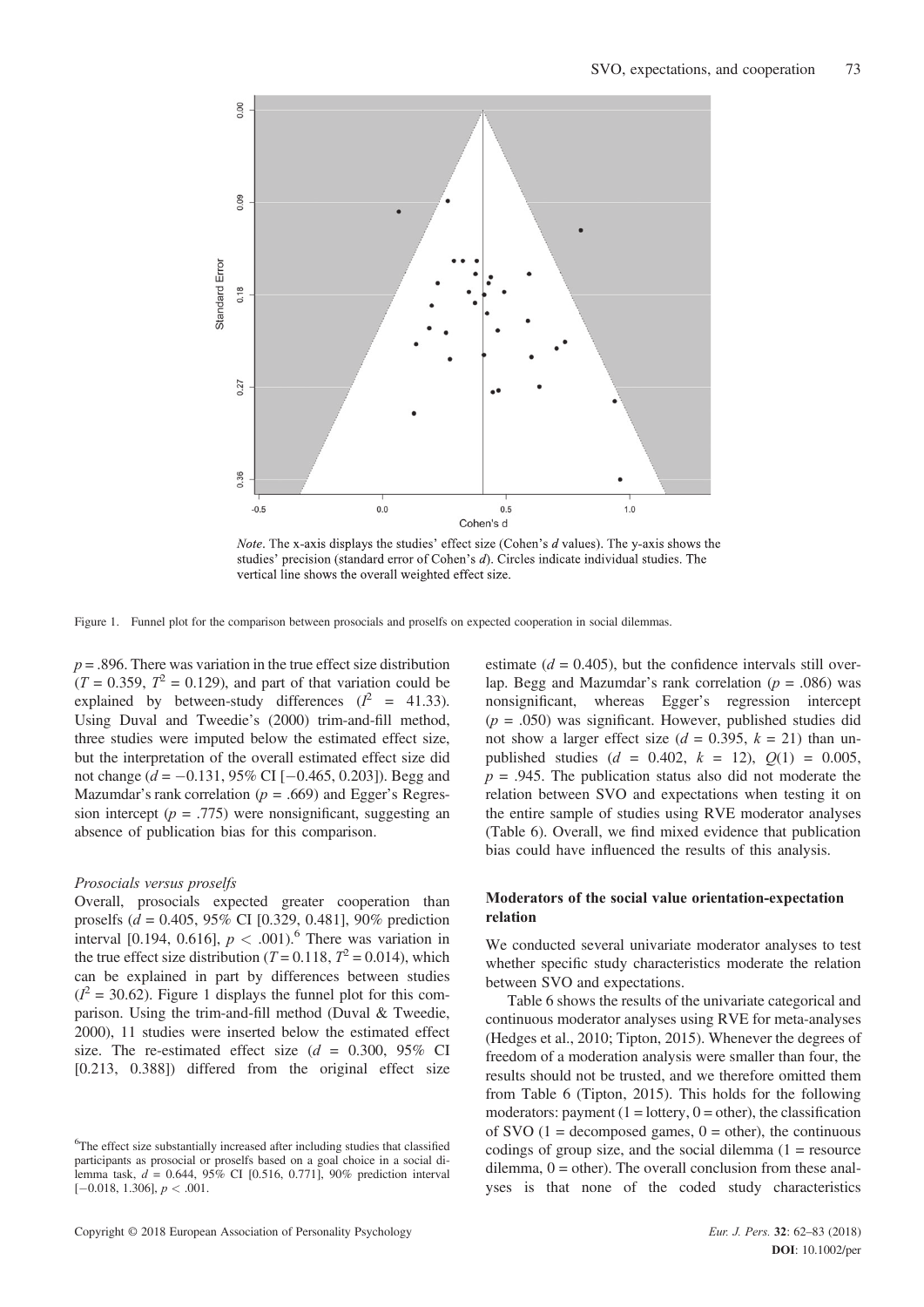#### 74 J. L. Pletzer et al.

Table 6. Results of the categorical and continuous univariate moderator analyses on the SVO and expectations of cooperation effect sizes

| Variables and Codings              | $\boldsymbol{n}$ | k  | Intercept | $\beta$  | SE    | 95% CI for $\beta$ |          | df    | $\boldsymbol{p}$ | $T^2$ | $I^2$ |
|------------------------------------|------------------|----|-----------|----------|-------|--------------------|----------|-------|------------------|-------|-------|
| Payment                            |                  |    |           |          |       |                    |          |       |                  |       |       |
| $=$ Paid, $0 =$ Other              | 33               | 79 | 0.361     | 0.003    | 0.079 | $-0.160, 0.167$    | 0.040    | 25.80 | .968             | .032  | 41.96 |
| $1 =$ Unpaid, $0 =$ Other          | 33               | 79 | 0.365     | $-0.004$ | 0.077 | $-0.166, 0.157$    | $-0.057$ | 19.20 | .955             | .033  | 42.03 |
| Target of Expectation              |                  |    |           |          |       |                    |          |       |                  |       |       |
| $1 =$ Other, $0 =$ Typical         | 33               | 79 | 0.353     | 0.012    | 0.056 | $-0.142, .167$     | 0.215    | 4.08  | .840             | .033  | 41.96 |
| <b>Iterations</b>                  |                  |    |           |          |       |                    |          |       |                  |       |       |
| $1 = Yes, 0 = No$                  | 33               | 79 | 0.352     | 0.037    | 0.068 | $-0.112, 0.185$    | 0.534    | 12.10 | .603             | .032  | 41.72 |
| Classification of SVO              |                  |    |           |          |       |                    |          |       |                  |       |       |
| $1 = TDM$ , $0 = Other$            | 33               | 79 | 0.363     | $-0.000$ | 0.086 | $-0.181, 0.180$    | $-0.002$ | 19.30 | .998             | .032  | 41.98 |
| $1 =$ Ring, $0 =$ Other            | 33               | 79 | 0.372     | $-0.030$ | 0.069 | $-0.179, 0.119$    | $-0.431$ | 12.80 | .674             | .033  | 42.00 |
| $1 =$ Slider, $0 =$ Other          | 33               | 79 | 0.366     | $-0.010$ | 0.126 | $-0.294, 0.275$    | $-0.076$ | 9.36  | .941             | .033  | 42.03 |
| Group Size                         |                  |    |           |          |       |                    |          |       |                  |       |       |
| $1 =$ more than two, $0 =$ two     | 33               | 79 | 0.350     | 0.062    | 0.070 | $-0.097, .221$     | 0.880    | 8.84  | .401             | .031  | 41.60 |
| Dilemma                            |                  |    |           |          |       |                    |          |       |                  |       |       |
| $1 = PD$ , $0 = Other$             | 33               | 79 | 0.353     | 0.020    | 0.089 | $-0.163, 0.203$    | 0.224    | 23.40 | .825             | .033  | 42.04 |
| $1 = PGD$ , $0 = Other$            | 33               | 79 | 0.378     | $-0.031$ | 0.084 | $-0.204, 0.142$    | $-0.369$ | 24.10 | .715             | .033  | 42.02 |
| K Index                            |                  |    |           |          |       |                    |          |       |                  |       |       |
| Continuous                         | 31               | 77 | 0.568     | $-0.562$ | 0.364 | $-1.520, 0.400$    | $-1.550$ | 4.57  | .188             | .036  | 44.66 |
| <b>Publication Status</b>          |                  |    |           |          |       |                    |          |       |                  |       |       |
| $1 =$ Published, $0 =$ Unpublished | 33               | 79 | 0.314     | 0.085    | 0.095 | $-0.114, 0.283$    | 0.891    | 19.63 | .384             | .031  | 41.06 |

Note. n, number of included studies; k, number of included effect sizes nested within studies; Intercept, intercept of the meta-regression;  $\beta$ , unstandardized regression coefficient; SE, standard error of  $\beta$ ; df, degrees of freedom; p, p value;  $T^2$ , tau-squared estimate based on rho = .80; SVO, social value orientation. Because results are only trustworthy if  $df > 4$ , we omitted the following moderator analyses from this table: payment  $(1 = \text{lottery}, 0 = \text{other})$ , the classification of SVO (1 = decomposed games,  $0 =$  other), the continuous codings of group size, and the social dilemma (1 = resource dilemma,  $0 =$  other).

Table 7. Overall average effect sizes and heterogeneity included in the meta-analytic mediation model

| Relationship $k$ N $r$ SE                                |  |  | 95% CI                               | $I^2$ |
|----------------------------------------------------------|--|--|--------------------------------------|-------|
| SVO—EXP 32 4689 .207 .019 [.170, .244] 42.20<br>SVO-COOP |  |  | 39 5521 .317 .016 [.286, .349] 39.70 |       |
| EXP—COOP                                                 |  |  | 34 4932 .626 .025 [.577, .676] 89.34 |       |

Note. k, number of included effect sizes; N, number of participants; SE, standard error; CI, confidence interval.

significantly moderated the relation between SVO and expectations of others' cooperation.

#### Do expectations mediate the SVO-cooperation relation?

In the first step of testing the mediation model, we estimated an overall pooled correlation matrix using all effect sizes from primary studies that contain at least two of the three correlations of interest (Table 7). Each effect size distribution contained variation that could be explained by systematic differences between studies ( $I^2$  ranging from 39.70% to 89.34%; Table 7). In addition, we can reject the null hypothesis of homogeneity of variance of the correlation matrix  $(Q(102) = 538.81, p < .001)$ . These results support our decision to apply a random-effects model. Replicating the results of prior meta-analyses (Balliet et al., 2009; Balliet & Van Lange, 2013), we found a medium-sized overall correlation between SVO and cooperation ( $r = .317$ ,  $p < .001$ ),<sup>7</sup> and a large overall correlation between expectations and cooperation ( $r = .626$ ,  $p < .001$ ). The correlation between SVO (prosocial versus proself) and expectations  $(r = .207, )$ 

<sup>7</sup>We also examined moderators of the relation between SVO and cooperation. These moderator analyses are reported in [Data S1.](http://osf.io/2dc4p)

 $p < .001$ ) also replicates the effect size reported above  $(d = 0.405$  or  $r = .195)$ . The observed correlations, standard errors, confidence intervals, and estimates of the betweenstudy variance are displayed in Table 7.

In the second step, we estimated the mediation effect by fitting a structural equation model to the pooled metaanalytic correlation matrix. Because the proposed mediation model is a just identified (saturated) path analysis model, the chi-square statistic for the model is 0 and the goodnessof-fit indices common to structural equation modelling are not applicable (Cheung, 2015). Figure 2 displays the path diagram for the mediation model fitted to the pooled metaanalytic correlation matrix. Although the direct effect remained significant ( $c' = 0.196, 95\%$  CI [0.160, 0.232]), it decreased in magnitude compared with the meta-analytic estimate of the effect size  $(c = 0.317, 95\% \text{ CI} [0.286, 0.349]).$ The indirect effect of SVO on cooperation via expectations was statistically significant ( $a^*b = 0.121$ , 95% CI [0.098, 0.146]). These results provide evidence for partial mediation (Baron & Kenny, 1986).

## Does the expectations-cooperation relationship differ between prosocials and proselfs?

We meta-analysed the correlation between expectations and cooperation separately for prosocials and proselfs. For prosocials, there was a strong positive correlation between expectations and cooperation ( $r = .684$ ,  $k = 10$ ,  $N = 1549$ , 95% CI [0.617, 0.741],  $p < .001$ ). There was variation in the true effect size distribution ( $T = 0.155$ ,  $T^2 = 0.024$ ), and parts of this variation could be explained by systematic differences between studies ( $l^2 = 76.99$ ). Using Duval and Tweedie's (2000) trim-and-fill method, one study was imputed below the overall weighted effect size, but this did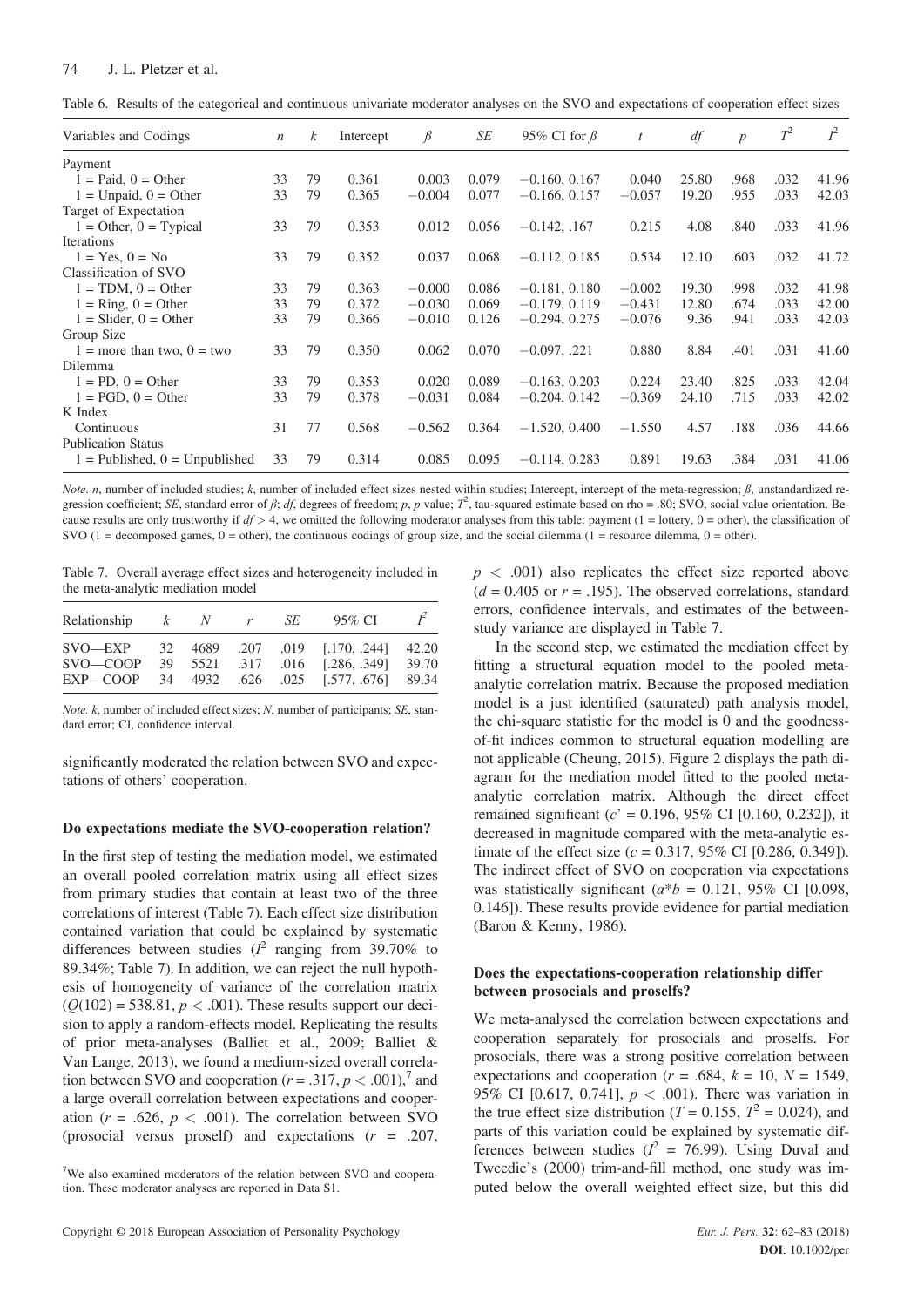

*Note.* a = Effect of SVO on Expectations,  $b$  = Effect of Expectations on Cooperation;  $a*b$  = Indirect effect, c = Total effect, c' = Direct effect in the full mediation model;  $* p < .01$ 

Figure 2. Path diagram of the meta-analytic mediation model of expectations mediating the effect of social value orientation on cooperation.

not substantially change the interpretation of the effect size,  $r = .669, 95\% \text{ CI}$  [0.601, 0.728]. Begg and Mazumdar's rank correlation  $(p = .999)$  and Egger's regression intercept  $(p = .961)$  were both nonsignificant, indicating an absence of publication bias. For proselfs, there was also a strong positive correlation between expectations and cooperation  $(r = .581, N = 692, k = 10, 95\% \text{ CI} [0.476, 0.669],$  $p < .001$ ). Again, there was substantial variation in the true effect size distribution ( $T = 0.172$ ,  $T^2 = 0.030$ ), and this can be explained by systematic differences between studies  $(I<sup>2</sup> = 63.71)$ . Duval and Tweedie's (2000) trim-and-fill method did not impute any effect sizes, and Begg and Mazumdar's rank correlation ( $p = .592$ ) and Egger's regression intercept ( $p = .280$ ) were nonsignificant as well. The relation between expectations and cooperation did not significantly differ between prosocials and proselfs,  $Q(1) = 3.314, p = .069<sup>8</sup>$ 

## DISCUSSION

People experience a wide variety of interdependent situations with others in their day-to-day lives. In these situations, the decisions and actions of each person can impact their own and others' outcomes. Expectations of others' behaviour in interdependent situations are essential to enable successful coordination, avoid exploitation, and to achieve mutually beneficial outcomes (Holmes, 2002), and this is especially true in interdependent situations that involve a conflict of interests, such as social dilemmas (Balliet & Van Lange, 2013). Yet, in many social dilemma situations, people do not have any information about their partners. Previous theory suggests that personality may play a pivotal role in forming expectations of others' behaviour (Holmes, 2002; Rusbult & Van Lange, 2003). By far, most attention has been paid to how SVO relates to expectations of partner cooperation in social dilemmas (e.g. Balliet & Van Lange, 2013; Kuhlman & Wimberley, 1976). However, studies have remained inconclusive about the magnitude of the effect of SVO on expectations, and especially whether there is a meaningful difference in the amount of expected partner cooperation between individualists and competitors. Moreover, existing research has not provided a strong test of the claim that expectations play an essential role in mediating the relation between SVO and cooperation or that SVO moderates the relation between expectations and cooperation.

We applied meta-analysis to summarize nearly 50 years of research on the relation between SVO and expectations of partner cooperation in social dilemmas. Furthermore, we utilized MASEM to examine the proposed mediation of expected cooperation in the relationship between SVO and cooperation in social dilemmas. We found a moderate association between SVO and expected cooperation in social dilemmas. Prosocials expected significantly more cooperation than individualists ( $d = 0.402$ ) and competitors ( $d = 0.481$ ), but there was no significant difference in expected cooperation between individualists and competitors ( $d = -0.022$ ). The relation between SVO and expectations generalized across variations in the studies, including the type of social dilemma, group size, participant payment, and number of iterations. Furthermore, we replicated the results of previous meta-analyses that both SVO  $(r = .318)$  and expectations  $(r = .626)$  are related to cooperative behaviour (Balliet et al., 2009; Balliet & Van Lange, 2013). Complementing these findings, we further demonstrated that expectations partially mediate the relation between SVO and cooperation. We also found that both prosocial and proselfs increase their cooperation when they expect their partner to cooperate. Together, these findings illuminate the important role expectations play

<sup>&</sup>lt;sup>8</sup>For proselfs, the relation between expected partner cooperation and own cooperation may be stronger in iterated, compared with one-shot, social dilemmas, because cooperation can potentially maximize long-term outcomes during iterated interactions. However, for proselfs, the overall weighted effect size was actually significantly smaller in iterated  $(r = .439, )$  $k = 5,95\%$  CI [0.218, 0.617],  $p < .001$ ) than in one-shot social dilemmas  $(r = .650, k = 5, 95\% \text{ CI} [0.563, 0.723], p < .001, Q(1) = 4.393,$  $p = .036$ . Yet, the number of iterations did not significantly moderate the relation between expectations and cooperation among proselfs ( $\beta = -.015$ ,  $p = .442$ ). For prosocials, iterations did not moderate the relation between expectations and cooperation. The results of these analyses should be interpreted with caution due to low statistical power.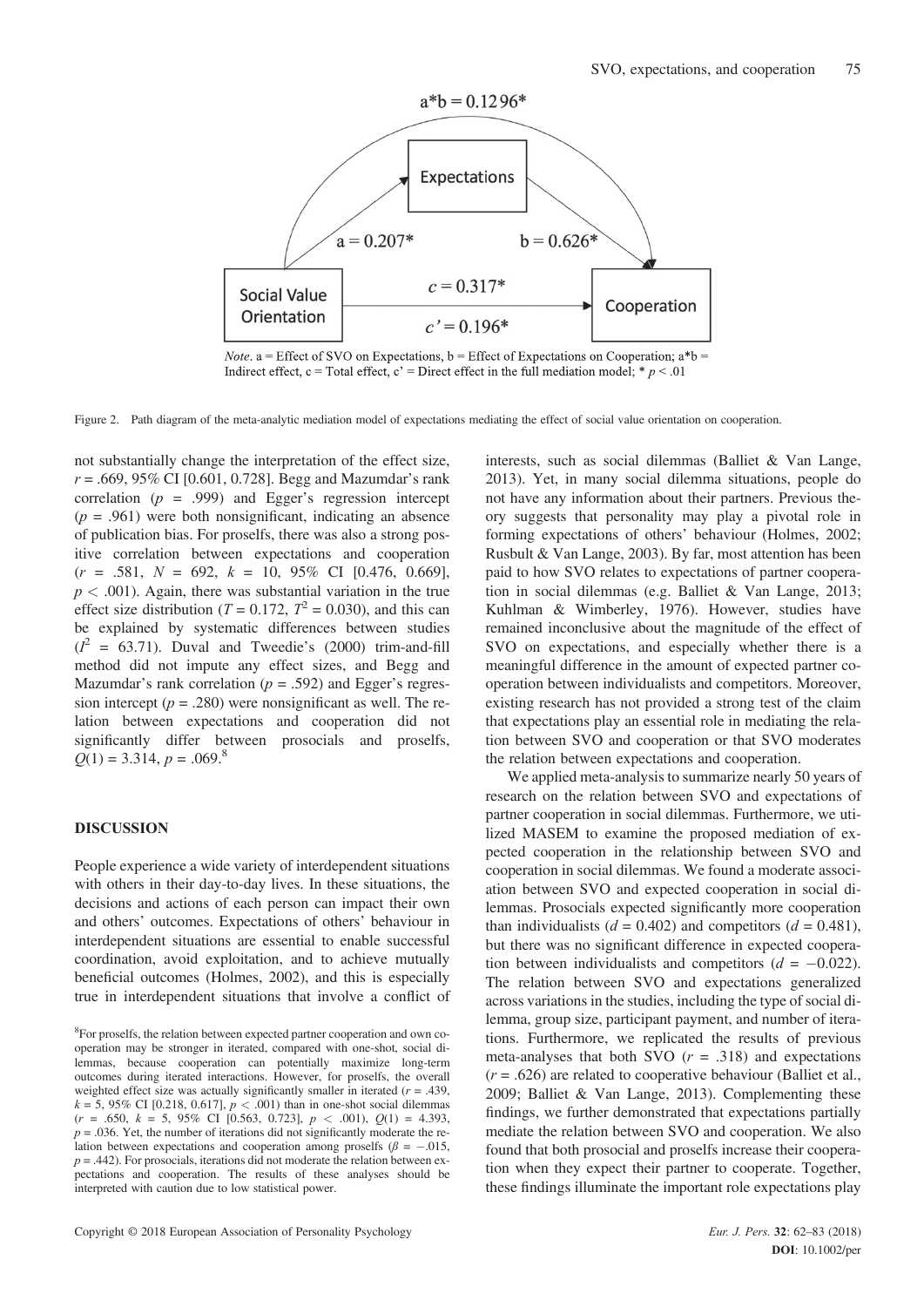in determining and facilitating cooperative behaviour in social dilemmas for both prosocials and proselfs.

## Social value orientation and expectations

In social dilemmas, one's own outcomes are jointly determined by one's own actions and the actions of one's partner (or partners, in larger scale dilemmas). In many social dilemma situations, people face a great deal of uncertainty about the consequences of their decisions, largely because there is no information about how others will behave. In the absence of information about how others behave, one's own preferences can be a cue on which to base expectations of others' behaviour, and this process tends to be automatic, intuitive, and difficult to change with explicit contradictory information (for an overview, see Krueger, 2007). Indeed, we found evidence that individuals with internalized, dispositional prosocial values expect more cooperative behaviour from others across different types of social dilemmas and independently of which SVO measure was used. Individuals project their own preferences onto others (Krueger, 2007), and this can form the basis of beliefs about others' behaviour in interdependent situations.

While the results of the meta-analysis support a social projection process, the results do not allow a comparison of the three theories explaining why and how SVO relates to expectations (i.e. triangle hypothesis, SASB, cone model). This is because these theories make predictions about the expectations people have about the distribution of SVO in the population and not directly about expected cooperation in social dilemmas. However, Aksoy and Weesie (2012) provided convincing evidence in support of the cone model by not only assessing expectations but also variance in expectations. According to the cone model, social projection, which is assumed to maximize the expected accuracy of one's own prediction (Krueger, 2007), is used by prosocials, individualists, and competitors when they project their own preferences onto others to form expectations. Nonetheless, general conceptions and stereotypes about individuals as selfish but not competitive (Miller & Ratner, 1998; Vuolevi & Van Lange, 2010; Vuolevi & Van Lange, 2012) can lead individualists to expect even less cooperation from others compared with either prosocials or competitors. This also becomes evident as Aksoy and Weesie (2012) found less variability in expectations among individualists as compared with prosocials and competitors.

Previous research was inconclusive about how individualists and competitors would differ in their expectations of others' behaviour. For example, some previous research suggested that individualists form intermediate expectations of cooperation, somewhere between prosocials and competitors (e.g. Van Lange, 1992). Individualists are likely to have a more varied history of interactions with others, because they will cooperate (and so elicit cooperation from others) in a broader range of situations when cooperation is in their self-interest, such as during possible repeated interactions (Van Lange, Klapwijk, & Van Munster, 2011a), when behaviour can have reputational consequences (Wu, Balliet, & Van Lange, 2015), and in the presence of possible punishment or rewards (Boone et al., 2010). Competitors tend to

defect across a broader range of situations, have difficulties even learning how to maintain cooperation, and so tend to elicit greater non-cooperation from others (McClintock & Liebrand, 1988; Sattler & Kerr, 1991; Sheldon, 1999). Therefore, if past experiences partly inform expectations of others' behaviour, individualists may expect greater cooperation than competitors. In the present meta-analysis, individualists and competitors did not differ in their expectations of others' cooperation. One possible explanation is that noncooperation in social dilemmas is the dominating strategy for both individualists and competitors (Dawes, 1980). Therefore, in social dilemmas, individualists and competitors do not differ in their expectations of others' cooperation, because their different goals can be achieved by the same noncooperative choice. However, when expectations are assessed in decomposed games for which a dominant choice exists for each SVO, expectations differ significantly between individualists and competitors (Kuhlman & Wimberley, 1976). Future research may benefit from further examining how individualists and competitors differ in their expectations of others' cooperation across various types of interdependent situations (e.g. stag hunt, battle of the sexes, and maximizing differences) and across settings known to affect cooperation (e.g. incentives, communication, and anonymity).

# Expectations mediate the social value orientation cooperation relationship

Previous research has focused on how SVO and expectations of others' cooperation each independently foster cooperative behaviour (e.g. Balliet et al., 2009; Balliet & Van Lange, 2013). However, it was largely overlooked how these stable cooperative preferences (i.e. SVO) might lead to increased expected cooperation, which in turn fosters cooperation. Using an innovative meta-analytic approach, this study is the first to provide robust evidence for partial mediation: individuals with a more prosocial SVO are more likely to cooperate than proself individuals, in part because they expect more cooperation from others. Thus, SVO exerts a direct effect on cooperative behaviour and an indirect effect on cooperation via influencing expectations about partner cooperation.

Altogether, these results provide support for Bogaert et al.'s (2008) assertion that expectations mediate the relationship between SVO and cooperation. As such, cooperative behaviour is more likely to emerge and to be maintained if individuals with prosocial values expect others to cooperate. However, it needs to be noted that—due to the correlational nature of the data—cooperative behaviour could also lead to higher levels of expected cooperation (Thielmann & Hilbig, 2014). Expectations and cooperative behaviour are mutually reinforcing processes, but a wide variety of experimental studies on social dilemmas suggest that expectations can cause cooperation (Balliet & Van Lange, 2013; Boone et al., 2010; Iedema & Poppe, 1994a, 1999; Kelley & Stahelski (1970a, 1970b); Kuhlman et al., 1986; Kuhlman & Marshello, 1975; Kuhlman & Wimberley, 1976; Van Lange, 1992).

While prosocials aim to achieve collective welfare by cooperating in social dilemmas, the results indicate that more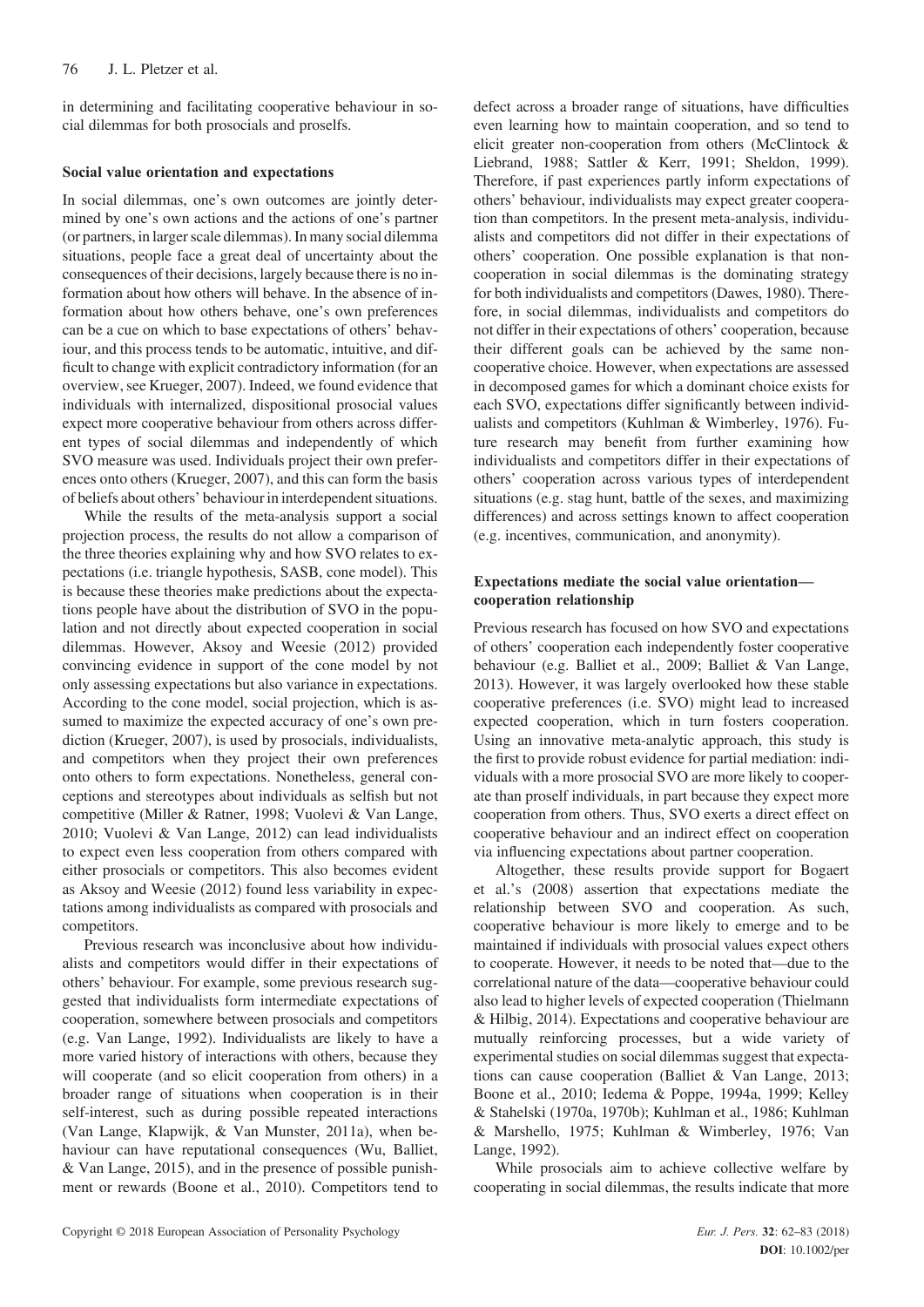prosocial individuals do not cooperate at all costs. Instead, the likelihood of cooperation among prosocials increases if they expect others to cooperate as well. This is in line with the findings from Kuhlman and Marshello (1975), who found that prosocials show high levels of cooperation in an iterated PD unless their partner consistently defects. For proselfs, behaviour of their partner did not matter as much: Competitors consistently defect independently of their partner's actions, whereas individualists would only cooperate with a partner pursuing a tit-for-tat strategy. In support of this, Boone et al. (2010) showed that expecting cooperation fosters cooperation for prosocials, whereas expectations do not influence proselfs' cooperative behaviour.

Based on this previous research, prosocials, but not proselfs, would be predicted to condition their cooperation on their partner's expected cooperation. Indeed, proselfs could maximize their own short-term outcomes by exploiting a partner they expect will cooperate. However, we found that both prosocials and proselfs equally, and strongly, condition their cooperation on their partner's expected cooperation.<sup>9</sup> Yet, proselfs expect much less cooperation from others than prosocials. These findings suggest that proselfs may be encouraged to cooperate by reinforcing expectations of partner cooperation. In fact, even proselfs may maximize their own long-term outcomes by forming mutually beneficial cooperative relationships. Taken together, these findings indicate that expectations are equally important for prosocials and proselfs.

### Broader implications

Although this meta-analysis examined dispositional preferences for cooperation and expectations of others' cooperation in social dilemmas, the results contain insights about a broad range of scientific topics and societal challenges. Below, we discuss implications for future research in social and personality psychology and for the promotion of cooperative behaviour in many societal social dilemmas, such as public good and resource dilemmas.

### Personality, social value orientation, and social behaviour

Personality can determine the construal of situations and the goals individuals pursue in social interactions (Sherman, Nave, & Funder, 2013), partly by affecting the expectations these individuals hold. Thus, the beliefs individuals have about others' behaviour in such interdependent situations can at least partially explain the link between personality and behaviour. The current meta-analysis is aligned with this perspective on the importance of personality in the construal of situations (Sherman et al., 2013) and how people approach and perceive others (e.g. Felfe & Schyns, 2010; Fong & Markus, 1982).

Social value orientation is a relatively narrow personality trait. However, it shares significant overlap with the broader personality dimension of Honesty-Humility in the HEXACO (and with Big Five Agreeableness; Hilbig et al., 2014). Research is needed to further consolidate SVO in broader

models of personality and to establish if SVO is a facet of specific personality traits, such as Honesty-Humility and Agreeableness. For example, individuals high on Honesty-Humility weigh their own and others' outcomes equally strong, indicating a prosocial preference for fairness in outcomes. Demonstrating the generalizability of our findings to a broader personality construct, Pfattheicher and Böhm (2017) found that the relation between Honesty-Humility and cooperation in a trust game was mediated by social expectations about the trustworthiness of others. To further examine if our findings generalize to broader personality constructs, future research could examine if individuals scoring high on Honesty-Humility expect others to score similarly high on Honesty-Humility, especially with limited information about the other (i.e. social projection), which would subsequently lead to more cooperative behaviour with the other. It might be that such a process is fully mediated by SVO. For example, people who are high on Honesty-Humility tend to think situations contain less conflict of interests, but this is completely mediated by SVO (Gerpott, Balliet, Columbus, Molho, & De Vries, in press). Furthermore, those perceptions of conflict partially mediated the relation between SVO and cooperative behaviour. Such findings underscore the importance of personality in how people think about others, and ultimately behave, during interdependent situations. More work is needed on how SVO fits in the broader nomological network of personality constructs, and to what extent, if any, SVO can account for how broader personality constructs relate to social behaviour.

# Social value orientation and trust

Expectations of others' behaviour in social dilemmas can be considered an operationalization of trust. Trust is often defined as a belief about another's benevolent motive toward oneself (Balliet & Van Lange, 2013; Rousseau, Sitkin, Burt, & Camerer, 1998). Indeed, if people expect others to cooperate in social dilemmas, this means they believe that the other person is willing to engage in costly behaviour to provide them a benefit. So far, research on SVO and expectations has largely neglected to address the link between SVO and trust—it remains an open topic of research. Preliminary evidence indicates that prosocials tend to be more trusting than proselfs (Kanagaretnam, Mestelman, Nainar, & Shehata, 2009), and that individuals scoring high on Honesty-Humility, a personality domain that shares significant overlap with SVO (Hilbig et al., 2014), are also more trusting toward others, but do not trust others unconditionally (Pfattheicher & Böhm, 2017). Nevertheless, there remains a need to generalize the SVO-expectation relation to how SVO relates to various measures of state and trait trust. It may be that SVO is affecting variability in expectations of others' behaviour in social dilemmas, but not necessarily trust. That is, prosocial people may expect others to cooperate, but they believe that others are simply cooperating out of their own self-interest or for other reasons besides their internalized benevolent motives (e.g. the threat of being punished or a motive to maintain their reputation). It could also be that prosocial individuals are responding more strongly to or are <sup>9</sup>This statistical test contains only a few studies and has low statistical power. even actively looking for cues that could be used to infer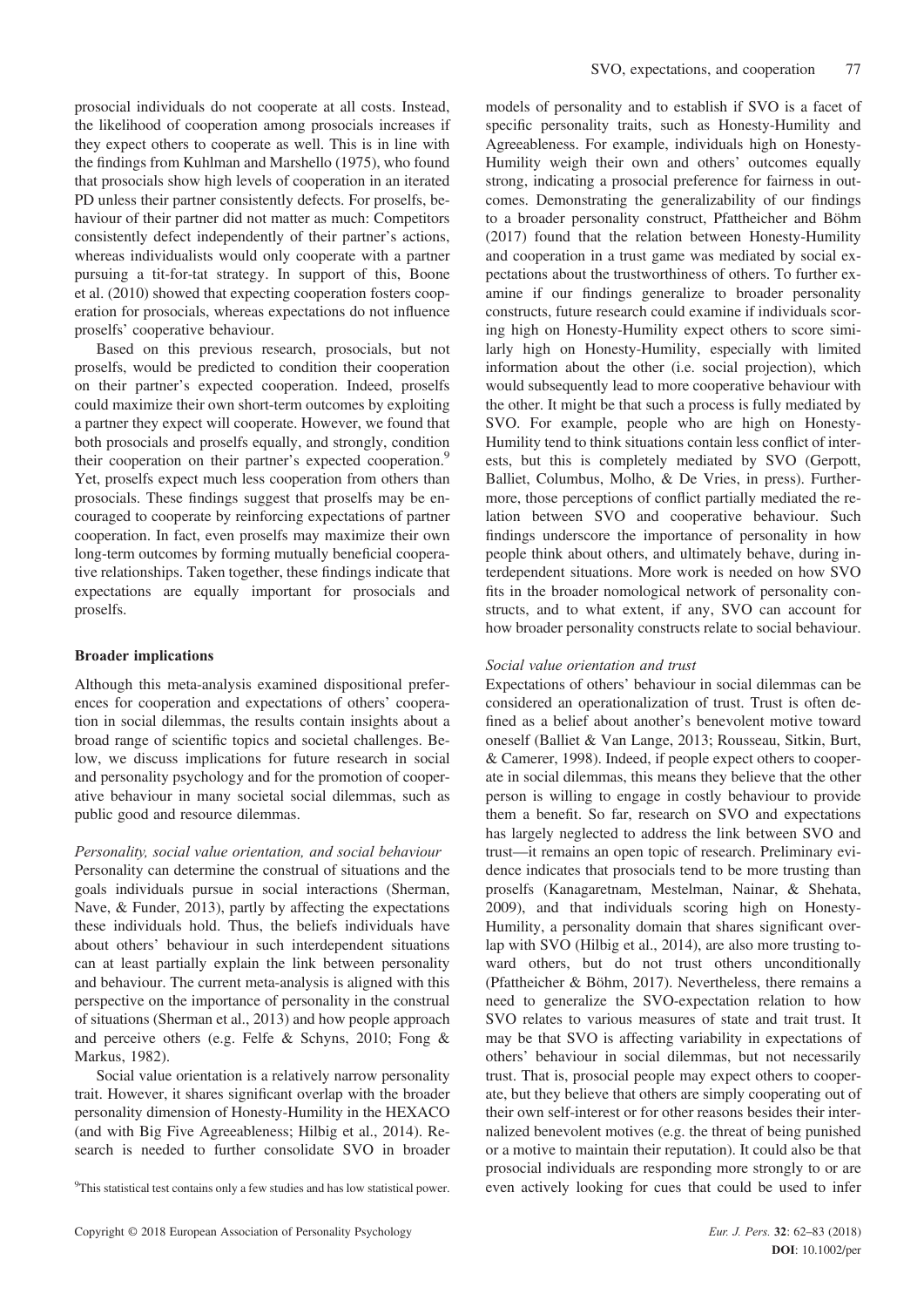trust in others. For example, recent findings from an eyetracking study indicate that deviations from a purely selfish value orientation (i.e. individualistic) predict how much attention is directed to searching for information about the others' payoff in social dilemmas (Fiedler, Glöckner, Nicklisch, & Dickert, 2013), and these differences in information search might generalize to other situations. The findings in the present meta-analysis underscore the need to further examine how SVO relates to trust.

# Practical implications

The findings also emphasize several opportunities to strategically promote cooperation outside of the laboratory. Most of the empirical work on cooperation centres on how cooperation can be promoted to enhance solidarity and prosperity in and between societies. For example, SVO and trust have been studied as predictors of various organizational outcomes (Dirks & Ferrin, 2001), commuting preferences (Van Lange et al., 1998; Van Vugt, Meertens, & Van Lange, 1995), and adherence to tax laws (Van Dijke & Verboon, 2010). But in these situations, an enhanced threshold to cooperate exists because such cooperative behaviour increases the risk of exploitation and abuse from others. One approach to promote cooperation is to reduce the conflict of interests and so align the goals of prosocials, individualists, and competitors (Smith, 1979). Yet, these structural changes to payoff matrices might be very difficult or even impossible to implement. For example, most common resources, such as limited water supply in certain areas, cannot be equally split between all members of society due to practical or political limitations. In such situations, punishment for non-cooperation or reward for cooperation can increase expectations that others cooperate, and ultimately promote cooperative behaviour (Balliet, Mulder, & Van Lange, 2011; Buckley, Burns, & Meeker, 1974).

Another approach to promote cooperation in interdependent situations would be to ensure that individuals perceive that others are cooperating as well. If the expectation arises that others are cooperating, own cooperation becomes more likely. In addition, trust in others often supports one's own goals, thereby reinforcing the influence of individual predispositions on behaviour. Political messages or marketing campaigns, for example, should highlight the high percentage of individuals who already cooperate, instead of mentioning the percentage of individuals who do not cooperate. By enhancing perceived similarity among individuals, interpersonal trust and expectations of cooperation increase and reciprocal cooperation becomes more likely (Fischer et al., 2013). Such reciprocal cooperation can lead to substantial increases in collective action and in benefits for society as a whole (Fehr & Gächter, 2000). Importantly, our findings suggest such appeals would affect everyone because once the expectation that others cooperate is elicited, it is associated with increased cooperation levels for prosocials and proselfs. Hence, the current findings may be used to promote any prosocial behaviour, such as voting, recycling, volunteering, or donating to charities.

Another practical implication of the current findings pertains to partner selection. Especially in dyadic contexts, individualists and competitors might often find their initial beliefs confirmed by eliciting selfish behaviour from others through their own selfish actions (Kelley & Stahelski, 1970a, 1970b; Miller & Holmes, 1975), leading prosocials to selectively interact with other cooperatively minded individuals (Rand, Arbesman, & Christakis, 2011). Hence, our findings may generalize to partner selection because cooperative individuals are more likely to be selected as future social partners (Rockenbach & Milinski, 2011), and individuals who select their future partners might be largely guided by their beliefs about the others' motives. As such, it is possible that prosocials only form lasting social relationships with other prosocials. However, it might also be that prosocials are initially more open to forming new relationships, whereas proselfs are more sceptical and reluctant, and only form lasting relationships with others when additional information is available. The influence of cooperative preferences on partner selection promises to be another fruitful avenue for future research.

# LIMITATIONS

The current meta-analysis is not without limitations. Despite strong theoretical and empirical reasons that support the hypothesis that expectations mediate the relation between SVO and cooperation, the meta-analytic mediation model cannot support claims about causality. In fact, the position of all variables in the mediation model could be re-arranged, and the outcome of the mediation model would remain unchanged. We did consider alternative models. For example, we did consider the possibility that cooperation mediates the relation between SVO and expectations (cf. selfjustification; Messé & Sivacek, 1979), but did not find this model to be a viable alternative because of research showing that manipulated expectations result in increased levels of cooperation (e.g. Boone et al., 2008; Kuhlman & Marshello, 1975), and because the correlation between expectations and cooperation is not stronger when expectations are assessed after versus before the measurement of cooperation (Balliet & Van Lange, 2013). Another model would be that cooperation determines SVO. However, this alternative is countered by the fact that SVO acts as a relatively stable personality characteristic (e.g. Van Lange, 1999; Van Lange et al., 2012), and most of the studies included in the meta-analysis (i) measure SVO before cooperation and (ii) involved anonymous one-shot interactions. Therefore, based on existing theory and research, we believe that the mediation model we present here is the most plausible model.

Future research could consider using an instrumental variable (IV; Angrist et al., 1996) to determine if expected partner cooperation has a causal effect on cooperation and mediates the relation between SVO and cooperation. IVs are used to determine causality, but a requirement of this method is that the IV only affects the dependent variable (cooperation) through the mediating variable (expectations), but not directly. As such, IVs are usually hard to identify. Possibly, information about a partner's past behaviour toward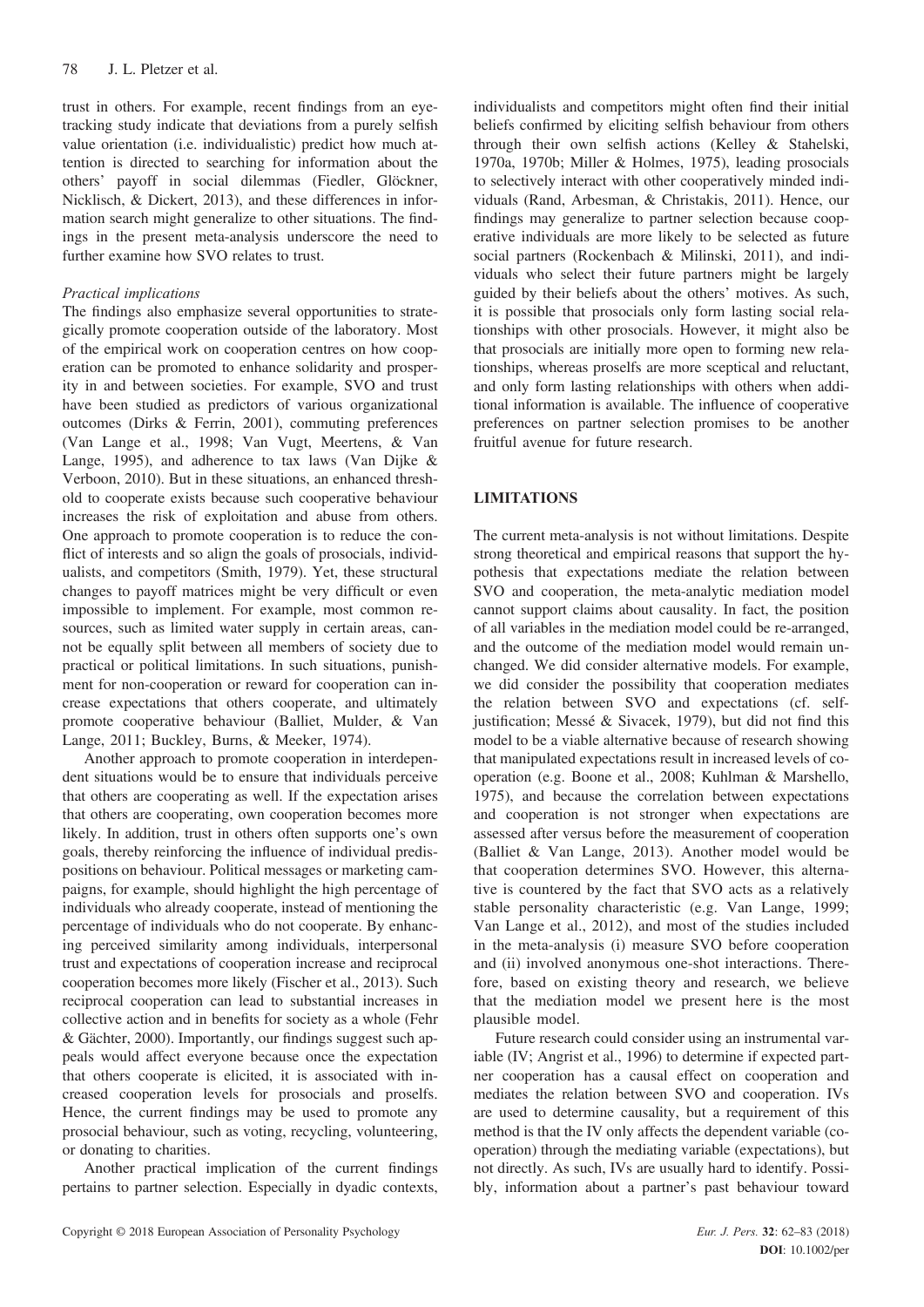others (i.e. reputational information) could serve as such an IV. Future research might also examine if the effect of partner reputational information on own cooperation (Wu, Balliet, & Van Lange, 2016) only occurs through expectations of partner cooperation, and then test the mediating effect of expectations on the relation between SVO and cooperation (also including the IV in the model). This approach could address another limitation of the current metaanalysis: because the meta-analytic structural equation model was a just identified (saturated) path model, and contained no degrees of freedom, we could not evaluate the model's fit. If an IV would be added to the model, then the direct path from this IV to cooperation could be omitted to gain one degree of freedom, allowing for model fit to be evaluated.

#### **CONCLUSION**

For nearly 50 years, theory and research on social dilemmas has devoted significant attention to SVO and expectations of cooperation as two important variables predicting cooperation in social dilemmas. The current meta-analysis is the first quantitative review of this literature that examines the interplay between both of these classic variables. We show that stable personality differences (i.e. SVO) predict expectations of cooperation, which in turn predict levels of cooperation in social dilemmas. Importantly, expectations are positively related to cooperation for both prosocials and proselfs. Thus, this meta-analysis helps to solve one puzzle of human cooperation. Although SVO and expectations of others' cooperation exert independent influences on cooperation, we now have strong evidence that these variables are interrelated in shaping human cooperation, with expectations partially mediating the relation between SVO and cooperation.

#### ACKNOWLEDGEMENTS

This research was supported by a Starting Grant from the European Research Council awarded to Daniel Balliet (StG #635356). We thank Mike Cheung for his valuable help in conducting the meta-analytic structural equation modelling.

## SUPPORTING INFORMATION

Additional Supporting Information may be found online in the supporting information tab for this article.

### **REFERENCES**

- \*Studies marked with an asterisk are included in the meta-analysis.
- Ackermann, K. A., Fleiß, J., & Murphy, R. O. (2016). Reciprocity as an individual difference. Journal of Conflict Resolution, 60, 340–367. [https://doi.org/10.1177/0022002714541854.](https://doi.org/10.1177/0022002714541854)
- Aksoy, O., & Weesie, J. (2012). Beliefs about the social orientations of others: A parametric test of the triangle, false consensus, and

cone hypotheses. Journal of Experimental Social Psychology, 48, 45–54. [https://doi.org/10.1016/j.jesp.2011.07.009.](https://doi.org/10.1016/j.jesp.2011.07.009)

- Angrist, J. D., Imbens, G. W., Rubin, D. B., Angrist, J. D., Imbens, G. W., & Rubin, D. B. (1996). Identification of causal effects using instrumental variables. Journal of the American Statistical Association, 91, 444–455. [https://doi.org/10.1080/01621459.](https://doi.org/10.1080/01621459.1996.10476902) [1996.10476902](https://doi.org/10.1080/01621459.1996.10476902).
- Ashton, M. C., & Lee, K. (2007). Empirical, theoretical, and practical advantages of the HEXACO model of personality structure. Personality and Social Psychology Review, 11, 150–166. <https://doi.org/10.1177/1088868306294907>.
- Au, W. T., & Kwong, Y. Y. (2004). Measurements and effects of social-value orientation in social dilemmas. In R. Suleiman, D. V. Budescu, I. Fischer, & D. M. Messick (Eds.), Contemporary research on social dilemmas (pp. 71–98). New York: Cambridge University Press.
- \*Balliet, D. (2012). Social value orientation, expectations, and cooperation. Raw Data: Vrije Universiteit Amsterdam, The Netherlands.
- \*Balliet, D., Li, N. P., & Joireman, J. (2011). Relating trait selfcontrol and forgiveness within prosocials and proselfs: Compensatory versus synergistic models. Journal of Personality and Social Psychology, 101, 1090–1105.<https://doi.org/10.1037/a0024967>.
- Balliet, D., Mulder, L. B., & Van Lange, P. A. M. (2011). Reward, punishment, and cooperation: A meta-analysis. Psychological Bulletin, 137, 594–615. [https://doi.org/10.1037/a0023489.](https://doi.org/10.1037/a0023489)
- Balliet, D., Parks, C. D., & Joireman, J. (2009). Social value orientation and cooperation in social dilemmas: A meta-analysis. Group Processes & Intergroup Relations, 12, 533–547. [https://](https://doi.org/10.1177/1368430209105040) [doi.org/10.1177/1368430209105040.](https://doi.org/10.1177/1368430209105040)
- \*Balliet, D., Tybur, J. M., Wu, J., Antonellis, C., & Van Lange, P. A. M. (2016). Political ideology, trust, and cooperation: Ingroup favoritism among republicans and democrats during a US national election. Journal of Conflict Resolution, 1–22. [https://](https://doi.org/10.1177/0022002716658694) [doi.org/10.1177/0022002716658694.](https://doi.org/10.1177/0022002716658694)
- Balliet, D., & Van Lange, P. A. M. (2013). Trust, conflict, and cooperation: A meta-analysis. Psychological Bulletin, 139, 1090–1112.<https://doi.org/10.1037/a0030939>.
- Baron, R. M., & Kenny, D. A. (1986). The moderator-mediator variable distinction in social psychological research: Conceptual, strategic, and statistical considerations. Journal of Personality and Social Psychology, 51, 1173–1182. [https://doi.org/10.1037/](https://doi.org/10.1037/0022-3514.51.6.1173) [0022-3514.51.6.1173](https://doi.org/10.1037/0022-3514.51.6.1173).
- Begg, C. B., & Mazumdar, M. (1994). Operating characteristics of a rank correlation test for publication bias. Biometrics, 50, 1088–1101.<https://doi.org/10.2307/2533446>.
- \*Bixenstine, V. E., Lowenfeld, B., & Englehart, C. E. (1981). Role enactment versus typology: Another test of the triangle hypothesis. Journal of Personality and Social Psychology, 41, 776–788. [https://doi.org/10.1037/0022-3514.41.4.776.](https://doi.org/10.1037/0022-3514.41.4.776)
- Bogaert, S., Boone, C., & Declerck, C. H. (2008). Social value orientation and cooperation in social dilemmas: A review and conceptual model. The British Journal of Social Psychology, 47, 453–480. [https://doi.org/10.1348/014466607X244970.](https://doi.org/10.1348/014466607X244970)
- Boone, C., Declerck, C. H., & Kiyonari, T. (2010). Inducing cooperative behavior among proselfs versus prosocials: The moderating role of incentives and trust. Journal of Conflict Resolution, 54, 799–824. [https://doi.org/10.1177/0022002710372329.](https://doi.org/10.1177/0022002710372329)
- \*Boone, C., Declerck, C. H., & Suetens, S. (2008). Subtle social cues, explicit incentives and cooperation in social dilemmas. Evolution and Human Behavior, 29, 179–188. [https://doi.org/](https://doi.org/10.1016/j.evolhumbehav.2007.12.005) [10.1016/j.evolhumbehav.2007.12.005](https://doi.org/10.1016/j.evolhumbehav.2007.12.005).
- Borenstein, M., Hedges, L. V., Higgins, J. P. T., & Rothstein, H. R. (2009). Introduction to meta-analysis. West Sussex, United Kingdom: John Wiley & Sons, Ltd., DOI: [https://doi.org/](https://doi.org/10.1002/9780470743386) [10.1002/9780470743386](https://doi.org/10.1002/9780470743386)
- Buckley, W., Burns, T., & Meeker, L. D. (1974). Structural resolutions of collective action problems. Behavioral Science, 19, 277–297. [https://doi.org/10.1002/bs.3830190502.](https://doi.org/10.1002/bs.3830190502)
- Cameron, L. D., Brown, P. M., & Chapman, J. G. (1998). Social value orientations and decisions to take proenvironmental action.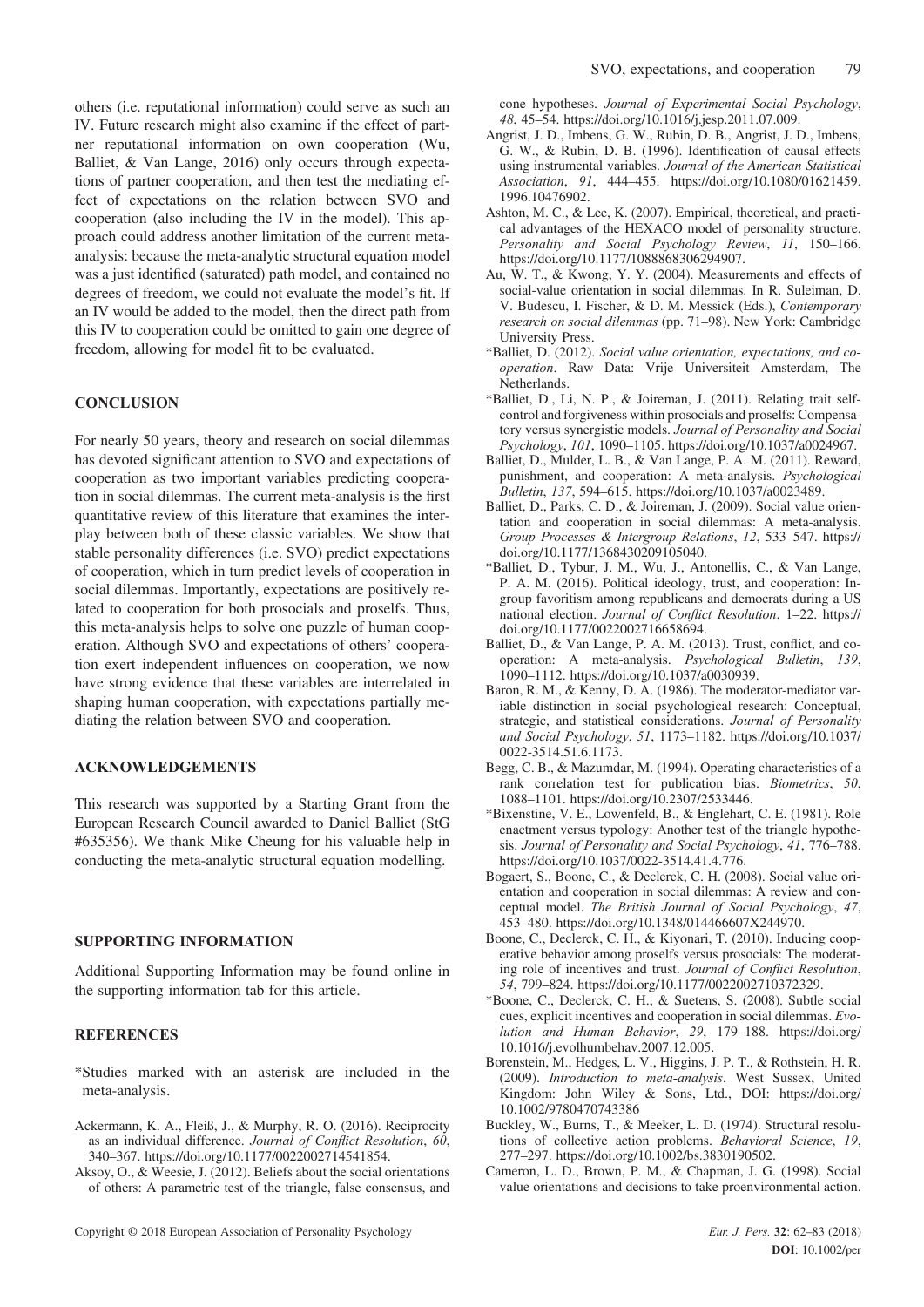Journal of Applied Social Psychology, 28, 675–697. [https://doi.](https://doi.org/10.1111/j.1559-1816.1998.tb01726.x) [org/10.1111/j.1559-1816.1998.tb01726.x](https://doi.org/10.1111/j.1559-1816.1998.tb01726.x).

- Carter, E. C., Hilgard, J., Schönbrodt, F. D., & Gervais, W. M. (2017). Correcting for bias in psychology: A comparison of meta-analytic methods. OSF Pre-Print.. [https://doi.org/](https://doi.org/10.17605/OSF.IO/9H3NU) [10.17605/OSF.IO/9H3NU](https://doi.org/10.17605/OSF.IO/9H3NU).
- \*Centers, R., & Kelley, H. H. (1969). Some factors affecting attitudes toward student protests. Data reported in Kelley & Stahelski, 1970.
- Cheung, M. W.-L. (2014). Fixed- and random-effects meta-analytic structural equation modeling: Examples and analyses in R. Behavior Research Methods, 46, 29–40. [https://doi.org/10.3758/](https://doi.org/10.3758/s13428-013-0361-y) [s13428-013-0361-y.](https://doi.org/10.3758/s13428-013-0361-y)
- Cheung, M. W.-L. (2015). Meta-analysis: A structural equation modeling approach. West Sussex, United Kingdom: John Wiley & Sons, Ltd., DOI:<https://doi.org/10.1002/9781118957813>
- Dawes, R. M. (1980). Social dilemmas. Annual Review of Psychology, 31, 169–193. [https://doi.org/10.1146/annurev.ps.31.020180.](https://doi.org/10.1146/annurev.ps.31.020180.001125) [001125](https://doi.org/10.1146/annurev.ps.31.020180.001125).
- Dawes, R. M., McTavish, J., & Shaklee, H. (1977). Behavior, communication, and assumptions about other people's behavior in a commons dilemma situation. Journal of Personality and Social Psychology, 35, 1–11. [https://doi.org/10.1037/0022-](https://doi.org/10.1037/0022-3514.35.1.1) [3514.35.1.1](https://doi.org/10.1037/0022-3514.35.1.1).
- \*De Bruin, E. N. M., & Van Lange, P. A. M. (1999). The double meaning of a single act: Influences of the perceiver and the perceived on cooperative behaviour. European Journal of Personality, 13, 165–182 10.1002/(SICI)1099-0984(199905/06)13: 3<165::AID-PER322>3.0.CO;2-9.
- \*De Cremer, D., Van Knippenberg, D., Van Dijk, E.,& Van Leeuwen, E. (2008). Cooperating if one's goals are collective-based: Social identification effects in social dilemmas as a function of goal transformation. Journal of Applied Social Psychology, 38, 1562–1579. [https://doi.org/10.1111/j.1559-1816.2008.00359.x.](https://doi.org/10.1111/j.1559-1816.2008.00359.x)
- \*De Dreu, C. K. W., & McCusker, C. (1997). Gain–loss frames and cooperation in two-person social dilemmas: A transformational analysis. Journal of Personality and Social Psychology, 72, 1093–1106.<https://doi.org/10.1037/0022-3514.72.5.1093>.
- De Vries, R. E., & Van Gelder, J.-L. (2013). Tales of two selfcontrol scales: Relations with Five-Factor and HEXACO traits. Personality and Individual Differences, 54, 756–760. [https://](https://doi.org/10.1016/j.paid.2012.12.023) [doi.org/10.1016/j.paid.2012.12.023](https://doi.org/10.1016/j.paid.2012.12.023).
- De Vries, R. E., & Van Gelder, J.-L. (2015). Explaining workplace delinquency: The role of Honesty-Humility, ethical culture, and employee surveillance. Personality and Individual Differences, 86, 112–116.<https://doi.org/10.1016/j.paid.2015.06.008>.
- DerSimonian, R., & Laird, N. (1986). Meta-analysis in clinical trials. Controlled Clinical Trials, 7, 177–188. [https://doi.org/](https://doi.org/10.1016/0197-2456(86)90046-2) [10.1016/0197-2456\(86\)90046-2](https://doi.org/10.1016/0197-2456(86)90046-2).
- Dirks, K. T., & Ferrin, D. L. (2001). The role of trust in organizational settings. Organization Science, 12, 450–467. [https://doi.](https://doi.org/10.1287/orsc.12.4.450.10640) [org/10.1287/orsc.12.4.450.10640](https://doi.org/10.1287/orsc.12.4.450.10640).
- \*Dorris, J. W. (1969). The effect of nonverbal cues on interpersonal judgments in a bargaining situation. Data report in Kelley & Stahelski, 1970.
- Duval, S., & Tweedie, R. (2000). Trim and fill: A simple funnelplot-based method of testing and adjusting for publication bias in meta-analysis. Biometrics, 56, 455–463. [https://doi.org/](https://doi.org/10.1111/j.0006-341X.2000.00455.x) [10.1111/j.0006-341X.2000.00455.x](https://doi.org/10.1111/j.0006-341X.2000.00455.x).
- \*Eek, D., & Gärling, T. (2006). Prosocials prefer equal outcomes to maximizing joint outcomes. British Journal of Social Psychology, 45, 321–337.<https://doi.org/10.1348/014466605X52290>.
- Egger, M., Davey Smith, G., Schneider, M., & Minder, C. (1997). Bias in meta-analysis detected by a simple, graphical test. British Medical Journal, 315, 629–634. [https://doi.org/10.1136/bmj.315.](https://doi.org/10.1136/bmj.315.7109.629) [7109.629](https://doi.org/10.1136/bmj.315.7109.629).
- Fehr, E., & Gächter, S. (2000). Fairness and retaliation: The economics of reciprocity. The Journal of Economic Perspectives, 14, 159–181. [https://doi.org/10.1257/jep.14.3.159.](https://doi.org/10.1257/jep.14.3.159)
- Felfe, J., & Schyns, B. (2010). Followers' personality and the perception of transformational leadership: Further evidence for the

Copyright © 2018 European Association of Personality Psychology Eur. J. Pers. 32: 62-83 (2018)

similarity hypothesis. British Journal of Management, 21, 292–410.<https://doi.org/10.1111/j.1467-8551.2009.00649.x>.

- Fiedler, S., Glöckner, A., Nicklisch, A., & Dickert, S. (2013). Social value orientation and information search in social dilemmas: An eye-tracking analysis. Organizational Behavior and Human Decision Processes, 120, 272–284. [https://doi.org/10.1016/j.](https://doi.org/10.1016/j.obhdp.2012.07.002) [obhdp.2012.07.002.](https://doi.org/10.1016/j.obhdp.2012.07.002)
- Fischbacher, U., & Gächter, S. (2010). Social preferences, beliefs, and the dynamics of free riding in public goods experiments. American Economic Review, 100, 541–556. [https://doi.org/](https://doi.org/10.1257/aer.100.1.541) [10.1257/aer.100.1.541.](https://doi.org/10.1257/aer.100.1.541)
- Fischer, I., Frid, A., Goerg, S. J., Levin, S. A., Rubenstein, D. I., & Selten, R. (2013). Fusing enacted and expected mimicry generates a winning strategy that promotes the evolution of cooperation. Proceedings of the National Academy of Sciences of the United States of America, 110, 10229–10233 [https://doi.org/](https://doi.org/10.1073/pnas.1308221110) [10.1073/pnas.1308221110.](https://doi.org/10.1073/pnas.1308221110)
- Fong, G. T., & Markus, H. (1982). Self-schemas and judgments about others. Social Cognition, 1, 191–204. [https://doi.org/](https://doi.org/10.1521/soco.1982.1.3.191) [10.1521/soco.1982.1.3.191.](https://doi.org/10.1521/soco.1982.1.3.191)
- Funder, D. C. (2009). Persons, behaviors and situations: An agenda for personality psychology in the postwar era. Journal of Research in Personality, 43, 120–126 [https://doi.org/10.1016/j.jrp.](https://doi.org/10.1016/j.jrp.2008.12.041) [2008.12.041](https://doi.org/10.1016/j.jrp.2008.12.041).
- Gerpott, F. H., Balliet, D., Columbus, S., Molho, C., & De Vries, R. E. (in press). How do people think about interdependence? A multidimensional model of subjective outcome interdependence. Journal of Personality and Social Psychology.
- Haselhuhn, M. P., Wong, E. M., & Ormiston, M. E. (2013). Self-fulfilling prophecies as a link between men's facial widthto-height ratio and behavior. PLoS One, 8, e72259. [https://doi.](https://doi.org/10.1371/journal.pone.0072259) [org/10.1371/journal.pone.0072259.](https://doi.org/10.1371/journal.pone.0072259)
- Hedges, L. V., Tipton, E., & Johnson, M. C. (2010). Robust variance estimation in meta-regression with dependent effect size estimates. Research Synthesis Methods, 1, 39–65. [https://doi.org/](https://doi.org/10.1002/jrsm.5) [10.1002/jrsm.5](https://doi.org/10.1002/jrsm.5).
- Hedges, L. V., & Olkin, I. (1985). Statistical methods for metaanalysis. San Diego: Academic Press.
- Higgins, J. P. T., Thompson, S. G., Deeks, J. J., & Altman, D. G. (2003). Measuring inconsistency in meta-analyses. British Medical Journal, 327, 557–560. [https://doi.org/10.1136/bmj.327.](https://doi.org/10.1136/bmj.327.7414.557) [7414.557.](https://doi.org/10.1136/bmj.327.7414.557)
- Hilbig, B. E., Glöckner, A., & Zettler, I. (2014). Personality and prosocial behavior: Linking basic traits and social value orientations. Journal of Personality and Social Psychology, 107, 529–539.<https://doi.org/10.1037/a0036074>.
- Holmes, J. G. (2002). Interpersonal expectations as the building blocks of social cognition: An interdependence theory perspective. Personal Relationships, 9, 1–26. [https://doi.org/10.1111/](https://doi.org/10.1111/1475-6811.00001) [1475-6811.00001.](https://doi.org/10.1111/1475-6811.00001)
- Iedema, J., & Poppe, M. (1994a). Causal attribution and selfjustification as explanations for the consensus expectation of one's social value orientation. European Journal of Personality, 8, 395–408. [https://doi.org/10.1002/per.2410080505.](https://doi.org/10.1002/per.2410080505)
- Iedema, J., & Poppe, M. (1994b). Effects of social value orientation on expecting and learning others' orientations. European Journal of Social Psychology, 24, 565–579. [https://doi.org/10.1002/ejsp.](https://doi.org/10.1002/ejsp.2420240504) [2420240504](https://doi.org/10.1002/ejsp.2420240504).
- Iedema, J., & Poppe, M. (1995). Perceived consensus of one's social value orientation in different populations in public and private circumstances. European Journal of Social Psychology, 25, 497–507. [https://doi.org/10.1002/ejsp.2420250503.](https://doi.org/10.1002/ejsp.2420250503)
- Iedema, J., & Poppe, M. (1999). Expectations of others' social value orientations in specific and general populations. Personality and Social Psychology Bulletin, 25, 1443–1450. [https://doi.org/](https://doi.org/10.1177/01461672992510001) [10.1177/01461672992510001](https://doi.org/10.1177/01461672992510001).
- Joireman, J., Lasane, T. P., Bennett, J., Richards, D., & Solaimani, S. (2001). Integrating social value orientation and the consideration of future consequences within the extended norm activation model of proenvironmental behaviour. The British Journal of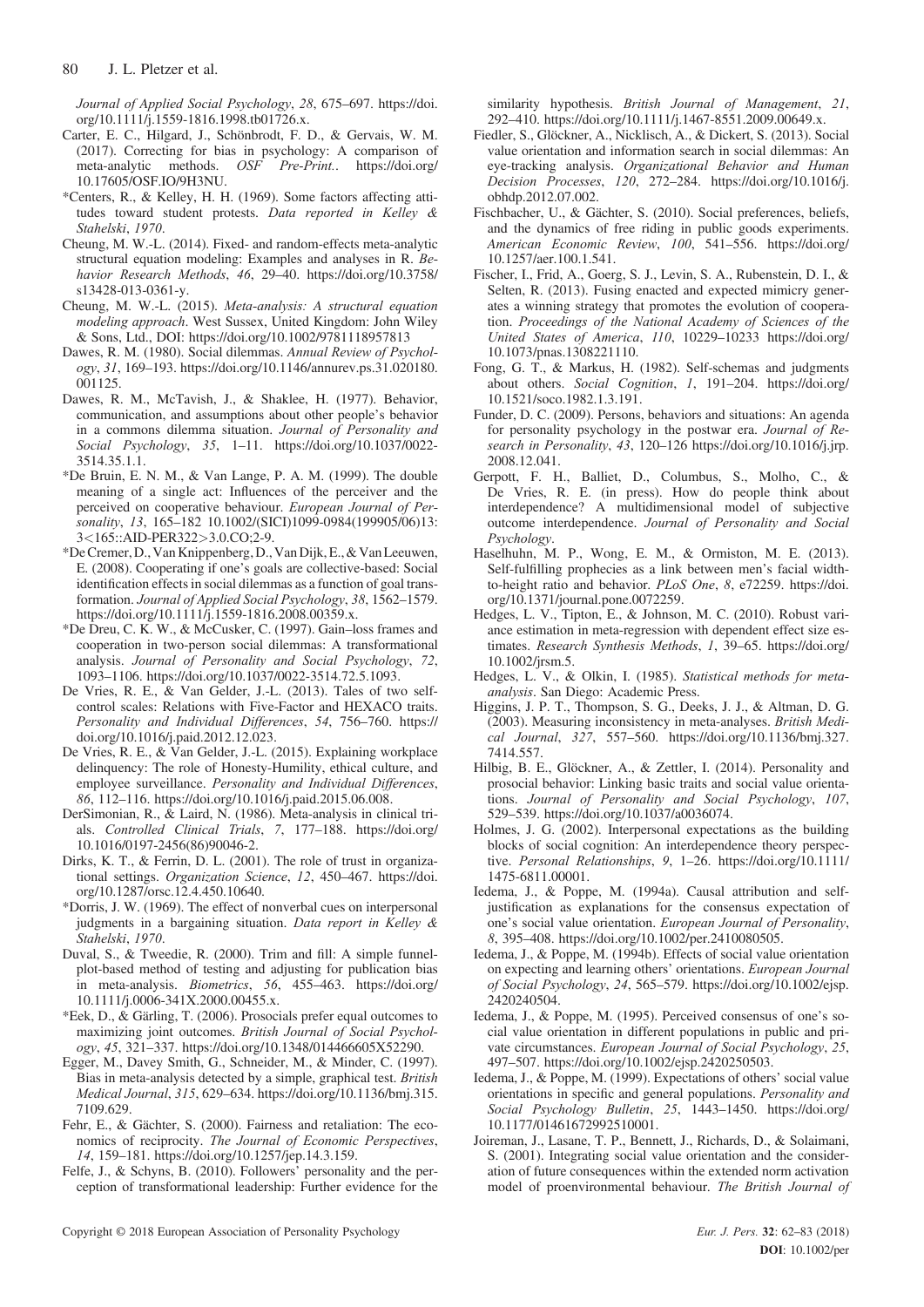Social Psychology, 40, 133–155. [https://doi.org/10.1348/01446](https://doi.org/10.1348/014466601164731) [6601164731.](https://doi.org/10.1348/014466601164731)

- Kanagaretnam, K., Mestelman, S., Nainar, K., & Shehata, M. (2009). The impact of social value orientation and risk attitudes on trust and reciprocity. Journal of Economic Psychology, 30, 368–380. [https://doi.org/10.1016/j.joep.2008.12.003.](https://doi.org/10.1016/j.joep.2008.12.003)
- \*Kanouse, D. E., & Wiest, W. M. (1967). Some factors affecting choice in the prisoner's dilemma. Journal of Conflict Resolution, 11, 206–213. [https://doi.org/10.1177/002200276701100208.](https://doi.org/10.1177/002200276701100208)
- Kelley, H. H., Holmes, J. G., Kerr, N. L., Reis, H. T., Rusbult, C. E., & Van Lange, P. A. M. (2003). An atlas of interpersonal situations. An Atlas of Interpersonal Situations. [https://doi.org/](https://doi.org/10.1017/CBO9780511499845) [10.1017/CBO9780511499845.](https://doi.org/10.1017/CBO9780511499845)
- \*Kelley, H. H., Shure, G. H., Deutsch, M., Faucheux, C., Lanzetta, J. T., Moscovici, S., … Rabbie, J. M. (1970). A comparative experimental study of negotiation behavior. Journal of Personality and Social Psychology, 16, 411–438. [https://doi.org/10.1037/](https://doi.org/10.1037/h0030068) [h0030068.](https://doi.org/10.1037/h0030068)
- \*Kelley, H. H., & Stahelski, A. J. (1970a). Social interaction basis of cooperators' and competitors' beliefs about others. Journal of Personality and Social Psychology, 16, 66–91. [https://doi.](https://doi.org/10.1037/h0029849) [org/10.1037/h0029849.](https://doi.org/10.1037/h0029849)
- \*Kelley, H. H., & Stahelski, A. J. (1970b). The inference of intentions from moves in the prisoner's dilemma game. Journal of Experimental Social Psychology, 6, 401–419. [https://doi.org/](https://doi.org/10.1016/0022-1031(70)90052-1) [10.1016/0022-1031\(70\)90052-1](https://doi.org/10.1016/0022-1031(70)90052-1).
- \*Kiyonari, T. (2011). Social value orientation, expectations, and cooperation. Raw Data. Tokyo, Japan: Aoyama Gakuin University.
- \*Kiyonari, T., & Barclay, P. (2008). Cooperation in social dilemmas: Free riding may be thwarted by second-order reward rather than by punishment. Journal of Personality and Social Psychology, 95, 826–842.<https://doi.org/10.1037/a0011381>.
- \*Kiyonari, T., Declerck, C. H., Boone, C., & Pollet, T. (2008). Does intention matter? A comparison between public good and common resource dilemma games with positive and negative sanctions in one-shot interactions. Paper presentation at the 20th annual meeting of the human behavior and evolution society. Japan: Kyoto University, Yoshida Campus, Kyoto.
- Kocher,M. G., Cherry, T., Kroll, S., Netzer, R. J., & Sutter,M. (2008). Conditional cooperation on three continents. Economics Letters, 101, 175–178. [https://doi.org/10.1016/j.econlet.2008.07.015.](https://doi.org/10.1016/j.econlet.2008.07.015)
- \*Kramer, R. M., McClintock, C. G., & Messick, D. M. (1986). Social values and cooperative response to a simulated resource conservation crisis. Journal of Personality, 54, 576–582. [https://doi.](https://doi.org/10.1111/j.1467-6494.1986.tb00413.x) [org/10.1111/j.1467-6494.1986.tb00413.x](https://doi.org/10.1111/j.1467-6494.1986.tb00413.x).
- Krueger, J. I. (2007). From social projection to social behaviour. European Review of Social Psychology, 18, 1–35. [https://doi.](https://doi.org/10.1080/10463280701284645) [org/10.1080/10463280701284645](https://doi.org/10.1080/10463280701284645).
- Krueger, J. I., & Acevedo, M. (2007). Perceptions of self and other in the prisoner's dilemma: Outcome bias and evidential reasoning. The American Journal of Psychology, 120, 593–618.
- Kuhlman, D. M., Camac, C. R., & Cunha, D. A. (1986). Individual differences in social orientation. In H. A. M. Wilke, & D. M. Messick (Eds.), Experimental social dilemmas. New York: Lang.
- Kuhlman, D. M., & Marshello, A. F. (1975). Individual differences in game motivation as moderators of preprogrammed strategy effects in prisoner's dilemma. Journal of Personality and Social Psychology, 32, 922–931. [https://doi.org/10.1037/0022-3514.](https://doi.org/10.1037/0022-3514.32.5.922) [32.5.922](https://doi.org/10.1037/0022-3514.32.5.922).
- \*Kuhlman, D. M., & Wimberley, D. L. (1976). Expectations of choice behavior held by cooperators, competitors, and individualists across four classes of experimental game. Journal of Personality and Social Psychology, 34, 69–81. [https://doi.org/10.1037/](https://doi.org/10.1037/0022-3514.34.1.69) [0022-3514.34.1.69](https://doi.org/10.1037/0022-3514.34.1.69).
- Lee, K., Gizzarone, M., & Ashton, M. C. (2003). Personality and the likelihood to sexually harass. Sex Roles, 49, 59–69. [https://](https://doi.org/10.1023/A:1023961603479) [doi.org/10.1023/A:1023961603479](https://doi.org/10.1023/A:1023961603479).
- Liebrand, W. B. G. (1984). The effect of social motives, communication and group size on behaviour in an N-person multi-stage mixed-motive game. European Journal of Social Psychology, 14, 239–264.<https://doi.org/10.1002/ejsp.2420140302>.
- Liebrand, W. B. G., & McClintock, C. G. (1988). The ring measure of social values: A computerized procedure for assessing individual differences in information processing and social value orientation. European Journal of Personality, 2, 217–230. [https://](https://doi.org/10.1002/per.2410020304) [doi.org/10.1002/per.2410020304](https://doi.org/10.1002/per.2410020304).
- \*Liebrand, W. B. G., Wilke, H. A. M., Vogel, R., & Wolters, F. J. M. (1986). Value orientation and conformity: A study using three types of social dilemma games. Journal of Conflict Resolution, 30, 77–97.<https://doi.org/10.1177/0022002786030001006>.
- Loomis, J. L. (1959). Communication, the development of trust, and cooperative behavior. Human Relations, 12, 305–315. [https://doi.](https://doi.org/10.1177/001872675901200402) [org/10.1177/001872675901200402.](https://doi.org/10.1177/001872675901200402)
- Luce, R. D., & Raiffa, H. (1957). Games and decisions: Introduction and critical survey. New York: John Wiley & Sons, Ltd.
- McClintock, C. G. (1972). Social motivations—A set of propositions. Behavioral Science, 17, 438–454. [https://doi.org/10.1002/](https://doi.org/10.1002/bs.3830170505) [bs.3830170505](https://doi.org/10.1002/bs.3830170505).
- McClintock, C. G., & Allison, S. T. (1989). Social value orientation and helping behavior. Journal of Applied Social Psychology, 19, 353–362. [https://doi.org/10.1111/j.1559-1816.1989.tb00060.x.](https://doi.org/10.1111/j.1559-1816.1989.tb00060.x)
- McClintock, C. G., & Liebrand, W. B. G. (1988). Role of interdependence structure, individual value orientation, and another's strategy in social decision making: A transformational analysis. Journal of Personality and Social Psychology, 55, 396–409. [https://doi.org/10.1037/0022-3514.55.3.396.](https://doi.org/10.1037/0022-3514.55.3.396)
- \*Messé, L. A., & Sivacek, J. M. (1979). Predictions of others' responses in a mixed-motive game: Self-justification or false consensus? Journal of Personality and Social Psychology, 37, 602–607.<https://doi.org/10.1037/0022-3514.37.4.602>.
- Messick, D. M., & McClintock, C. G. (1968). Motivational bases of choice in experimental games. Journal of Experimental Social Psychology, 4, 1–25. [https://doi.org/10.1016/0022-1031\(68\)900](https://doi.org/10.1016/0022-1031(68)90046-2) [46-2](https://doi.org/10.1016/0022-1031(68)90046-2).
- \*Miller, D. T., & Holmes, J. G. (1975). The role of situational restrictiveness on self-fulfilling prophecies: A theoretical and empirical extension of Kelley and Stahelski's triangle hypothesis. Journal of Personality and Social Psychology, 31, 661–673. <https://doi.org/10.1037/h0077081>.
- Miller, D. T., & Ratner, R. K. (1998). The disparity between the actual and assumed power of self-interest. Journal of Personality and Social Psychology, 74, 53–62. [https://doi.org/10.1037/](https://doi.org/10.1037/0022-3514.74.1.53) [0022-3514.74.1.53](https://doi.org/10.1037/0022-3514.74.1.53).
- \*Misra, S., & Kalro, A. (1979). Triangle effect and the connotative meaning of trust in prisoner's dilemma: A cross cultural study. International Journal of Psychology, 14, 255–263. [https://doi.](https://doi.org/10.1080/00207597908246736) [org/10.1080/00207597908246736](https://doi.org/10.1080/00207597908246736).
- Murphy, R. O., Ackermann, K. A., & Handgraaf, M. J. J. (2010). Measuring social value orientation. Judgment and Decision making, 6, 771–781. [https://doi.org/10.2139/ssrn.1804189.](https://doi.org/10.2139/ssrn.1804189)
- Nauta, A., De Dreu, C. K. W., & Van Der Vaart, T. (2002). Social value orientation, organizational goal concerns and interdepartmental problem-solving behavior. Journal of Organizational Behavior, 23, 199–213.<https://doi.org/10.1002/job.136>.
- Parks, C. D., Joireman, J., & Van Lange, P. A. M. (2013). Cooperation, trust, and antagonism: How public goods are promoted. Psychological Science in the Public Interest (Vol. 14). DOI: <https://doi.org/10.1177/1529100612474436>
- Pfattheicher, S., & Böhm, R. (2017). Honesty-Humility under threat: Self-uncertainty destroys trust among the nice guys. Journal of Personality and Social Psychology, in press, 1–16. [https://](https://doi.org/10.1037/pspp0000144) [doi.org/10.1037/pspp0000144](https://doi.org/10.1037/pspp0000144).
- Pruitt, D. G., & Kimmel, M. J. (1977). Twenty years of experimental gaming: Critique, synthesis, and sugestions for the future. Annual Review of Psychology, 28, 363–392. [https://doi.org/](https://doi.org/10.1146/annurev.ps.28.020177.002051) [10.1146/annurev.ps.28.020177.002051](https://doi.org/10.1146/annurev.ps.28.020177.002051).
- Pulford, B. D., Krockow, E. M., Colman, A. M., & Lawrence, C. L. (2016). Social value induction and cooperation in the centipede game. PLoS One, 11, 1–21. [https://doi.org/10.1371/journal.](https://doi.org/10.1371/journal.pone.0152352) [pone.0152352](https://doi.org/10.1371/journal.pone.0152352).
- Rand,D.G.,Arbesman,S.,&Christakis,N.A. (2011).Dynamic social networks promote cooperation in experiments with humans.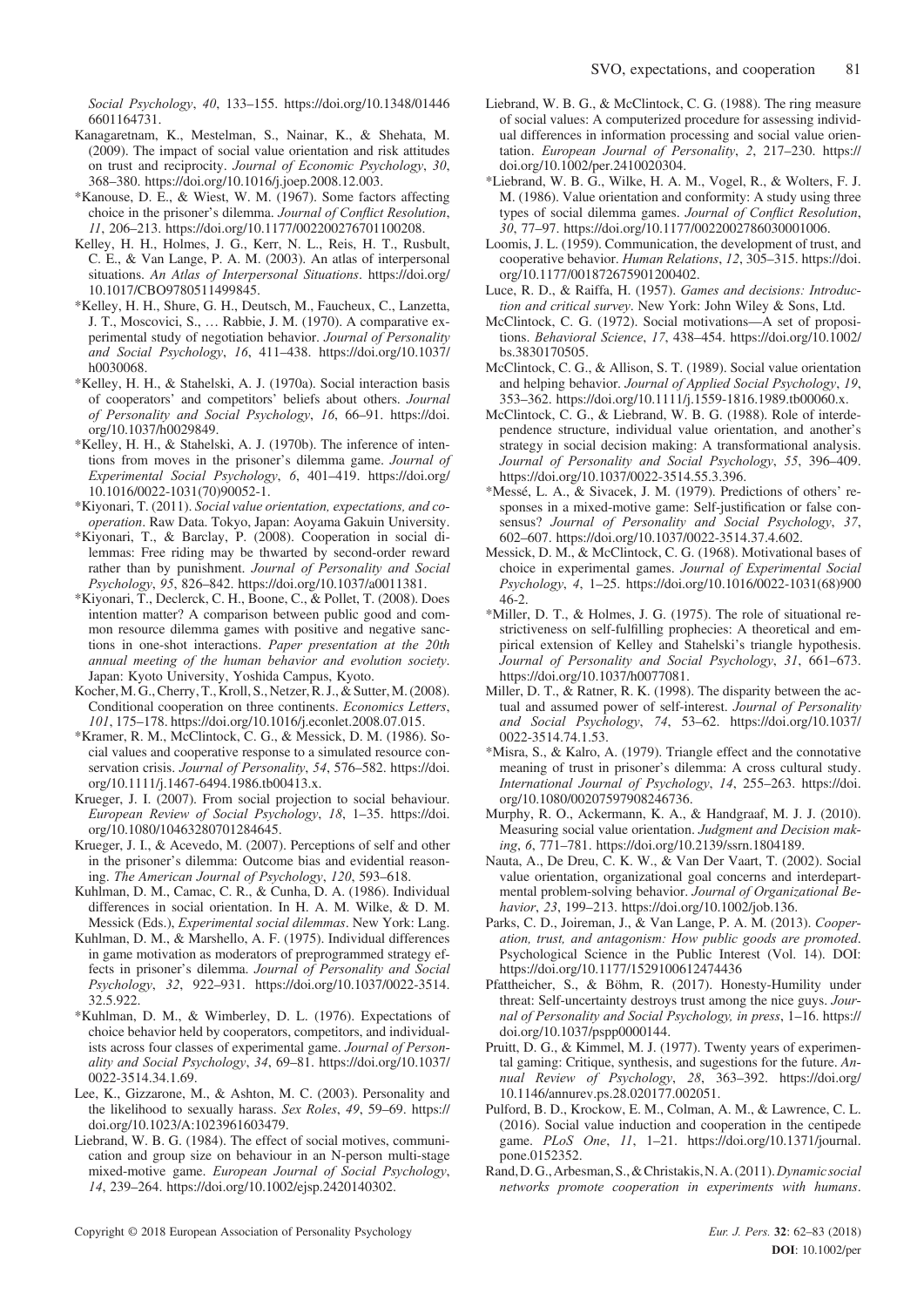Proceedings of the National Academy of Sciences of the United States of America, 108, 19193–19198. doi:10.1073/pnas.

- Renkewitz, F., Fuchs, H. M., & Fiedler, S. (2011). Is there evidence of publication biases in JDM research? Judgment and Decision making, 6, 870–881.
- Rockenbach, B., & Milinski, M. (2011). To qualify as a social partner, humans hide severe punishment, although their observed cooperativeness is decisive. Proceedings of the National Academy of Sciences of the United States of America, 108, 18307–18312. <https://doi.org/10.1073/pnas.1108996108>.
- Ross, L., Greene, D., & House, P. (1977). The "false consensus effect": An egocentric bias in social perception and attribution processes. Journal of Experimental Social Psychology, 13, 279–301. [https://doi.org/10.1016/0022-1031\(77\)90049-X](https://doi.org/10.1016/0022-1031(77)90049-X).
- Rousseau, D. M., Sitkin, S. B., Burt, R. S., & Camerer, C. (1998). Not so different after all: A cross-discipline view of trust. Academy of Management Review, 23, 393–404. [https://doi.org/](https://doi.org/10.5465/AMR.1998.926617) [10.5465/AMR.1998.926617.](https://doi.org/10.5465/AMR.1998.926617)
- Rusbult, C.E., & Van Lange, P.A.M. (2003). Interdependence, interaction, and relationships. Annual Review of Psychology, 54, 351–- 375.<https://doi.org/10.1146/annurev.psych.54.101601.145059>.
- Sattler, D. N., & Kerr, N. L. (1991). Might versus morality explored: Motivational and cognitive bases for social motives. Journal of Personality and Social Psychology, 60, 756–765. <https://doi.org/10.1037/0022-3514.60.5.756>.
- \*Schlenker, B. R., & Goldman, H. J. (1978). Cooperators and competitors in conflict: A test of the "Triangle Model.". Journal of Conflict Resolution, 22, 393–410. [https://doi.org/10.1177/00220](https://doi.org/10.1177/002200277802200302) [0277802200302.](https://doi.org/10.1177/002200277802200302)
- Sheldon, K. M. (1999). Learning the lessons of tit-for-tat: Even competitors can get the message. Personality Processes and Individual Differences, 77, 1245–1253. [https://doi.org/10.1037/0022-](https://doi.org/10.1037/0022-3514.77.6.1245) [3514.77.6.1245](https://doi.org/10.1037/0022-3514.77.6.1245).
- Sherman, R. A., Nave, C. S., & Funder, D. C. (2013). Situational construal is related to personality and gender. Journal of Research in Personality, 47, 1–14. [https://doi.org/10.1016/j.jrp.](https://doi.org/10.1016/j.jrp.2012.10.008) [2012.10.008](https://doi.org/10.1016/j.jrp.2012.10.008).
- \*Smeesters, D., Warlop, L., Van Avermaet, E., Corneille, O., & Yzerbyt, V. (2003a). Do not prime hawks with doves: The interplay of construct activation and consistency of social value orientation on cooperative behavior. Journal of Personality and Social Psychology, 84, 972–987. [https://doi.org/10.1037/0022-3514.84.5.972.](https://doi.org/10.1037/0022-3514.84.5.972)
- \*Smeesters, D., Warlop, L., Yzerbyt, V., Corneille, O., & van Avermaet, E. (2003b). About prisoners and dictators: The role of other-self focus, social value orientation, and stereotype primes in shaping cooperative behavior. DTEW Research Report, 0317, 1–74.
- Smith, V. L. (1979). Incentive compatible experimental processes for the provision of public goods. In Research in experimental economics (pp. 59–168). Greenwich, CT: JAI Press.
- \*Stouten, J.,DeCremer, D.,& VanDijk,E. (2005). Allis wellthat ends well, at least for proselfs: Emotional reactions to equality violation as a function of social value orientation. European Journal of Social Psychology, 35, 767–783. [https://doi.org/10.1002/ejsp.276.](https://doi.org/10.1002/ejsp.276)
- Tanner-Smith, E. E., & Tipton, E. (2014). Robust variance estimation with dependent effect sizes: Practical considerations including a software tutorial in Stata and SPSS. Research Synthesis Methods, 5, 13–30.<https://doi.org/10.1002/jrsm.1091>.
- Terrin, N., Schmid, C. H., Lau, J., & Olkin, I. (2003). Adjusting for publication bias in the presence of heterogeneity. Statistics in Medicine, 22, 2113–2126.<https://doi.org/10.1002/sim.1461>.
- Thielmann, I., & Hilbig, B. E. (2014). Trust in me, trust in you: A social projection account of the link between personality, cooperativeness, and trustworthiness expectations. Journal of Research in Personality, 50, 61–65. [https://doi.org/10.1016/j.](https://doi.org/10.1016/j.jrp.2014.03.006) [jrp.2014.03.006](https://doi.org/10.1016/j.jrp.2014.03.006).
- Tipton, E. (2015). Small sample adjustments for robust variance estimation with meta-regression.Psychological Methods, 20, 375–393.
- Van Andel, C. E. E., Tybur, J. M., & Van Lange, P. A. M. (2016). Donor registration, college major, and prosociality: Differences among students of economics, medicine and psychology.

Personality and Individual Differences, 94, 277–283. [https://](https://doi.org/10.1016/j.paid.2016.01.037) [doi.org/10.1016/j.paid.2016.01.037](https://doi.org/10.1016/j.paid.2016.01.037).

- Van Dijke, M., & Verboon, P. (2010). Trust in authorities as a boundary condition to procedural fairness effects on tax compliance. Journal of Economic Psychology, 31, 80–91. [https://doi.](https://doi.org/10.1016/j.joep.2009.10.005) [org/10.1016/j.joep.2009.10.005.](https://doi.org/10.1016/j.joep.2009.10.005)
- \*Van Lange, P. A. M. (1992). Confidence in expectations: A test of the triangle hypothesis. European Journal of Personality, 6, 371–379. [https://doi.org/10.1002/per.2410060505.](https://doi.org/10.1002/per.2410060505)
- Van Lange, P. A. M. (1999). The pursuit of joint outcomes and equality in outcomes: An integrative model of social value orientation. Journal of Personality and Social Psychology, 77, 337–349.<https://doi.org/10.1037//0022-3514.77.2.337>.
- Van Lange, P. A. M. (2000). Beyond self-interest: A set of propositions relevant to interpersonal orientations. In W. Stroebe, & M. Hewstone (Eds.), European review of social psychology (pp. 297–331). New York: Wiley.
- Van Lange, P. A. M., Bekkers, R., Chirumbolo, A., & Leone, L. (2012). Are conservatives less likely to be prosocial than liberals? From games to ideology, political preferences and voting. European Journal of Personality, 26, 461–473. [https://doi.org/](https://doi.org/10.1002/per.845) [10.1002/per.845](https://doi.org/10.1002/per.845).
- Van Lange, P. A. M., Joireman, J., Parks, C. D., & Van Dijk, E. (2013). The psychology of social dilemmas: A review. Organizational Behavior and Human Decision Processes, 120, 125–141. [https://doi.org/10.1016/j.obhdp.2012.11.003.](https://doi.org/10.1016/j.obhdp.2012.11.003)
- Van Lange, P. A. M., Klapwijk, A., & Van Munster, L. M. (2011a). How the shadow of the future might promote cooperation. Group Processes and Intergroup Relations, 14, 857–870. [https://doi.org/](https://doi.org/10.1177/1368430211402102) [10.1177/1368430211402102.](https://doi.org/10.1177/1368430211402102)
- \*Van Lange, P. A. M., & Kuhlman, D. M. (1994). Social value orientations and impressions of partner's honesty and intelligence: A test of the might versus morality effect. Journal of Personality and Social Psychology, 67, 126–141. [https://doi.org/10.1037/](https://doi.org/10.1037/0022-3514.67.1.126) [0022-3514.67.1.126.](https://doi.org/10.1037/0022-3514.67.1.126)
- \*Van Lange, P. A. M., & Liebrand, W. B. G. (1989). On perceiving morality and potency: Social values and the effects of person perception in a give-some dilemma. European Journal of Personality, 3, 209–225. [https://doi.org/10.1002/per.2410030306.](https://doi.org/10.1002/per.2410030306)
- \*Van Lange, P. A. M., & Liebrand, W. B. G. (1991a). Social value orientation and intelligence: A test of the goal prescribes rationality principle. European Journal of Social Psychology, 21, 273–292. [https://doi.org/10.1002/ejsp.2420210402.](https://doi.org/10.1002/ejsp.2420210402)
- \*Van Lange, P. A. M., & Liebrand, W. B. G. (1991b). The influence of others' morality and own social value orientation on cooperation in the Netherlands and the USA. International Journal of Psychology, 26, 429–449. [https://doi.org/10.1080/](https://doi.org/10.1080/00207599108247133) [00207599108247133.](https://doi.org/10.1080/00207599108247133)
- Van Lange, P. A. M., Otten, W., De Bruin, E. M., & Joireman, J. A. (1997). Development of prosocial, individualistic, and competitive orientations: Theory and preliminary evidence. Journal of Personality and Social Psychology, 73, 733–746. [https://doi.](https://doi.org/10.1037/0022-3514.73.4.733) [org/10.1037/0022-3514.73.4.733.](https://doi.org/10.1037/0022-3514.73.4.733)
- Van Lange, P. A. M., Schippers, M., & Balliet, D. (2011b). Who volunteers in psychology experiments? An empirical review of prosocial motivation in volunteering. Personality and Individual Differences, 51, 279–284. [https://doi.org/10.1016/j.paid.2010.05.038.](https://doi.org/10.1016/j.paid.2010.05.038)
- Van Lange, P. A. M., Van Vugt, M., Meertens, R. M., & Ruiter, R. A. C. (1998). A social dilemma analysis of commuting preferences: The roles of social value orientation and trust. Journal of Applied Social Psychology, 28, 796–820. [https://doi.org/](https://doi.org/10.1111/j.1559-1816.1998.tb01732.x) [10.1111/j.1559-1816.1998.tb01732.x](https://doi.org/10.1111/j.1559-1816.1998.tb01732.x).
- Van Vugt, M., Meertens, R. M., & Van Lange, P. A. M. (1995). Car versus public transportation? The role of social value orientations in a real-life social dilemma. Journal of Applied Social Psychology, 25, 258–278. [https://doi.org/10.1111/j.1559-1816.1995.](https://doi.org/10.1111/j.1559-1816.1995.tb01594.x) [tb01594.x](https://doi.org/10.1111/j.1559-1816.1995.tb01594.x).
- Vollan, B., & Ostrom, E. (2010). Cooperation and the commons. Science, 330, 923–924.<https://doi.org/10.1126/science.1198349>.
- Vuolevi, J. H. K., & Van Lange, P. A. M. (2010). Beyond the information given: The power of a belief in self-interest. European